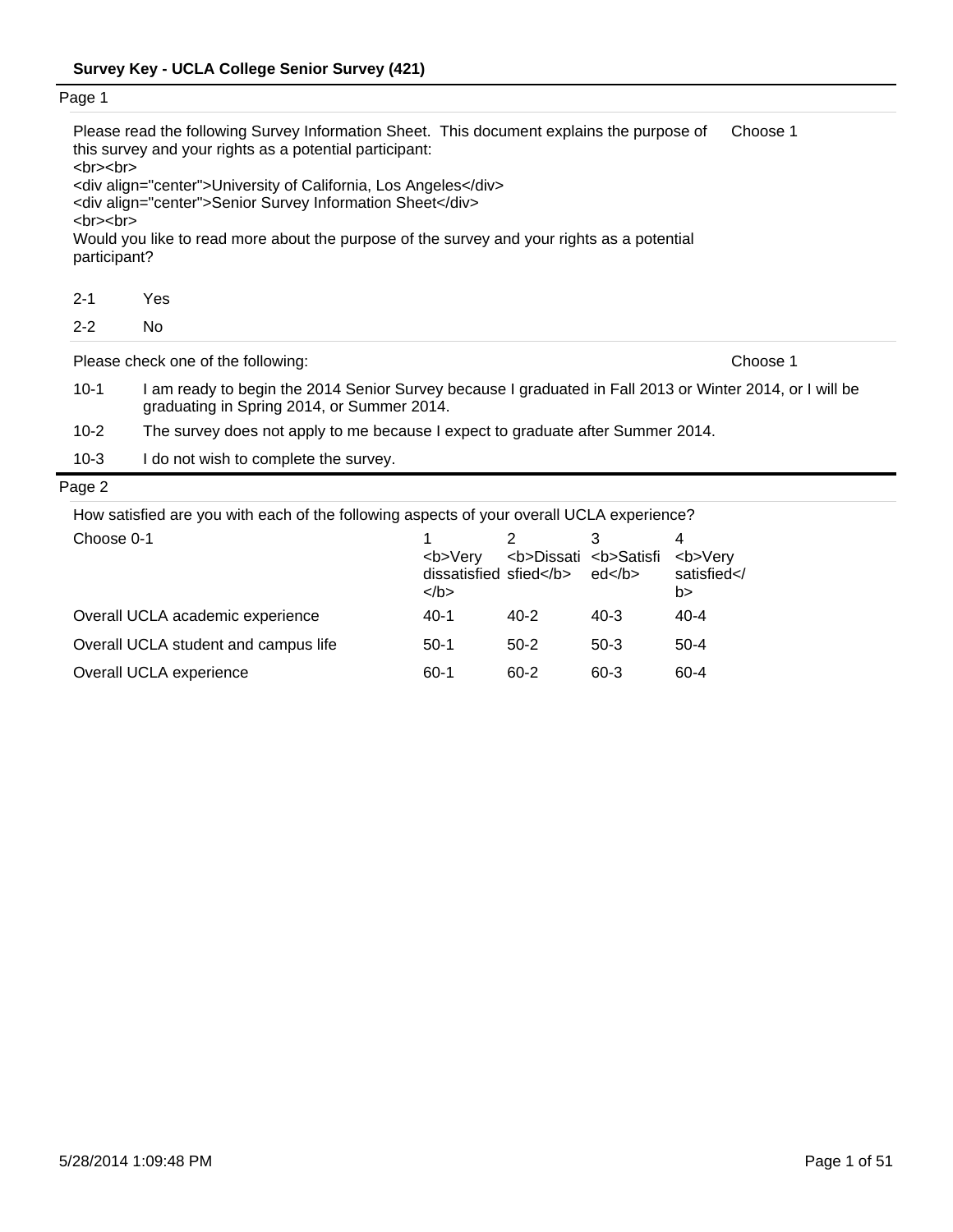Please indicate to what extent your UCLA experience has contributed to your:

| Choose 0-1                                                                                                 | 1<br><b>None/<br/>Very<br/>little</b> | 2<br>/b > | 3<br><b>Some&lt; <b>Quite a <b>Very<br/>bit <th>4<br/>much </th></b></b></b> | 4<br>much |
|------------------------------------------------------------------------------------------------------------|---------------------------------------|-----------|------------------------------------------------------------------------------|-----------|
| Ability to make informed decisions that require<br>analyzing information from many perspectives            | $70-1$                                | $70-2$    | $70-3$                                                                       | $70-4$    |
| Critical thinking                                                                                          | $80 - 1$                              | $80 - 2$  | $80 - 3$                                                                     | $80 - 4$  |
| Quantitative reasoning                                                                                     | $90-1$                                | $90 - 2$  | $90-3$                                                                       | $90 - 4$  |
| Creativity                                                                                                 | $95 - 1$                              | $95 - 2$  | $95 - 3$                                                                     | $95 - 4$  |
| Ability to communicate effectively in writing                                                              | $100 - 1$                             | $100 - 2$ | $100-3$                                                                      | $100 - 4$ |
| Ability to communicate effectively verbally                                                                | $110 - 1$                             | $110 - 2$ | $110-3$                                                                      | $110 - 4$ |
| Confidence in approaching new areas of learning                                                            | 130-1                                 | 130-2     | $130 - 3$                                                                    | 130-4     |
| Openness to new ideas and experiences                                                                      | $140 - 1$                             | $140 - 2$ | $140 - 3$                                                                    | $140 - 4$ |
| Desire for lifelong learning                                                                               | $150 - 1$                             | 150-2     | $150-3$                                                                      | 150-4     |
| Interest in community service and engagement                                                               | 160-1                                 | 160-2     | 160-3                                                                        | 160-4     |
| Understanding of different philosophies, cultures<br>and ways of life                                      | $170 - 1$                             | 170-2     | $170-3$                                                                      | 170-4     |
| Ability to get along with different kinds of people                                                        | $180 - 1$                             | 180-2     | 180-3                                                                        | 180-4     |
| Leadership skills                                                                                          | 190-1                                 | 190-2     | 190-3                                                                        | 190-4     |
| Ability to work effectively in a group                                                                     | $200-1$                               | $200 - 2$ | $200 - 3$                                                                    | 200-4     |
| Ability to uphold high ethical standards                                                                   | $210 - 1$                             | $210 - 2$ | $210-3$                                                                      | $210 - 4$ |
| Understanding of yourself, your abilities, and your 220-1<br>interests                                     |                                       | $220 - 2$ | $220-3$                                                                      | 220-4     |
| Self-management skills (e.g., ability to express<br>emotions, manage stress, cope with life<br>challenges) | 230-1                                 | 230-2     | 230-3                                                                        | 230-4     |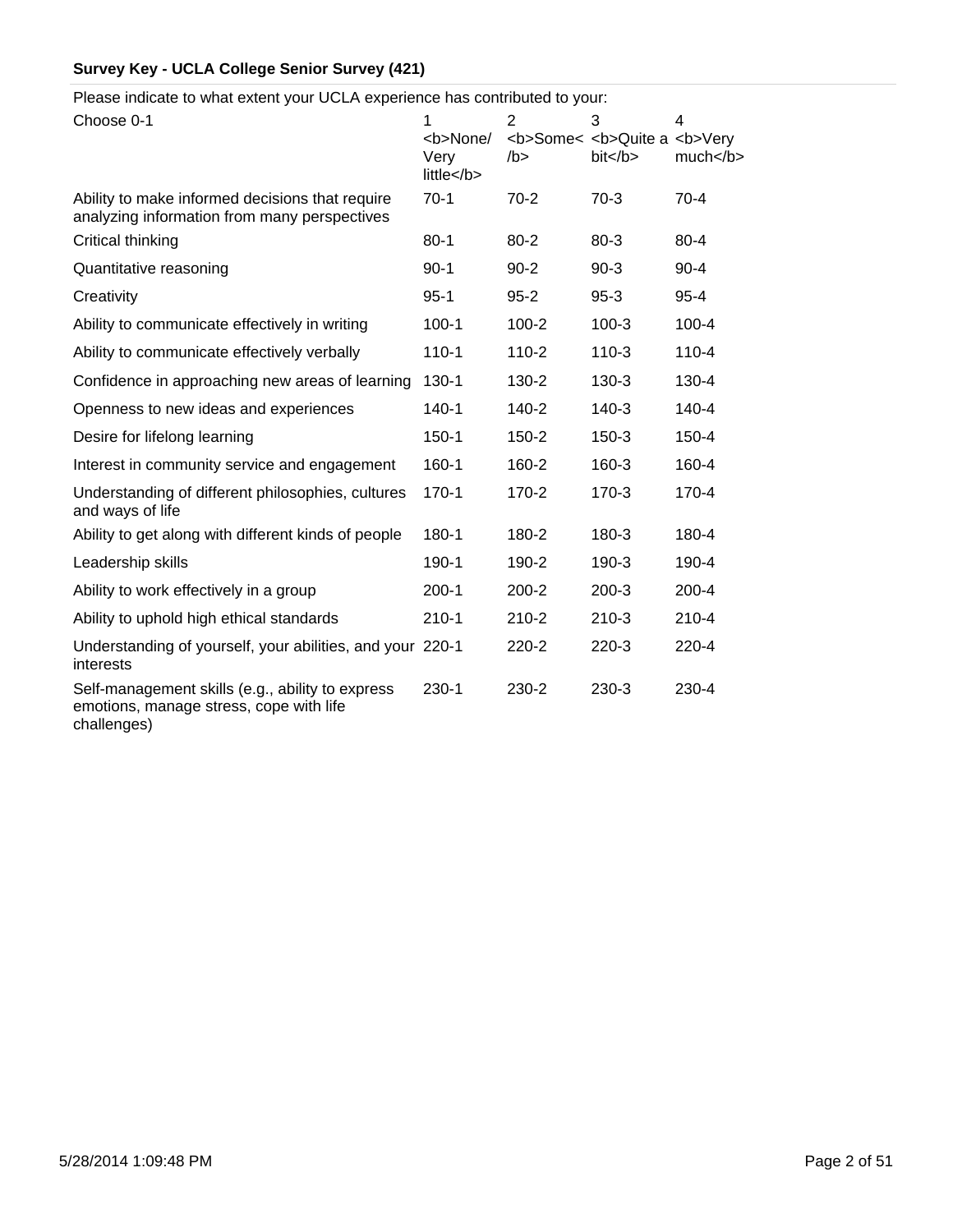Rate yourself on each of the following traits as compared with the average person your age. We want the most accurate estimate of how you see yourself. Mark one in each row.

| Choose 0-1                     | <b>Lowest <b>Below<br/><math>10\%</math> </b></b> | 2<br>average<br>b> | 3<br><b>Averag<br/><math>e</math> </b> | 4<br><b>Above<br/>average<br/>b&gt;</b> | 5<br><b>Highes<br/>t 10% </b> |
|--------------------------------|---------------------------------------------------|--------------------|----------------------------------------|-----------------------------------------|-------------------------------|
| Academic ability               | $240 - 1$                                         | 240-2              | 240-3                                  | 240-4                                   | 240-5                         |
| Competitiveness                | $250-1$                                           | 250-2              | 250-3                                  | 250-4                                   | 250-5                         |
| Computer skills                | $260-1$                                           | 260-2              | 260-3                                  | 260-4                                   | 260-5                         |
| Creativity                     | $270-1$                                           | 270-2              | 270-3                                  | 270-4                                   | 270-5                         |
| Drive to achieve               | 280-1                                             | 280-2              | 280-3                                  | 280-4                                   | 280-5                         |
| Leadership ability             | 290-1                                             | 290-2              | 290-3                                  | 290-4                                   | 290-5                         |
| Public speaking ability        | $300-1$                                           | $300 - 2$          | $300-3$                                | 300-4                                   | 300-5                         |
| Self-confidence (intellectual) | $310 - 1$                                         | $310 - 2$          | $310-3$                                | 310-4                                   | $310 - 5$                     |
| Self-confidence (social)       | $320 - 1$                                         | 320-2              | $320-3$                                | 320-4                                   | 320-5                         |
| Spirituality                   | $330-1$                                           | 330-2              | 330-3                                  | 330-4                                   | 330-5                         |
| Artistic ability               | $331 - 1$                                         | $331 - 2$          | $331 - 3$                              | $331 - 4$                               | $331 - 5$                     |
| Cooperativeness                | $332 - 1$                                         | 332-2              | $332 - 3$                              | 332-4                                   | 332-5                         |
| Understanding of others        | $333 - 1$                                         | 333-2              | $333 - 3$                              | $333 - 4$                               | 333-5                         |
| Writing ability                | 334-1                                             | 334-2              | 334-3                                  | 334-4                                   | 334-5                         |
| Work ethic                     | $335 - 1$                                         | 335-2              | 335-3                                  | 335-4                                   | 335-5                         |

Page 3

Please select the name of the major you will evaluate. If you have a second major, you will have the opportunity to select and evaluate it in the next section. Choose 1

| 360-1  | Aerospace Engineering<br>279              |
|--------|-------------------------------------------|
| 360-2  | African and Middle Eastern Studies<br>016 |
| 360-3  | African Languages<br>044                  |
| 360-4  | African Studies<br>06M                    |
| 360-5  | Afro-American Studies<br>014              |
| 360-6  | American Indian Studies<br>030            |
| 360-7  | American Literature and Culture<br>761    |
| 360-8  | Ancient Near Eastern Civilizations<br>054 |
| 360-9  | Anthropology - B.A.<br>064                |
| 360-10 | Anthropology - B.S.                       |

065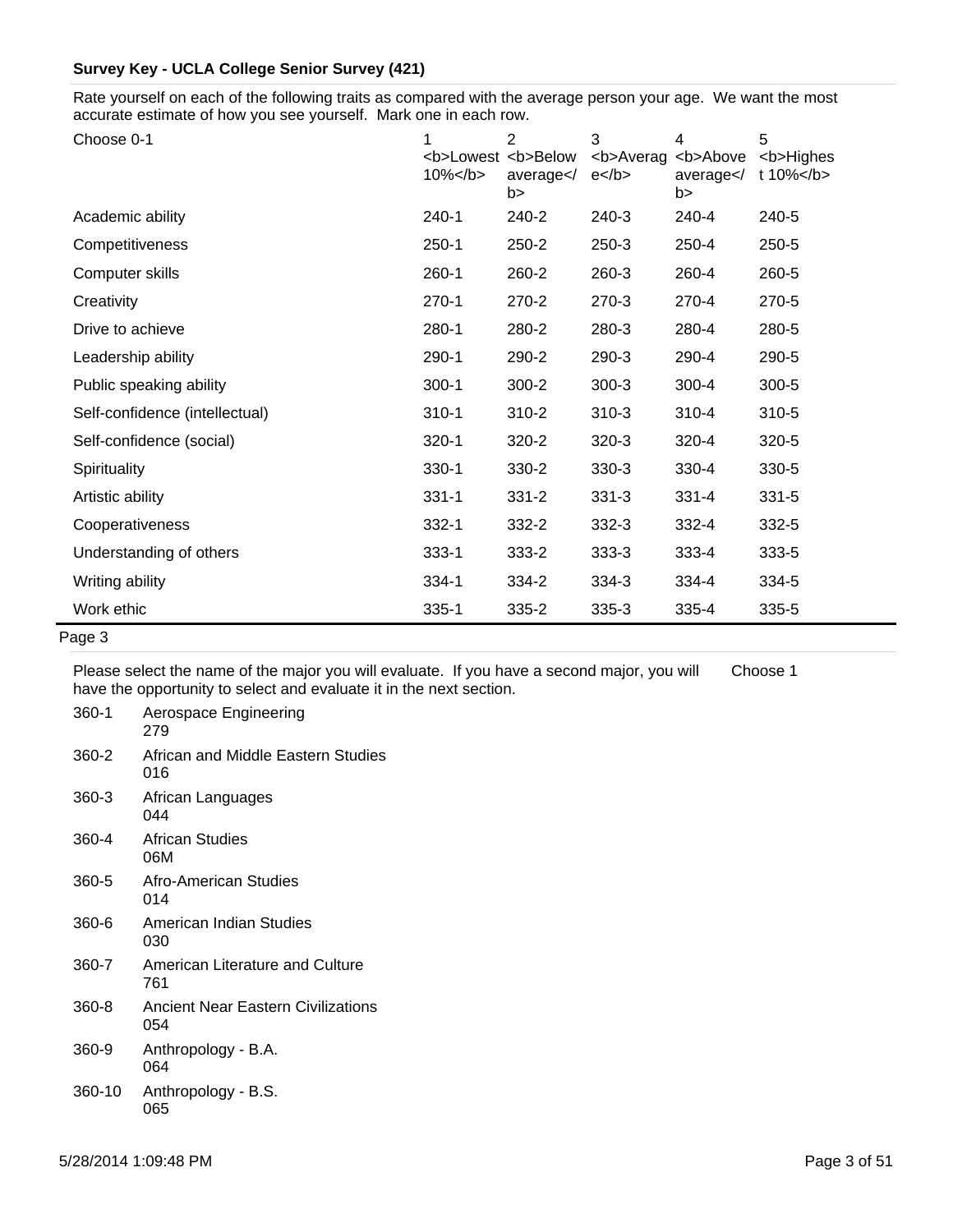| 360-11 | <b>Applied Linguistics</b><br>074                   |
|--------|-----------------------------------------------------|
| 360-12 | <b>Applied Mathematics</b><br>072                   |
| 360-13 | Arabic<br>081                                       |
| 360-14 | <b>Architectural Studies</b><br>0A1                 |
| 360-15 | Art<br>090                                          |
| 360-16 | <b>Art History</b><br>093                           |
| 360-17 | <b>Asian American Studies</b><br>100                |
| 360-18 | <b>Asian Humanities</b><br>442                      |
| 360-19 | Asian Religions<br>443                              |
| 360-20 | <b>Asian Studies</b><br>096                         |
| 360-21 | Astrophysics<br>101                                 |
| 360-22 | Atmospheric, Oceanic, and Environmental Sci<br>589  |
| 360-23 | Biochemistry<br>111                                 |
| 360-24 | Bioengineering<br>288                               |
| 360-25 | <b>Biology</b><br>123                               |
| 360-26 | <b>Biophysics</b><br>126                            |
| 360-27 | Business Economics<br>144                           |
| 360-28 | Central & East European Languages & Cultures<br>0A0 |
| 360-29 | <b>Chemical Engineering</b><br>294                  |
| 360-30 | Chemistry<br>153                                    |
| 360-31 | <b>Chemistry/Material Science</b><br>155            |
| 360-32 | Chicana and Chicano Studies<br>626                  |
| 360-33 | Chinese<br>162                                      |
| 360-34 | <b>Civil Engineering</b><br>300                     |
| 360-35 | <b>Classical Civilization</b><br>169                |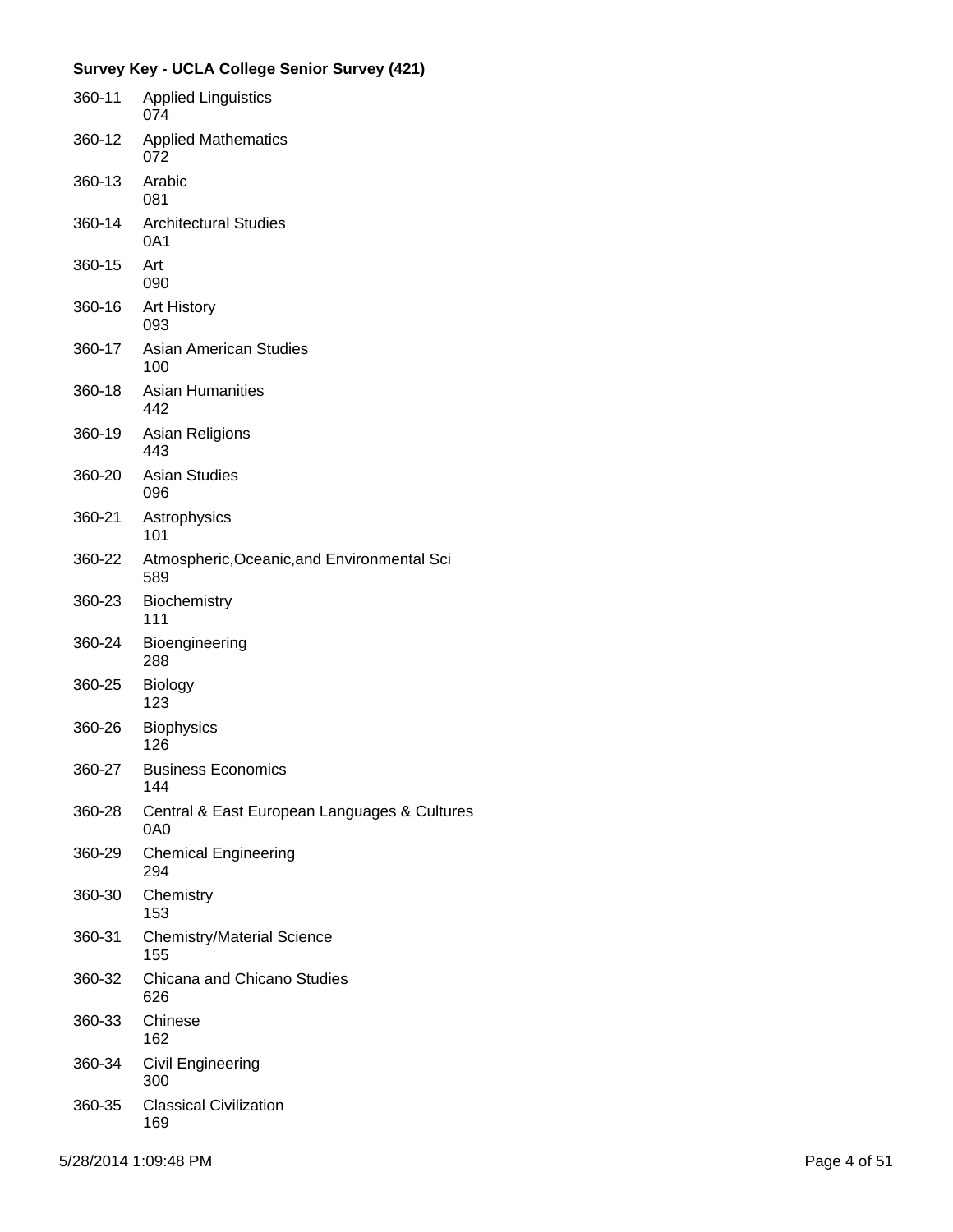| 360-36 | <b>Cognitive Science</b><br>179                 |
|--------|-------------------------------------------------|
| 360-37 | <b>Communication Studies</b><br>181             |
| 360-38 | Comparative Literature<br>192                   |
| 360-39 | <b>Computational and Systems Biology</b><br>0A3 |
| 360-40 | <b>Computer Science</b><br>201                  |
| 360-41 | <b>Computer Science and Engineering</b><br>193  |
| 360-42 | Dance<br>210                                    |
| 360-43 | Design Media Arts<br>207                        |
| 360-44 | <b>Earth and Environmental Science</b><br>01C   |
| 360-45 | <b>East Asian Studies</b><br>241                |
| 360-46 | Ecology, Behavior, and Evolution<br>122         |
| 360-47 | Economics<br>246                                |
| 360-48 | Economics/International Area Studies<br>229     |
| 360-49 | <b>Electrical Engineering</b><br>303            |
| 360-50 | English<br>345                                  |
| 360-51 | English/Greek<br>341                            |
| 360-52 | English/Latin<br>343                            |
| 360-53 | <b>Environmental Science</b><br>351             |
| 360-54 | Ethnomusicology<br>472                          |
| 360-55 | <b>European Studies</b><br>762                  |
| 360-56 | <b>Film and Television</b><br>473               |
| 360-57 | French<br>387                                   |
| 360-58 | <b>French and Linguistics</b><br>388            |
| 360-59 | <b>Gender Studies</b><br>06L                    |
| 360-60 | <b>General Chemistry</b><br>158                 |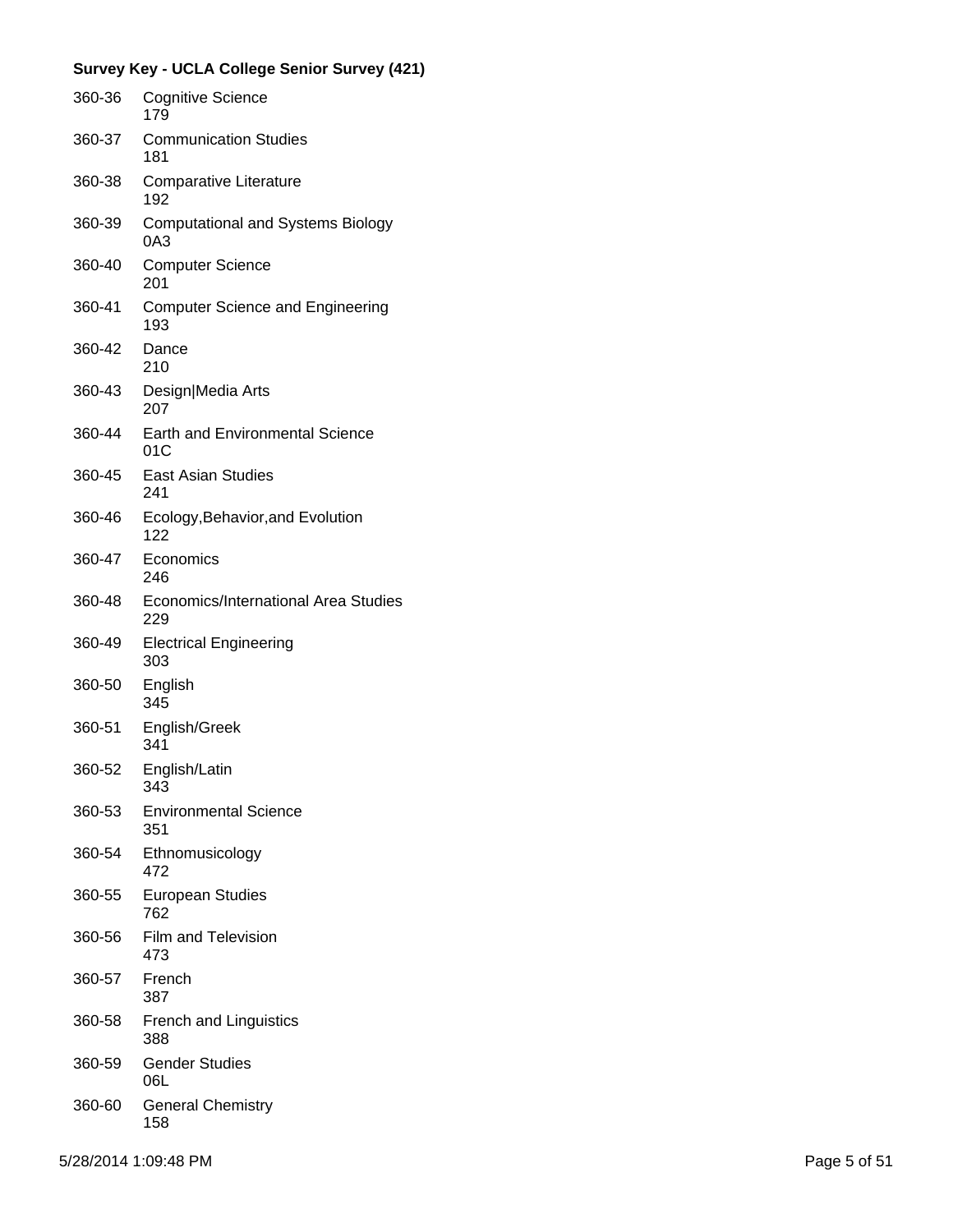|        | <b>Survey Key - UCLA College Senior Survey (421)</b>         |
|--------|--------------------------------------------------------------|
| 360-61 | <b>General Mathematics</b><br>394                            |
| 360-62 | Geography<br>396                                             |
| 360-63 | Geography/Environmental Studies<br>491                       |
| 360-64 | Geology<br>402                                               |
| 360-65 | Geology/Engineering Geology<br>398                           |
| 360-66 | Geology/Paleobiology<br>401                                  |
| 360-67 | Geophysics/Applied Geophysics<br>404                         |
| 360-68 | Geophysics/Geophysics & Space Physics<br>406                 |
| 360-69 | German<br>408                                                |
| 360-70 | <b>Global Studies</b><br>492                                 |
| 360-71 | Greek<br>414                                                 |
| 360-72 | Greek and Latin<br>625                                       |
| 360-73 | <b>Hebrew</b><br>420                                         |
| 360-74 | History<br>429                                               |
| 360-75 | History/Art History<br>431                                   |
| 360-76 | Human Biology and Society (B.A.)<br>05J                      |
| 360-77 | Human Biology and Society (B.S.)<br>055                      |
| 360-78 | Individual Field (Arts & Architecture)<br>453                |
| 360-79 | Individual Field (Theater, Film, and Television)             |
| 360-80 | Individual Field of Concentration (Letters & Science)<br>452 |
| 360-81 | <b>International Development Studies</b><br>991              |
| 360-82 | <b>Iranian Studies</b><br>464                                |
| 360-83 | Italian<br>477                                               |
| 360-84 | Italian and Special Fields<br>478                            |
| 360-85 | Japanese<br>480                                              |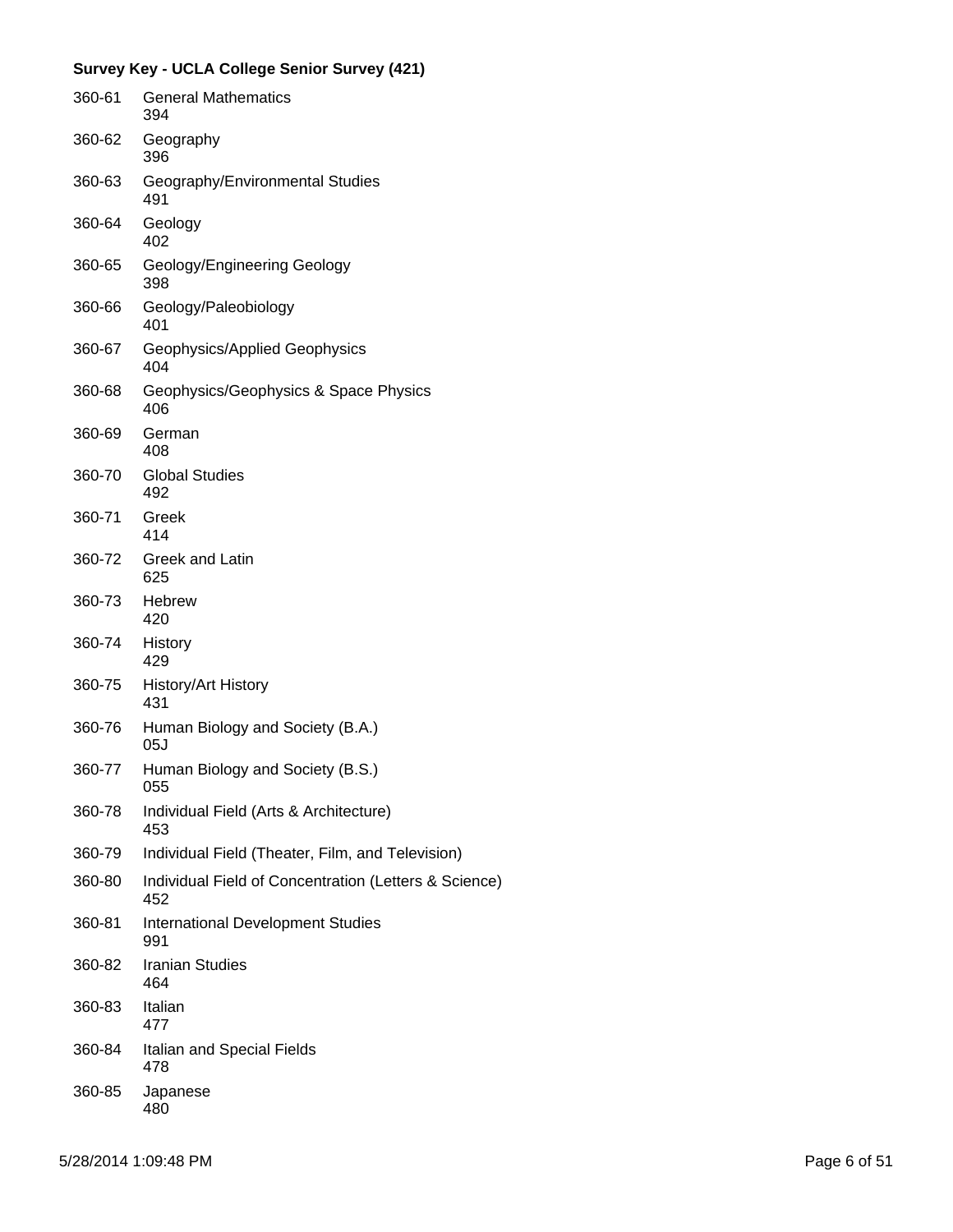| 360-86  | <b>Jewish Studies</b><br>482                        |
|---------|-----------------------------------------------------|
| 360-87  | Korean<br>818                                       |
| 360-88  | Latin<br>495                                        |
| 360-89  | <b>Latin American Studies</b><br>03K                |
| 360-90  | Linguistics<br>510                                  |
| 360-91  | Linguistics and Anthropology<br>496                 |
| 360-92  | Linguistics and Asian Languages and Cultures<br>52A |
| 360-93  | <b>Linguistics and Computer Science</b><br>499      |
| 360-94  | Linguistics and East Asian Lang & Cultur<br>520     |
| 360-95  | Linguistics and English<br>514                      |
| 360-96  | <b>Linguistics and French</b><br>515                |
| 360-97  | Linguistics and Italian<br>516                      |
| 360-98  | Linguistics and Philosophy<br>517                   |
| 360-99  | Linguistics and Psychology<br>518                   |
| 360-100 | Linguistics and Scandinavian Languages<br>500       |
| 360-101 | Linguistics and Spanish<br>511                      |
| 360-102 | Marine Biology<br>537                               |
|         | 360-103 Materials Engineering<br>336                |
| 360-104 | <b>Mathematics</b><br>540                           |
| 360-105 | <b>Mathematics for Teaching</b><br>00G              |
| 360-106 | <b>Mathematics of Computation</b><br>536            |
| 360-107 | Mathematics/Applied Science<br>545                  |
| 360-108 | Mathematics/Atmospheric & Oceanic Sciences<br>542   |
| 360-109 | Mathematics/Economics<br>778                        |
| 360-110 | <b>Mechanical Engineering</b><br>330                |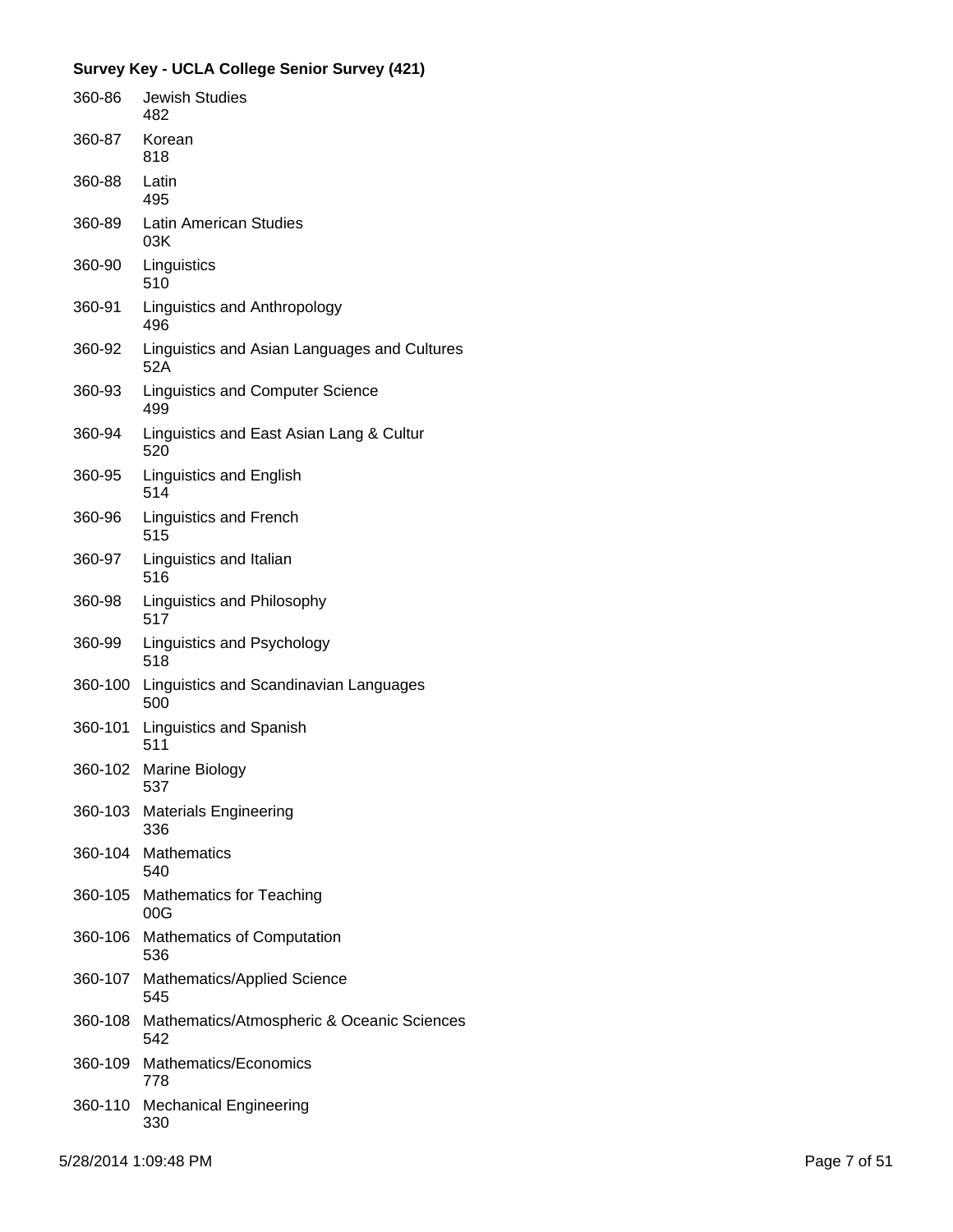| 360-111 | Microbiology & Molecular Genetics<br>605           |
|---------|----------------------------------------------------|
| 360-112 | Microbiology, Immunology&Molecular Genetics<br>440 |
| 360-113 | Middle Eastern and North African Studies<br>571    |
| 360-114 | <b>Middle Eastern Studies</b><br>49B               |
| 360-115 | Molecular, Cell, and Developmental Biology<br>644  |
| 360-116 | Music<br>579                                       |
|         | 360-117 Music History<br>584                       |
|         | 360-118 Near Eastern Studies<br>591                |
| 360-119 | Neuroscience<br>594                                |
| 360-120 | Nursing-Generic/Prelicensure<br>597                |
| 360-121 | Nursing-R.N. to B.S./Postlicensure<br>59E          |
|         | 360-122 Philosophy<br>651                          |
| 360-123 | Physics (B.A.)<br>666                              |
| 360-124 | Physics (B.S.)<br>285                              |
| 360-125 | <b>Physiological Science</b><br>671                |
| 360-126 | <b>Plant Biology</b><br>680                        |
|         | 360-127 Plant Biotechnology<br>530                 |
|         | 360-128 Political Science<br>699                   |
| 360-129 | Portuguese<br>711                                  |
| 360-130 | Psychobiology<br>777                               |
| 360-131 | Psychology<br>780                                  |
|         | 360-132 Russian Language and Literature<br>826     |
| 360-133 | <b>Russian Studies</b><br>824                      |
| 360-134 | Scandinavian Languages<br>837                      |
| 360-135 | Scandinavian Languages and Cultures<br>03V         |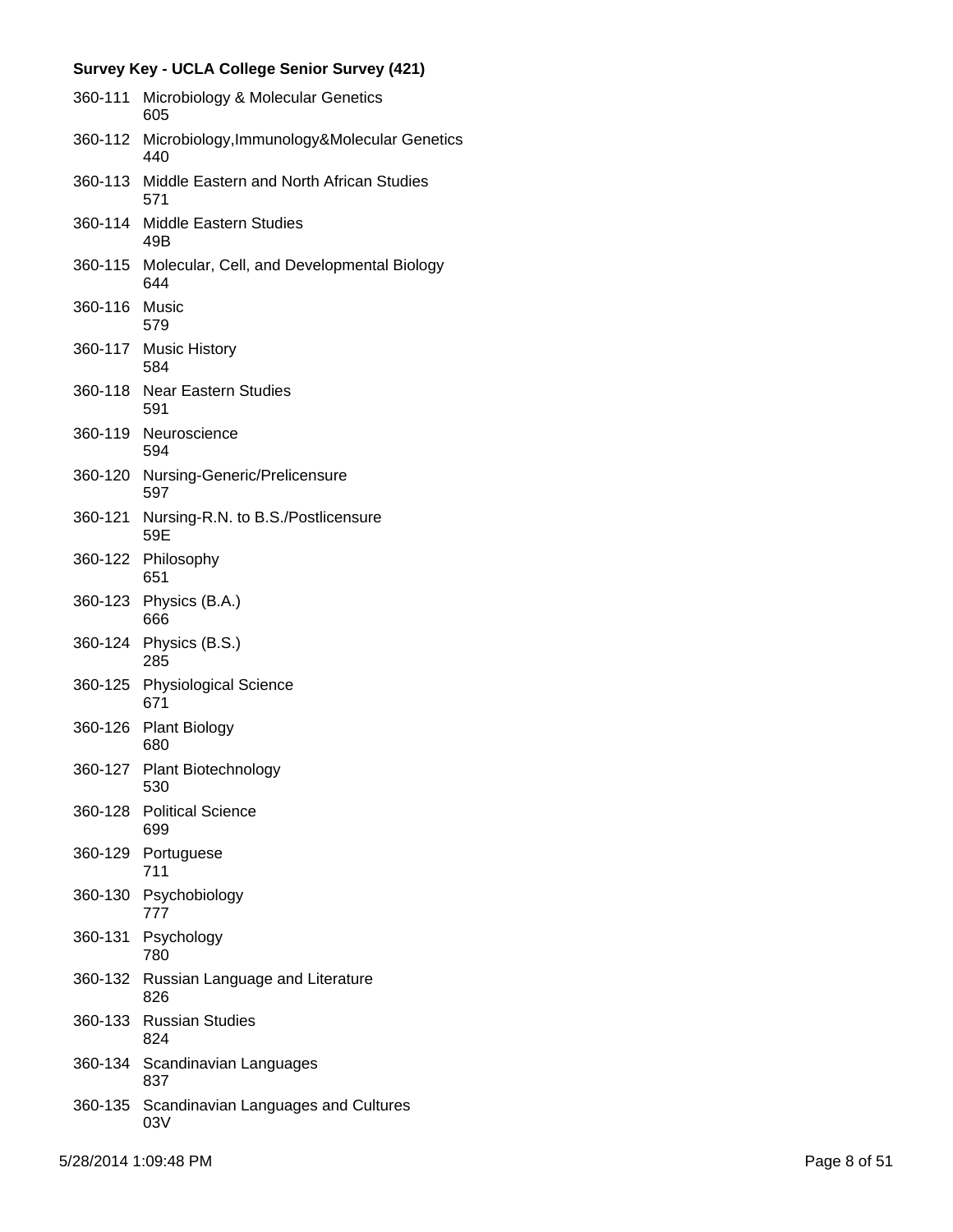|                 | 360-136 Sociology<br>867                         |
|-----------------|--------------------------------------------------|
|                 | 360-137 Southeast Asian Studies<br>870           |
| 360-138 Spanish | 882                                              |
|                 | 360-139 Spanish and Community and Culture<br>00W |
|                 | 360-140 Spanish and Linguistics<br>878           |
|                 | 360-141 Spanish and Portuguese<br>881            |
|                 | 360-142 Statistics<br>891                        |
|                 | 360-143 Study of Religion<br>890                 |
| 360-144 Theater | 902                                              |
|                 | 360-145 Women's Studies<br>928                   |
|                 | 360-146 World Arts and Cultures<br>932           |
| 360-147 Other   | Text prompt: Please specify: 1 - 200 characters  |
|                 |                                                  |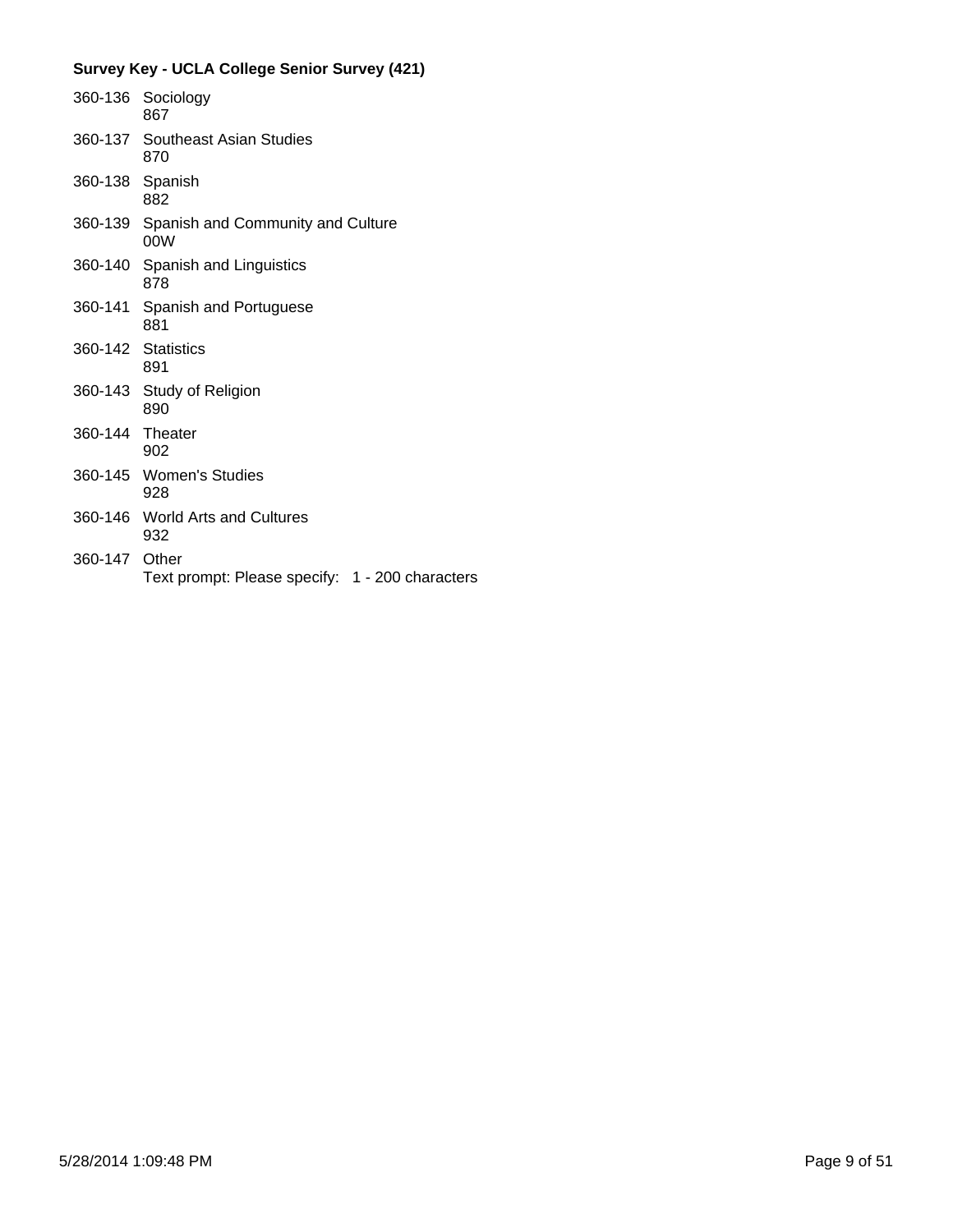How satisfied are you with each of the following aspects of your major?

| Choose 0-1                                                                                                  | 1<br><b>Very<br/>dissatisfied sfied</b><br>$<$ /b> | $\overline{2}$<br><b>Dissati</b> | 3<br><b>Satisfi<br/>ed </b> | $\overline{\mathbf{4}}$<br><b>Very<br/>satisfied<!--<br-->b &gt;</b> |
|-------------------------------------------------------------------------------------------------------------|----------------------------------------------------|----------------------------------|-----------------------------|----------------------------------------------------------------------|
| Overall curriculum                                                                                          | 370-1                                              | 370-2                            | 370-3                       | 370-4                                                                |
| Ability of faculty in your major to challenge you<br>intellectually                                         | 380-1                                              | 380-2                            | 380-3                       | 380-4                                                                |
| Ability of faculty in your major to challenge your<br>creativity                                            | 390-1                                              | 390-2                            | 390-3                       | 390-4                                                                |
| Quality of faculty instruction in your major                                                                | $400 - 1$                                          | 400-2                            | $400 - 3$                   | 400-4                                                                |
| Accessibility of faculty outside of class                                                                   | 410-1                                              | 410-2                            | 410-3                       | 410-4                                                                |
| Advising by faculty on academic matters<br>(courses, requirements for the major, etc.)                      | 420-1                                              | 420-2                            | 420-3                       | 420-4                                                                |
| Advising by departmental counselor(s) on<br>academic matters (courses, requirements for the<br>major, etc.) | 430-1                                              | 430-2                            | 430-3                       | 430-4                                                                |
| Availability of courses in your major required for<br>graduation                                            | 440-1                                              | 440-2                            | 440-3                       | 440-4                                                                |
| Access to small classes or seminars in your<br>major                                                        | 450-1                                              | 450-2                            | 450-3                       | 450-4                                                                |
| Quality of TA instruction in your major                                                                     | 460-1                                              | 460-2                            | 460-3                       | 460-4                                                                |
| Ability of TAs to challenge you intellectually                                                              | 470-1                                              | 470-2                            | 470-3                       | 470-4                                                                |
| Ability of TAs to challenge your creativity                                                                 | 480-1                                              | 480-2                            | 480-3                       | 480-4                                                                |
| Availability of exhibition platforms or performance<br>opportunities                                        | 490-1                                              | 490-2                            | 490-3                       | 490-4                                                                |
| Please provide any additional feedback regarding your experience in the major.                              |                                                    |                                  |                             | Choose 0-1                                                           |

492-1 Text prompt: 0 - 8000 characters

## Page 4

Do you have a secondary major? Choose 1

500-1 Yes

500-2 No

#### Page 5

Select the name of the secondary major you will evaluate: Choose 1

| $505-1$ | Aerospace Engineering<br>279              |
|---------|-------------------------------------------|
| $505-2$ | African and Middle Eastern Studies<br>016 |
| 505-3   | African Languages<br>044                  |
| 505-4   | <b>African Studies</b><br>06M             |
| 505-5   | Afro-American Studies<br>014              |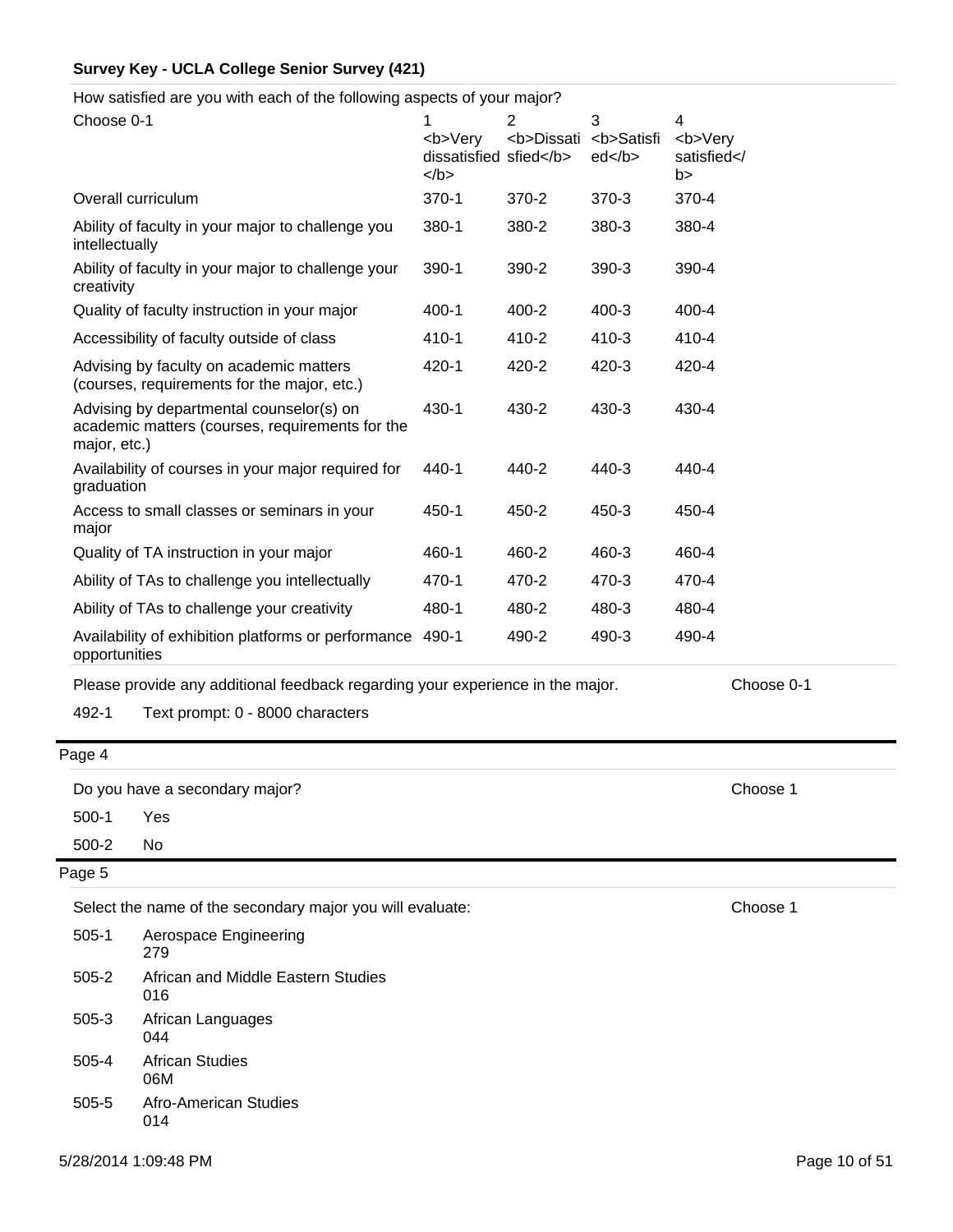|           | Survey Key - UCLA College Senior Survey (421)       |
|-----------|-----------------------------------------------------|
| $505 - 6$ | American Indian Studies<br>030                      |
| 505-7     | American Literature and Culture<br>761              |
| $505 - 8$ | <b>Ancient Near Eastern Civilizations</b><br>054    |
| 505-9     | Anthropology - B.A.<br>064                          |
| 505-10    | Anthropology - B.S.<br>065                          |
| 505-11    | <b>Applied Linguistics</b><br>074                   |
| 505-12    | <b>Applied Mathematics</b><br>072                   |
| 505-13    | Arabic<br>081                                       |
| 505-14    | <b>Architectural Studies</b><br>0A1                 |
| 505-15    | Art<br>090                                          |
| 505-16    | <b>Art History</b><br>093                           |
| 505-17    | Asian American Studies<br>100                       |
| 505-18    | <b>Asian Humanities</b><br>442                      |
| 505-19    | Asian Religions<br>443                              |
| 505-20    | <b>Asian Studies</b><br>096                         |
| 505-21    | Astrophysics<br>101                                 |
| 505-22    | Atmospheric, Oceanic, and Environmental Sci<br>589  |
| 505-23    | <b>Biochemistry</b><br>111                          |
| 505-24    | Bioengineering<br>288                               |
| 505-25    | Biology<br>123                                      |
| 505-26    | <b>Biophysics</b><br>126                            |
| 505-27    | <b>Business Economics</b><br>144                    |
| 505-28    | Central & East European Languages & Cultures<br>0A0 |
| 505-29    | <b>Chemical Engineering</b><br>294                  |
| 505-30    | Chemistry<br>153                                    |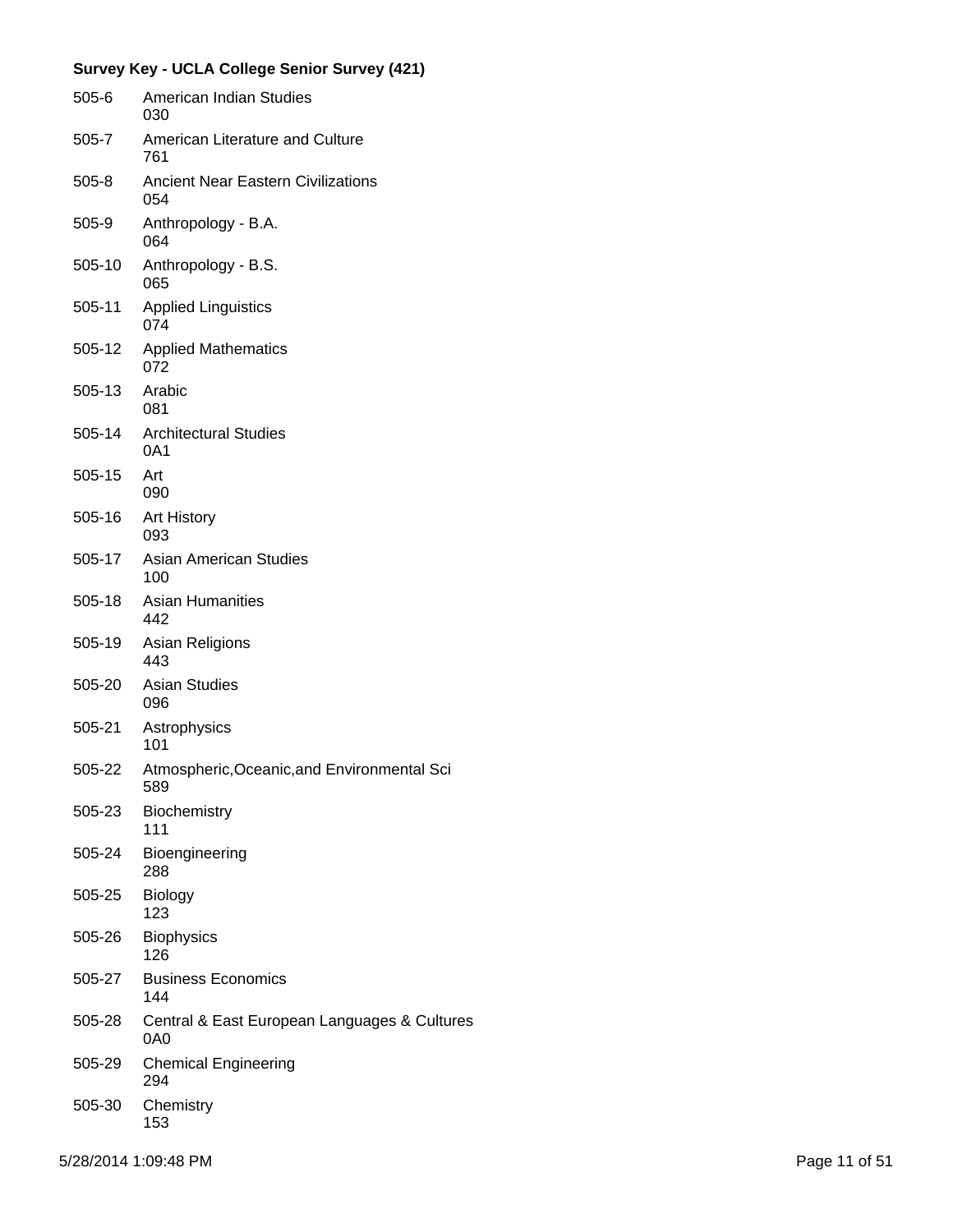| 505-31 | <b>Chemistry/Material Science</b><br>155        |
|--------|-------------------------------------------------|
| 505-32 | Chicana and Chicano Studies<br>626              |
| 505-33 | Chinese<br>162                                  |
| 505-34 | Civil Engineering<br>300                        |
| 505-35 | <b>Classical Civilization</b><br>169            |
| 505-36 | <b>Cognitive Science</b><br>179                 |
| 505-37 | <b>Communication Studies</b><br>181             |
| 505-38 | <b>Comparative Literature</b><br>192            |
| 505-39 | <b>Computational and Systems Biology</b><br>0A3 |
| 505-40 | <b>Computer Science</b><br>201                  |
| 505-41 | <b>Computer Science and Engineering</b><br>193  |
| 505-42 | Dance<br>210                                    |
| 505-43 | Design Media Arts<br>207                        |
| 505-44 | <b>Earth and Environmental Science</b><br>01C   |
| 505-45 | <b>East Asian Studies</b><br>241                |
| 505-46 | Ecology, Behavior, and Evolution<br>122         |
| 505-47 | Economics<br>246                                |
| 505-48 | Economics/International Area Studies<br>229     |
| 505-49 | <b>Electrical Engineering</b><br>303            |
| 505-50 | English<br>345                                  |
| 505-51 | English/Greek<br>341                            |
| 505-52 | English/Latin<br>343                            |
| 505-53 | <b>Environmental Science</b><br>351             |
| 505-54 | Ethnomusicology<br>472                          |
| 505-55 | European Studies<br>762                         |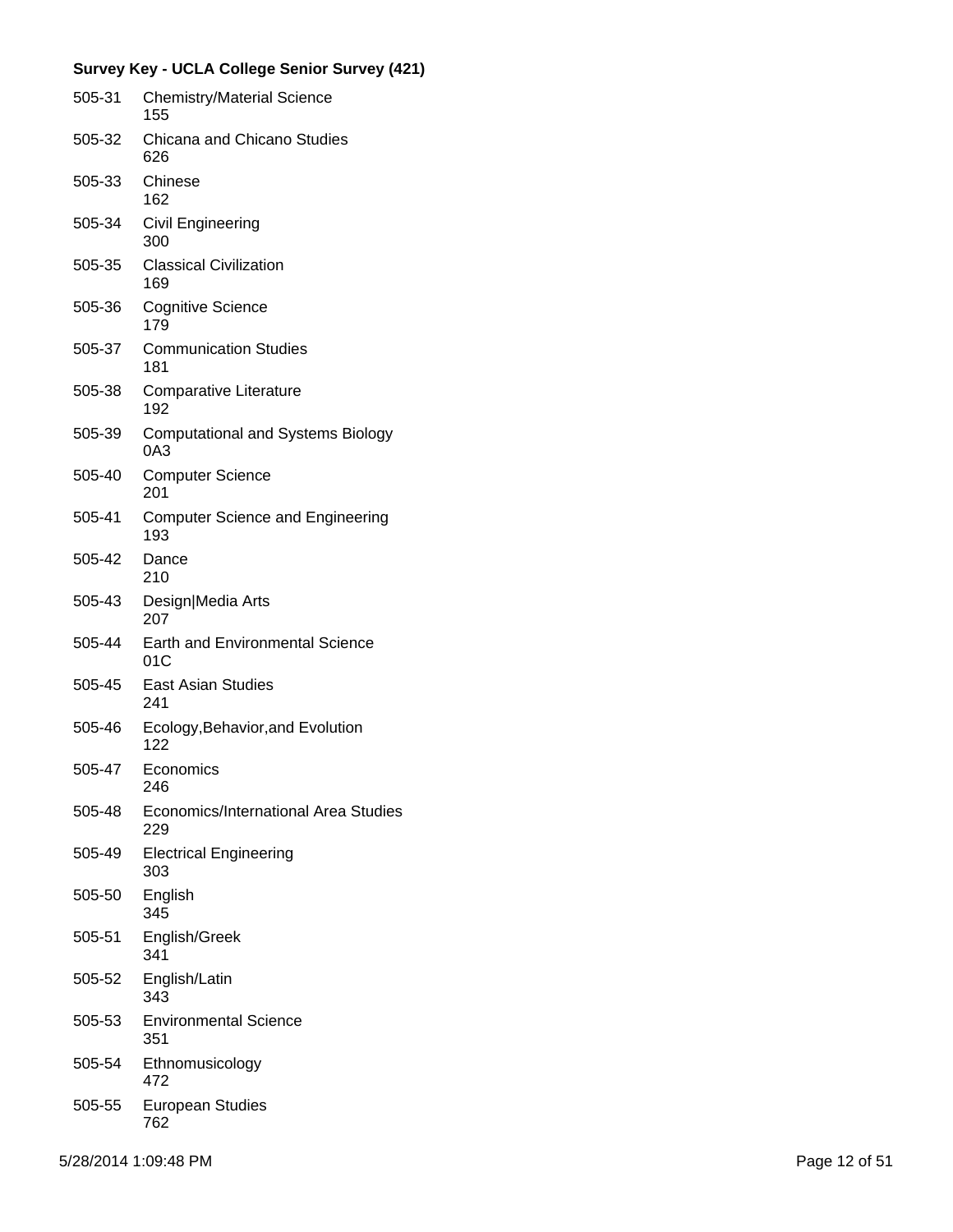| 505-56 | Film and Television<br>473                                   |
|--------|--------------------------------------------------------------|
| 505-57 | French<br>387                                                |
| 505-58 | <b>French and Linguistics</b><br>388                         |
| 505-59 | <b>Gender Studies</b><br>06L                                 |
| 505-60 | <b>General Chemistry</b><br>158                              |
| 505-61 | <b>General Mathematics</b><br>394                            |
| 505-62 | Geography<br>396                                             |
| 505-63 | Geography/Environmental Studies<br>491                       |
| 505-64 | Geology<br>402                                               |
| 505-65 | Geology/Engineering Geology<br>398                           |
| 505-66 | Geology/Paleobiology<br>401                                  |
| 505-67 | Geophysics/Applied Geophysics<br>404                         |
| 505-68 | Geophysics/Geophysics & Space Physics<br>406                 |
| 505-69 | German<br>408                                                |
| 505-70 | <b>Global Studies</b><br>492                                 |
| 505-71 | Greek<br>414                                                 |
| 505-72 | <b>Greek and Latin</b><br>625                                |
| 505-73 | <b>Hebrew</b><br>420                                         |
| 505-74 | History<br>429                                               |
| 505-75 | <b>History/Art History</b><br>431                            |
| 505-76 | Human Biology and Society (B.A.)<br>05J                      |
| 505-77 | Human Biology and Society (B.S.)<br>055                      |
| 505-78 | Individual Field (Arts & Architecture)<br>453                |
| 505-79 | Individual Field (Theater, Film, and Television)             |
| 505-80 | Individual Field of Concentration (Letters & Science)<br>452 |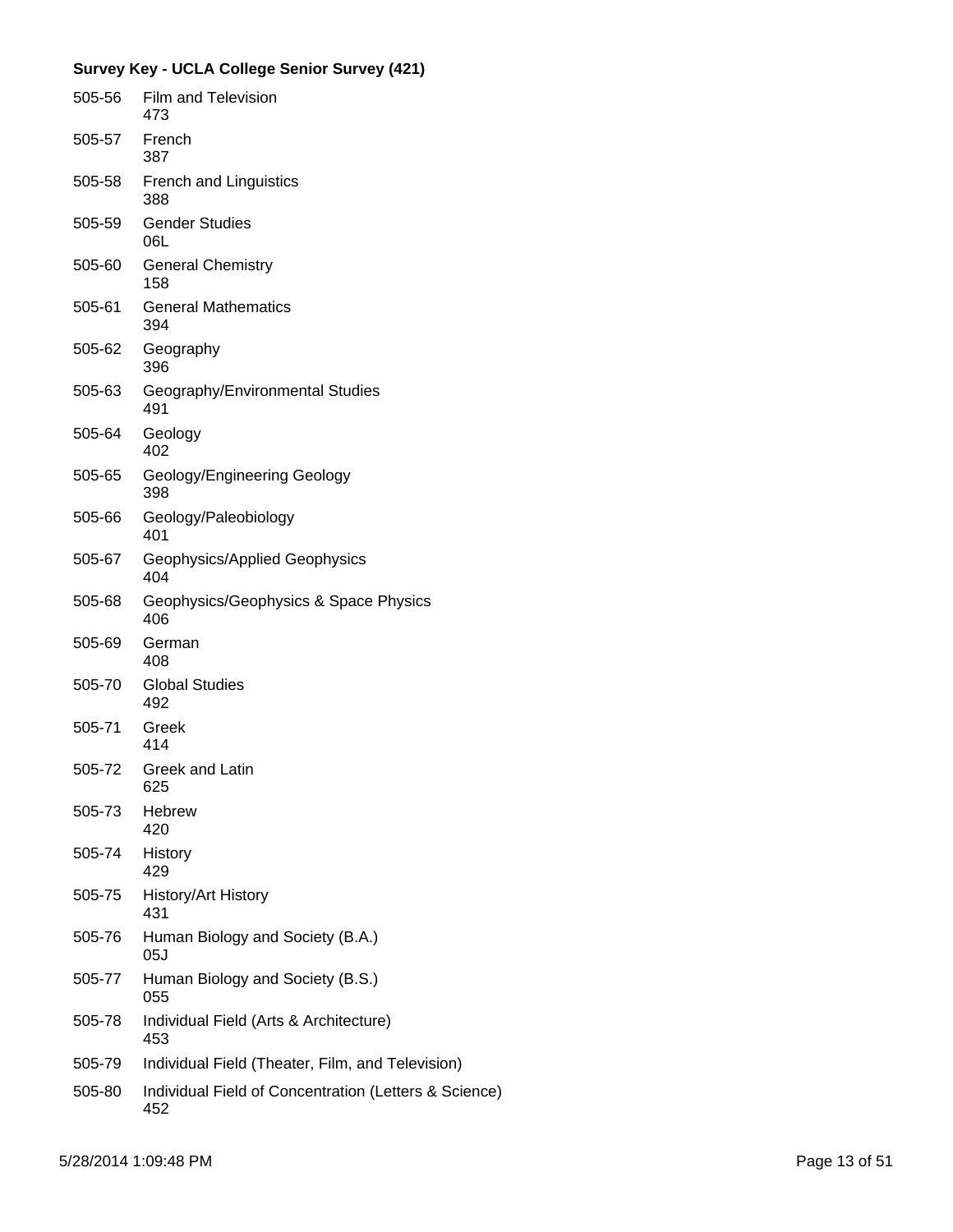| 505-81  | <b>International Development Studies</b><br>991     |
|---------|-----------------------------------------------------|
| 505-82  | <b>Iranian Studies</b><br>464                       |
| 505-83  | Italian<br>477                                      |
| 505-84  | Italian and Special Fields<br>478                   |
| 505-85  | Japanese<br>480                                     |
| 505-86  | <b>Jewish Studies</b><br>482                        |
| 505-87  | Korean<br>818                                       |
| 505-88  | Latin<br>495                                        |
| 505-89  | Latin American Studies<br>03K                       |
| 505-90  | Linguistics<br>510                                  |
| 505-91  | Linguistics and Anthropology<br>496                 |
| 505-92  | Linguistics and Asian Languages and Cultures<br>52A |
| 505-93  | <b>Linguistics and Computer Science</b><br>499      |
| 505-94  | Linguistics and East Asian Lang & Cultur<br>520     |
| 505-95  | Linguistics and English<br>514                      |
| 505-96  | <b>Linguistics and French</b><br>515                |
| 505-97  | Linguistics and Italian<br>516                      |
| 505-98  | Linguistics and Philosophy<br>517                   |
| 505-99  | Linguistics and Psychology<br>518                   |
| 505-100 | Linguistics and Scandinavian Languages<br>500       |
| 505-101 | <b>Linguistics and Spanish</b><br>511               |
| 505-102 | Marine Biology<br>537                               |
| 505-103 | <b>Materials Engineering</b><br>336                 |
| 505-104 | Mathematics<br>540                                  |
| 505-105 | <b>Mathematics for Teaching</b><br>00G              |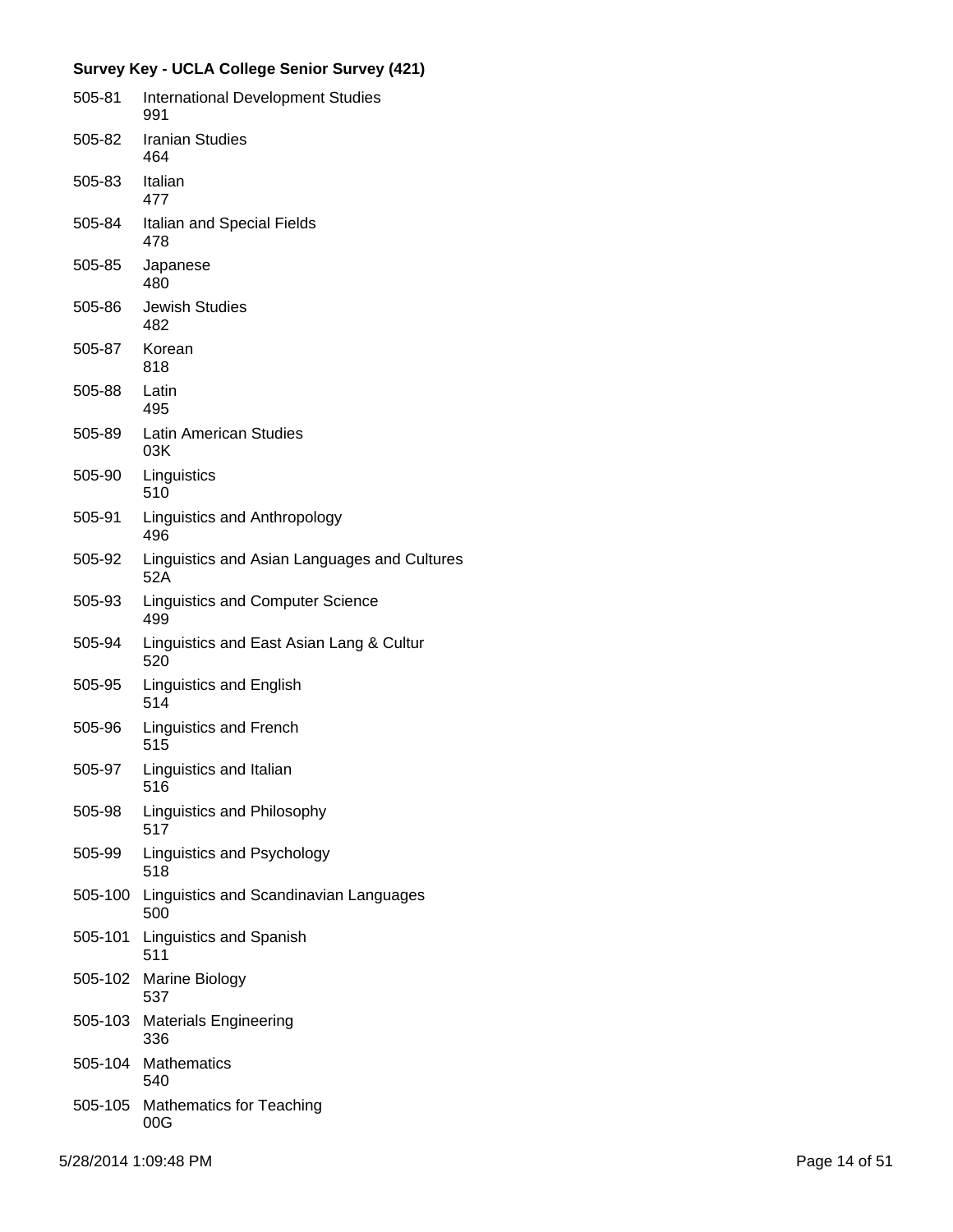| 505-106 | <b>Mathematics of Computation</b><br>536                |
|---------|---------------------------------------------------------|
| 505-107 | <b>Mathematics/Applied Science</b><br>545               |
| 505-108 | Mathematics/Atmospheric & Oceanic Sciences<br>542       |
|         | 505-109 Mathematics/Economics<br>778                    |
| 505-110 | <b>Mechanical Engineering</b><br>330                    |
| 505-111 | Microbiology & Molecular Genetics<br>605                |
| 505-112 | Microbiology, Immunology&Molecular Genetics<br>440      |
|         | 505-113 Middle Eastern and North African Studies<br>571 |
| 505-114 | Middle Eastern Studies<br>49B                           |
| 505-115 | Molecular, Cell, and Developmental Biology<br>644       |
| 505-116 | Music<br>579                                            |
|         | 505-117 Music History<br>584                            |
| 505-118 | <b>Near Eastern Studies</b><br>591                      |
| 505-119 | Neuroscience<br>594                                     |
| 505-120 | Nursing-Generic/Prelicensure<br>597                     |
| 505-121 | Nursing-R.N. to B.S./Postlicensure<br>59E               |
| 505-122 | Philosophy<br>651                                       |
|         | 505-123 Physics (B.A.)<br>666                           |
| 505-124 | Physics (B.S.)<br>285                                   |
| 505-125 | <b>Physiological Science</b><br>671                     |
| 505-126 | <b>Plant Biology</b><br>680                             |
|         | 505-127 Plant Biotechnology<br>530                      |
| 505-128 | <b>Political Science</b><br>699                         |
| 505-129 | Portuguese<br>711                                       |
| 505-130 | Psychobiology<br>777                                    |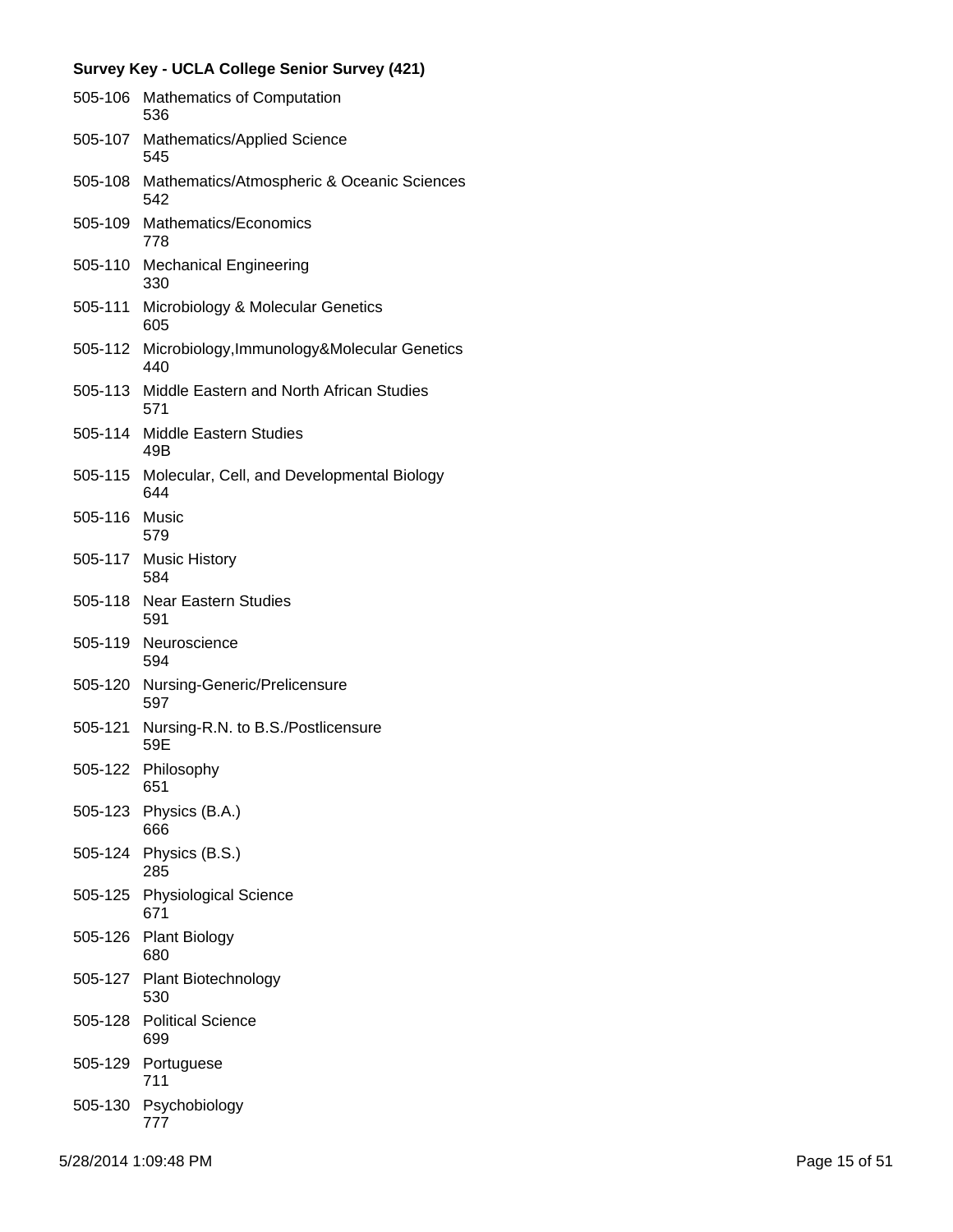|               | 505-131 Psychology<br>780                       |
|---------------|-------------------------------------------------|
| 505-132       | Russian Language and Literature<br>826          |
|               | 505-133 Russian Studies<br>824                  |
|               | 505-134 Scandinavian Languages<br>837           |
| 505-135       | Scandinavian Languages and Cultures<br>03V      |
| 505-136       | Sociology<br>867                                |
| 505-137       | <b>Southeast Asian Studies</b><br>870           |
| 505-138       | Spanish<br>882                                  |
| 505-139       | Spanish and Community and Culture<br>00W        |
| 505-140       | Spanish and Linguistics<br>878                  |
| 505-141       | Spanish and Portuguese<br>881                   |
| 505-142       | <b>Statistics</b><br>891                        |
| 505-143       | Study of Religion<br>890                        |
| 505-144       | Theater<br>902                                  |
|               | 505-145 Women's Studies<br>928                  |
| 505-146       | <b>World Arts and Cultures</b><br>932           |
| 505-147 Other | Text prompt: Please specify: 1 - 200 characters |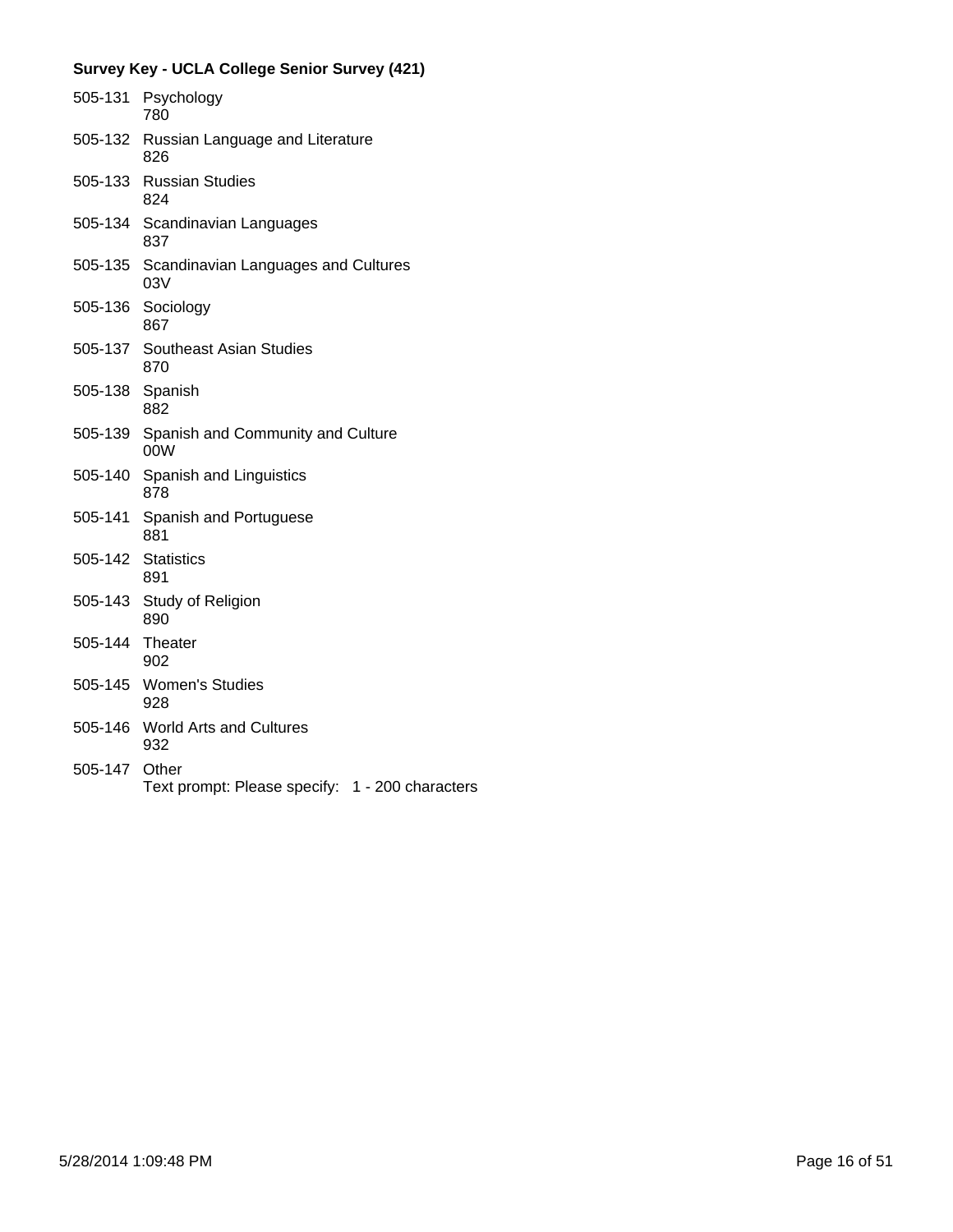How satisfied are you with each of the following aspects of your secondary major?

| Choose 0-1     |                                                                                             | 1<br><b>Very<br/>dissatisfied sfied</b><br>$<$ /b> | $\overline{2}$<br><b>Dissati <b>Satisfi</b></b> | 3<br>ed | 4<br><b>Very<br/>satisfied<!--<br-->b&gt;</b> |
|----------------|---------------------------------------------------------------------------------------------|----------------------------------------------------|-------------------------------------------------|---------|-----------------------------------------------|
|                | Overall curriculum                                                                          | $510-1$                                            | 510-2                                           | $510-3$ | 510-4                                         |
| intellectually | Ability of faculty in your major to challenge you                                           | $520-1$                                            | 520-2                                           | 520-3   | 520-4                                         |
| creativity     | Ability of faculty in your major to challenge your                                          | 530-1                                              | 530-2                                           | 530-3   | 530-4                                         |
|                | Quality of faculty instruction in your major                                                | 540-1                                              | 540-2                                           | 540-3   | 540-4                                         |
|                | Accessibility of faculty outside of class                                                   | $550-1$                                            | 550-2                                           | 550-3   | 550-4                                         |
|                | Advising by faculty on academic matters<br>(courses, requirements for the major, etc.)      | 560-1                                              | 560-2                                           | 560-3   | 560-4                                         |
| major, etc.)   | Advising by departmental counselor(s) on<br>academic matters (courses, requirements for the | 570-1                                              | 570-2                                           | 570-3   | 570-4                                         |
| graduation     | Availability of courses in your major required for                                          | 580-1                                              | 580-2                                           | 580-3   | 580-4                                         |
| major          | Access to small classes or seminars in your                                                 | 590-1                                              | 590-2                                           | 590-3   | 590-4                                         |
|                | Quality of TA instruction in your major                                                     | 600-1                                              | 600-2                                           | 600-3   | 600-4                                         |
|                | Ability of TAs to challenge you intellectually                                              | 610-1                                              | 610-2                                           | 610-3   | 610-4                                         |
|                | Ability of TAs to challenge your creativity                                                 | 620-1                                              | 620-2                                           | 620-3   | 620-4                                         |
| opportunities  | Availability of exhibition platforms or performance 621-1                                   |                                                    | 621-2                                           | 621-3   | 621-4                                         |
|                | Please provide any additional feedback regarding your experience in the major.              |                                                    |                                                 |         | Choose 0-1                                    |
| 624-1          | Text prompt: 0 - 8000 characters                                                            |                                                    |                                                 |         |                                               |
| Page 6         |                                                                                             |                                                    |                                                 |         |                                               |
|                | Were there any experiences as a student at UCLA that influenced your choice of major?       |                                                    |                                                 |         | Choose 0-1                                    |
| 626-1          | Text prompt: 0 - 8000 characters                                                            |                                                    |                                                 |         |                                               |
| Page 7         |                                                                                             |                                                    |                                                 |         |                                               |
|                | Did you complete a minor while at UCLA?                                                     |                                                    |                                                 |         | Choose 1                                      |
| 640-1          | Yes                                                                                         |                                                    |                                                 |         |                                               |
| 640-2          | No                                                                                          |                                                    |                                                 |         |                                               |
| Page 8         |                                                                                             |                                                    |                                                 |         |                                               |
|                | Select the name of the minor you will evaluate:                                             |                                                    |                                                 |         | Choose 1                                      |
| 645-1          | Accounting (Anderson Graduate School of Management)<br>MM01                                 |                                                    |                                                 |         |                                               |
| 645-2          | African and Middle Eastern Studies (International and Area Studies IDP)<br>M06M             |                                                    |                                                 |         |                                               |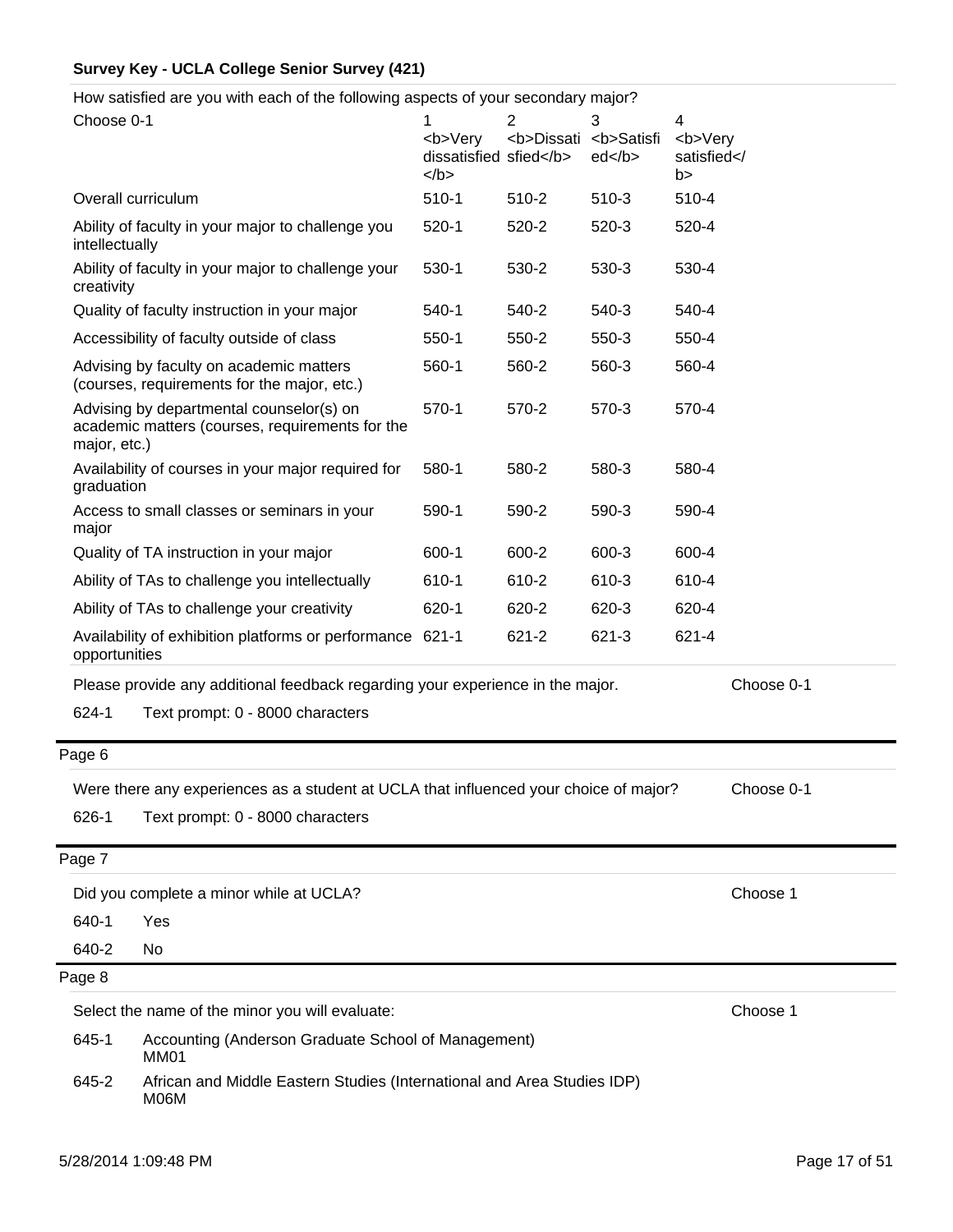| 645-3  | African Studies (African Studies IDP)<br>MM02                                                  |
|--------|------------------------------------------------------------------------------------------------|
| 645-4  | Afro-American Studies (Afro-American Studies IDP)<br>M014                                      |
| 645-5  | American Indian Studies (American Indian Studies IDP)<br>M030                                  |
| 645-6  | Anthropology (Anthropology Department)<br>M064                                                 |
| 645-7  | Applied Developmental Psychology (Psychology Department)<br>MM03                               |
| 645-8  | Arabic and Islamic Studies (Near Eastern Languages and Cultures Department)<br><b>MM20</b>     |
| 645-9  | Armenian Studies (Near Eastern Languages and Cultures Department)<br><b>MM25</b>               |
| 645-10 | Art History (Art History Department)<br>M093                                                   |
| 645-11 | Asian American Studies (Asian American Studies IDP)<br>M100                                    |
| 645-12 | Asian Humanities (Asian Languages and Cultures Department)<br>M442                             |
| 645-13 | Asian Languages (Asian Languages and Cultures Department)<br><b>MM33</b>                       |
| 645-14 | Atmospheric and Oceanic Sciences (Atmospheric Sciences Department)<br>M106                     |
| 645-15 | <b>Bioinformatics (Computer Science Department)</b><br>MM27                                    |
| 645-16 | Biomedical Research (Biomedical Research Program)<br>MM39                                      |
| 645-17 | Central and East European Studies (Slavic Languages and Literatures Department)<br><b>MM38</b> |
| 645-18 | Chicana and Chicano Studies (Cesar E. Chavez Chicana and Chicano Studies Department)<br>M626   |
| 645-19 | Civic Engagement (Undergraduate Education Division)<br><b>MM37</b>                             |
| 645-20 | <b>Classical Civilization (Classics Department)</b><br>M169                                    |
| 645-21 | Cognitive Science (Psychology Department)<br>M179                                              |
| 645-22 | Comparative Literature (Comparative Literature Department)<br>M192                             |
| 645-23 | Conservation Biology (Ecology and Evolutionary Biology Department)<br><b>MM24</b>              |
| 645-24 | Digital Humanities (Digital Humanities Program)<br>MM29                                        |
| 645-25 | Disability Studies (Undergraduate Education Division)<br><b>MM30</b>                           |
| 645-26 | Earth and Environmental Science (Earth and Space Sciences Department)<br>M01C                  |
| 645-27 | East Asian Languages (East Asian Languages and Cultures Department)<br><b>MM26</b>             |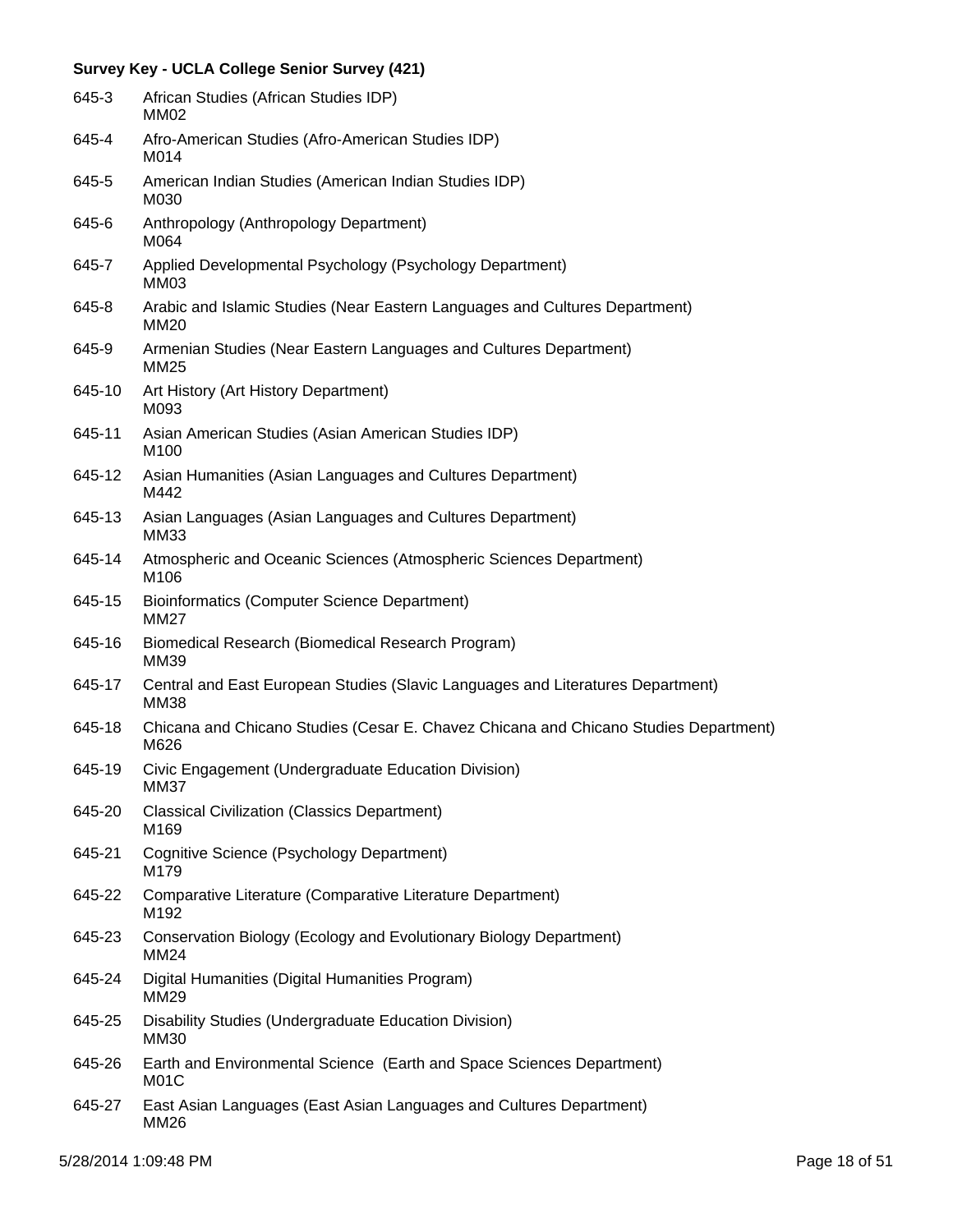| 645-28 | Education Studies (Graduate School of Education and Information Studies)<br>MM35             |
|--------|----------------------------------------------------------------------------------------------|
| 645-29 | English (English Department)<br>M345                                                         |
| 645-30 | Environmental Engineering (Civil and Environmental Engineering Department)<br><b>MM31</b>    |
| 645-31 | Environmental Systems and Society (Institute of the Environment)<br><b>MM36</b>              |
| 645-32 | European Studies (International and Area Studies IDP)<br>M762                                |
| 645-33 | Film, Television, and Digital Media (Film, Television, and Digital Media Department)<br>MM32 |
| 645-34 | French (French and Francophone Studies Department)<br>M387                                   |
| 645-35 | Gender Studies (Gender Studies Department)<br>M06L                                           |
| 645-36 | Geochemistry (Earth and Space Sciences Department)<br>M393                                   |
| 645-37 | Geography (Geography Department)<br>M396                                                     |
| 645-38 | Geography/Environmental Studies (Geography Department)<br>M491                               |
| 645-39 | Geology (Earth and Space Sciences Department)<br>M402                                        |
| 645-40 | Geophysics and Planetary Physics (Earth and Space Sciences Department)<br>MM42               |
| 645-41 | Geospatial Information Systems and Technologies (Geography Department)<br>MM41               |
| 645-42 | German (Germanic Languages Department)<br>M408                                               |
| 645-43 | Germanic Languages (Germanic Languages Department)<br>M411                                   |
| 645-44 | Gerontology (Luskin School of Public Affairs)<br>MM40                                        |
| 645-45 | Global Studies (Global Studies IDP)<br>M492                                                  |
| 645-46 | Greek (Classics Department)<br>M414                                                          |
| 645-47 | Hebrew and Jewish Studies (Near Eastern Languages and Cultures Department)<br>MM43           |
| 645-48 | History of Science and Medicine (History Department)<br><b>MM47</b>                          |
| 645-49 | Human Complex Systems (Human Complex Systems Program)<br>MM49                                |
| 645-50 | Italian (Italian Department)<br>M477                                                         |
| 645-51 | Labor and Workplace Studies (Center for Labor Research and Education)<br><b>MM48</b>         |
| 645-52 | Language Teaching (Applied Linguistics and TESL Department)<br><b>MM51</b>                   |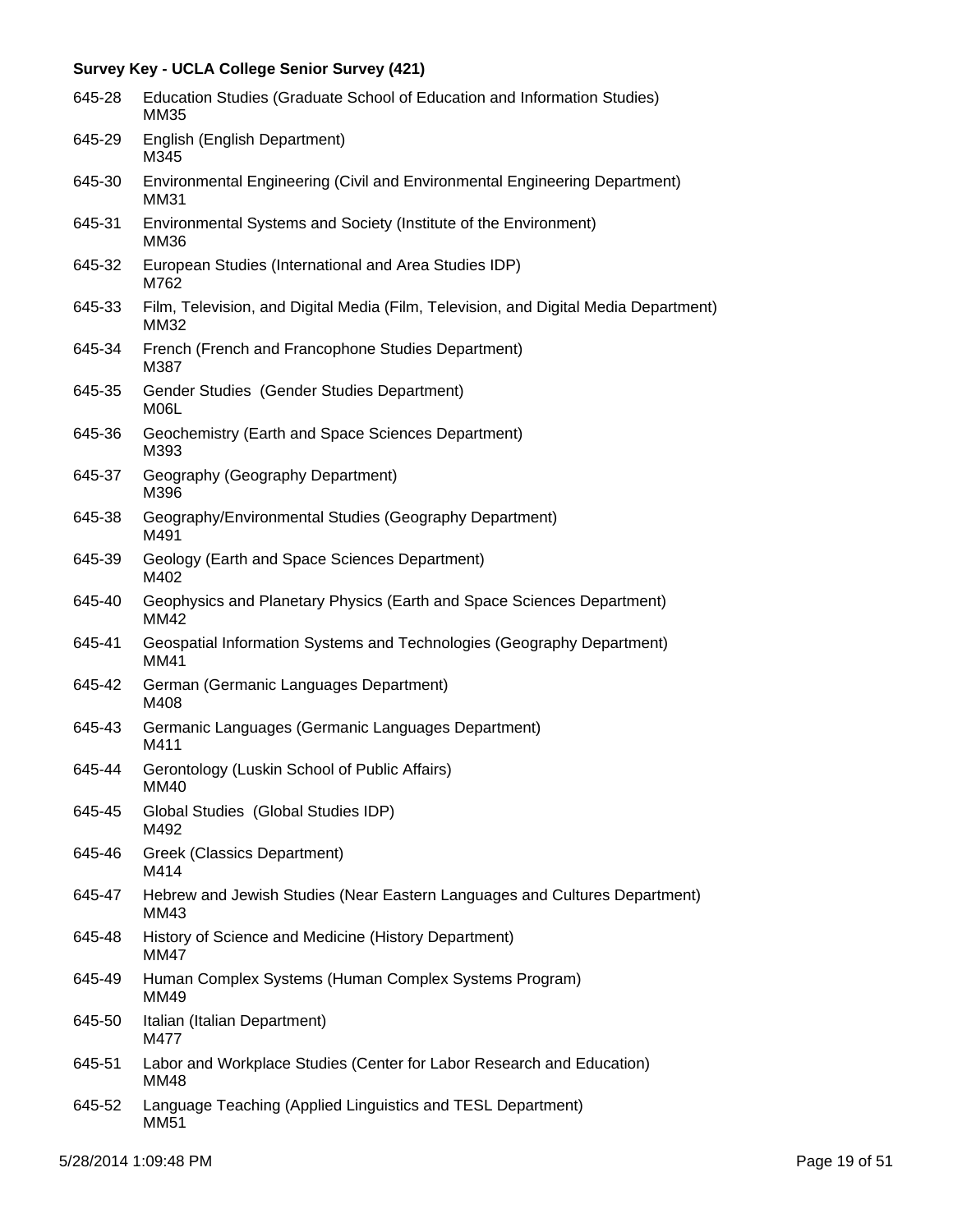| 645-53 | Language, Interaction, and Culture (Applied Linguistics and TESL Department)<br><b>MM60</b>                          |
|--------|----------------------------------------------------------------------------------------------------------------------|
| 645-54 | Latin (Classics Department)<br>M495                                                                                  |
| 645-55 | Latin American Studies (Latin American Studies IDP)<br>M498                                                          |
| 645-56 | Lesbian, Gay, Bisexual, and Transgender Studies (Lesbian, Gay, Bisexual, and Transgender Studies<br>Program)<br>MM46 |
| 645-57 | Linguistics (Linguistics Department)<br>M510                                                                         |
| 645-58 | Mathematical Biology (Computational and Systems Biology IDP)<br>MM53                                                 |
| 645-59 | Mathematics (Mathematics Department)<br>M540                                                                         |
| 645-60 | Mexican Studies (Spanish and Portuguese Department)<br><b>MM62</b>                                                   |
| 645-61 | Middle Eastern and North African Studies (Middle Eastern and North African Studies IDP)<br>M49B                      |
| 645-62 | Museum Studies (Art History Department)<br>MM65                                                                      |
| 645-63 | Music History (Musicology Department)<br>MM45                                                                        |
| 645-64 | Music Industry (School of the Arts and Architecture)<br><b>MM52</b>                                                  |
| 645-65 | Naval Science (Naval Science Department)<br><b>MM50</b>                                                              |
| 645-66 | Near Eastern Languages and Cultures (Near Eastern Languages and Cultures Department)<br>M595                         |
| 645-67 | Neuroscience (Neuroscience IDP)<br>M594                                                                              |
| 645-68 | Philosophy (Philosophy Department)<br>M651                                                                           |
| 645-69 | Political Science (Political Science Department)<br>M699                                                             |
| 645-70 | Portuguese (Spanish and Portuguese Department)<br>M711                                                               |
| 645-71 | Public Affairs (Luskin School of Public Affairs)<br><b>MM79</b>                                                      |
| 645-72 | Public Health (Fielding School of Public Health)<br>M789                                                             |
| 645-73 | Public Policy (School of Public Policy and Social Research) -- Discontinued Fall 2004<br>M790                        |
| 645-74 | Russian Language (Slavic Languages and Literatures Department)<br><b>MM80</b>                                        |
| 645-75 | Russian Literature (Slavic Languages and Literatures Department)<br><b>MM81</b>                                      |
| 645-76 | Russian Studies (Slavic Languages and Literatures Department)<br>M824                                                |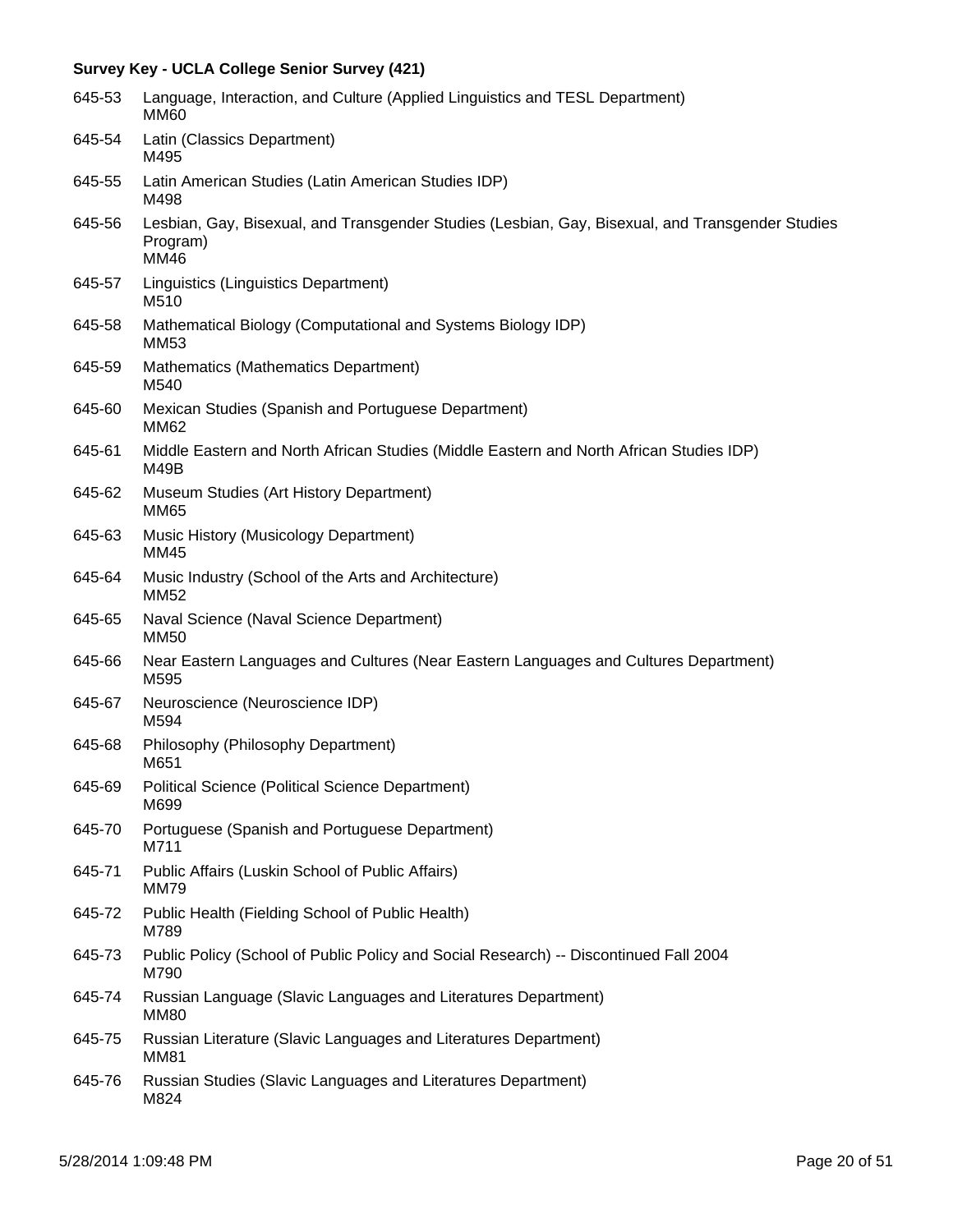| 645-77 | Scandinavian (Scandinavian Section of Germanic Languages Department)<br>M834                                                           |
|--------|----------------------------------------------------------------------------------------------------------------------------------------|
| 645-78 | Science Education (Science Education Program)<br><b>MM84</b>                                                                           |
| 645-79 | Social Thought (Undergraduate Education Division)<br><b>MM89</b>                                                                       |
| 645-80 | Society and Genetics (Society and Genetics CII)<br><b>MM95</b>                                                                         |
| 645-81 | South Asian Studies (South Asian Studies IDP)<br><b>MM87</b>                                                                           |
| 645-82 | Southeast Asian Studies (Southeast Asian Studies IDP)<br>M870                                                                          |
| 645-83 | Spanish (Spanish and Portuguese Department)<br>M882                                                                                    |
| 645-84 | Spanish Linguistics (Spanish and Portuguese Department)<br><b>MM88</b>                                                                 |
| 645-85 | <b>Statistics (Statistics Department)</b><br>M891                                                                                      |
| 645-86 | Structural Biology (Computational and Systems Biology IDP)<br><b>MM83</b>                                                              |
| 645-87 | Systems Biology (Computational and Systems Biology IDP)<br><b>MM86</b>                                                                 |
| 645-88 | Teaching English as a Second or Foreign Language (Applied Linguistics and TESL Department) --<br>Discontinued Fall 2009<br><b>MM90</b> |
| 645-89 | Theater (Theater Department)<br>M902                                                                                                   |
| 645-90 | Urban and Regional Studies (Urban Planning Department)<br><b>MM91</b>                                                                  |
| 645-91 | Visual and Performing Arts Education (School of the Arts and Architecture)<br><b>MM93</b>                                              |
| 645-92 | Women's Studies (Women's Studies Department)<br>M928                                                                                   |
| 645-93 | Other<br>Text prompt: Please specify: 2 - 200 characters                                                                               |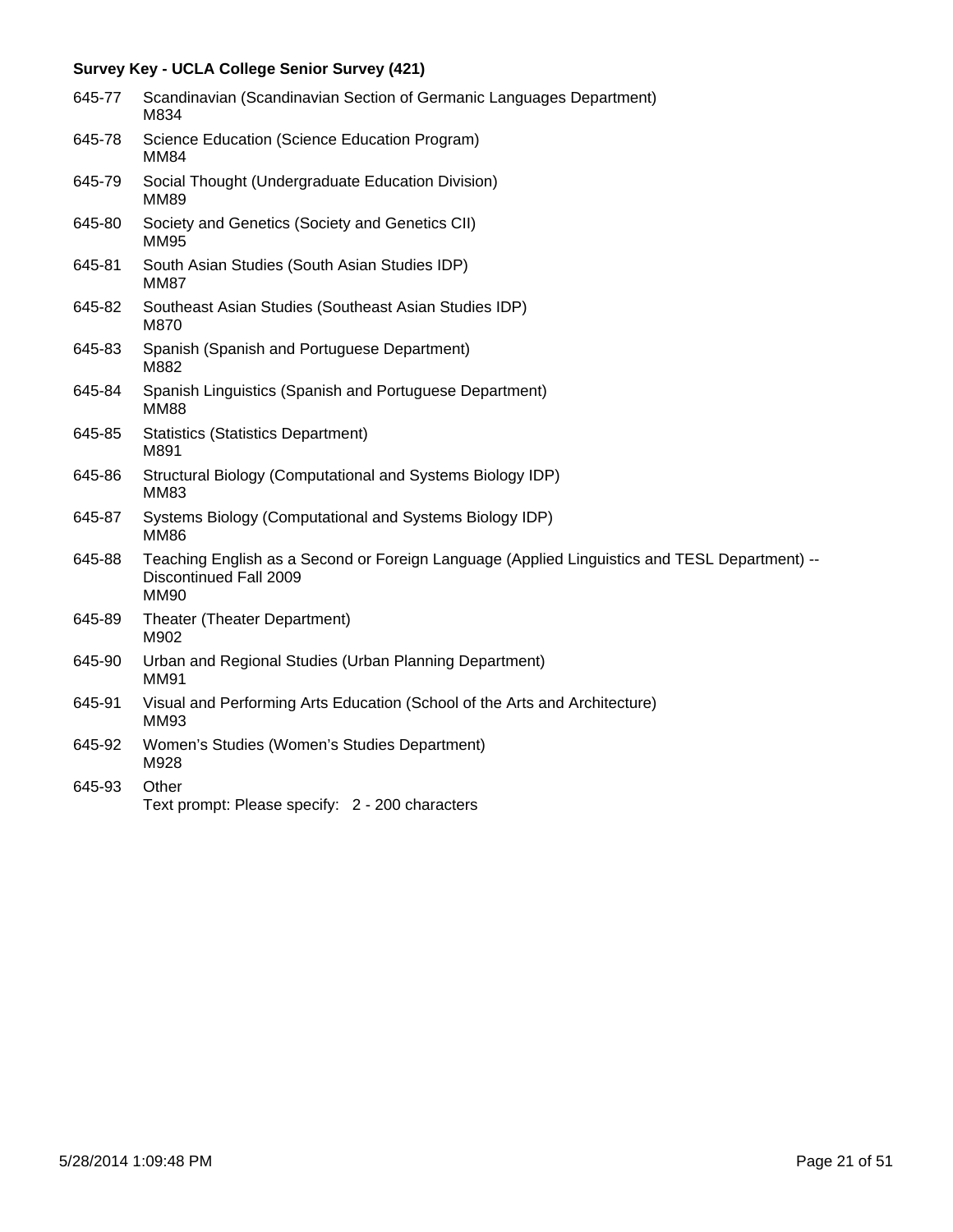How satisfied are you with each of the following aspects of your minor?

| Choose 0-1                                                                                                  | 1<br><b>Verv<br/>dissatisfied sfied</b><br>$<$ /b> | 2<br><b>Dissati</b> | 3<br><b>Satisfi<br/>ed </b> | 4<br><b>Very<br/>satisfied<!--<br-->b&gt;</b> |
|-------------------------------------------------------------------------------------------------------------|----------------------------------------------------|---------------------|-----------------------------|-----------------------------------------------|
| Overall curriculum                                                                                          | 650-1                                              | 650-2               | 650-3                       | 650-4                                         |
| Ability of faculty in your minor to challenge you<br>intellectually                                         | 660-1                                              | 660-2               | 660-3                       | 660-4                                         |
| Ability of faculty in your minor to challenge your<br>creativity                                            | 670-1                                              | 670-2               | 670-3                       | 670-4                                         |
| Quality of faculty instruction in the minor                                                                 | 680-1                                              | 680-2               | 680-3                       | 680-4                                         |
| Accessibility of faculty outside of class                                                                   | 690-1                                              | 690-2               | 690-3                       | 690-4                                         |
| Advising by faculty on academic matters<br>(courses, requirements for the minor, etc.)                      | 700-1                                              | 700-2               | 700-3                       | 700-4                                         |
| Advising by departmental counselor(s) on<br>academic matters (courses, requirements for the<br>minor, etc.) | 710-1                                              | 710-2               | $710-3$                     | 710-4                                         |
| Availability of courses needed for the minor                                                                | 720-1                                              | 720-2               | 720-3                       | 720-4                                         |
| Access to small classes or seminars in your<br>minor                                                        | 730-1                                              | 730-2               | 730-3                       | 730-4                                         |
| Quality of TA instruction in your minor                                                                     | 740-1                                              | 740-2               | 740-3                       | 740-4                                         |
| Ability of TAs to challenge you intellectually                                                              | 741-1                                              | 741-2               | 741-3                       | 741-4                                         |
| Ability of TAs to challenge your creativity                                                                 | 742-1                                              | 742-2               | 742-3                       | 742-4                                         |

Please provide any additional feedback regarding your experience in the minor. Choose 0-1

744-1 Text prompt: 0 - 8000 characters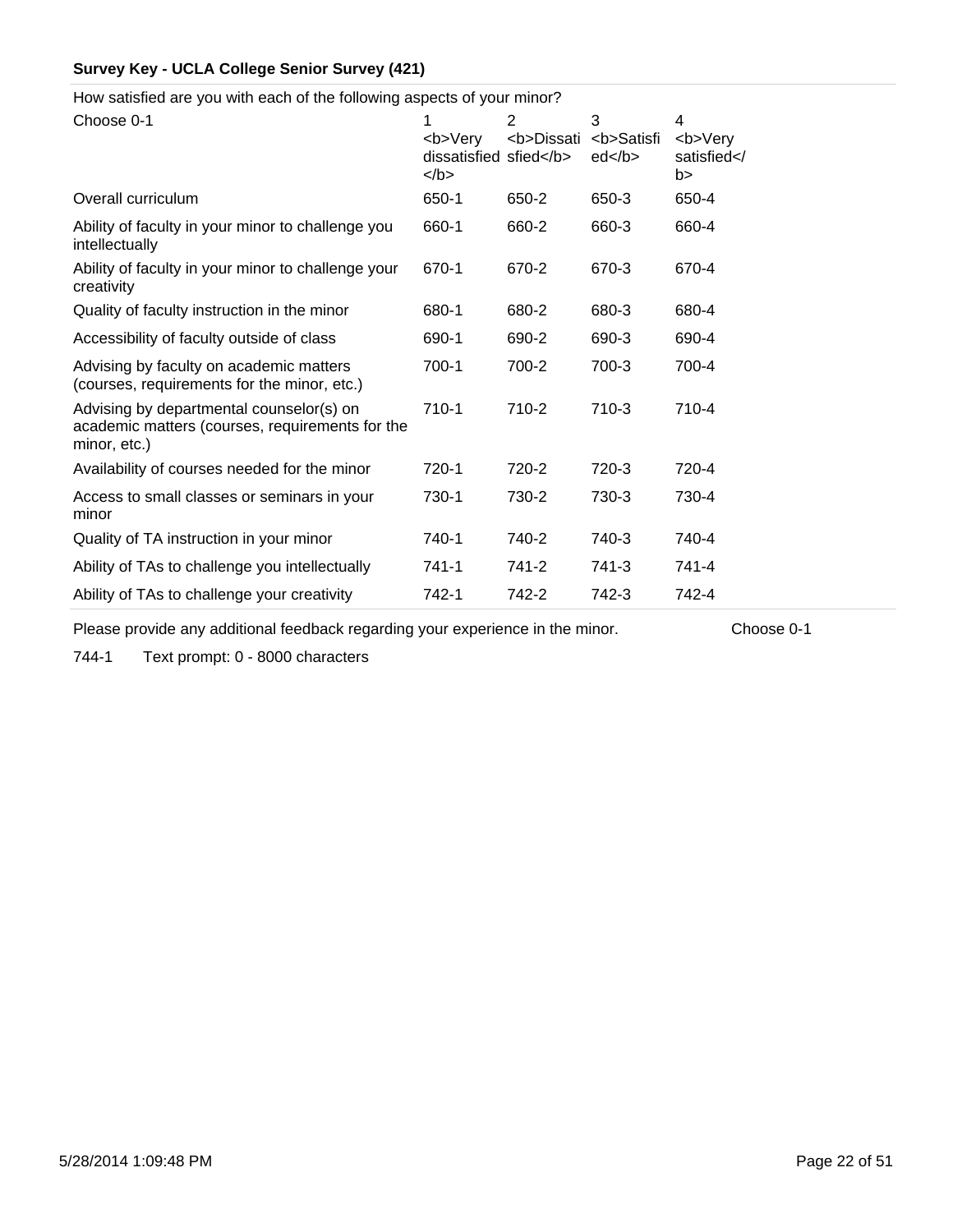| Which of the following research/scholarly opportunity(ies) have you participated in?                                                                |           |                                  |           |
|-----------------------------------------------------------------------------------------------------------------------------------------------------|-----------|----------------------------------|-----------|
| Choose 0-1                                                                                                                                          | Yes       | No, did not No, not<br>choose to | available |
| Assisted UCLA faculty in research for pay                                                                                                           | 760-1     | 760-2                            | 760-3     |
| Assisted UCLA faculty in research as a volunteer                                                                                                    | 770-1     | 770-2                            | 770-3     |
| Assisted faculty at another university with<br>research for pay or as a volunteer                                                                   | 780-1     | 780-2                            | 780-3     |
| Received a scholarship or fellowship on the basis 790-1<br>of your undergraduate research                                                           |           | 790-2                            | 790-3     |
| Received an award other than a scholarship or<br>fellowship on the basis of your undergraduate<br>research                                          | $800 - 1$ | 800-2                            | 800-3     |
| Gave an oral presentation or presented a poster<br>at a research meeting at UCLA                                                                    | 810-1     | 810-2                            | 810-3     |
| Gave an oral presentation or presented a poster<br>at a research meeting outside of UCLA                                                            | 820-1     | 820-2                            | 820-3     |
| Co-authored a published paper with your faculty<br>mentor                                                                                           | 830-1     | 830-2                            | 830-3     |
| Worked as a member of a team on a class<br>research project                                                                                         | 840-1     | 840-2                            | 840-3     |
| Worked on creative projects under the direction of 850-1<br>faculty at UCLA without course credit, for<br>example, in the visual or performing arts |           | 850-2                            | 850-3     |
| Page 10                                                                                                                                             |           |                                  |           |

Have you participated in a senior level special topics seminar with a comprehensive term paper at UCLA? Choose 0-1

860-1 Yes

860-2 No, did not choose to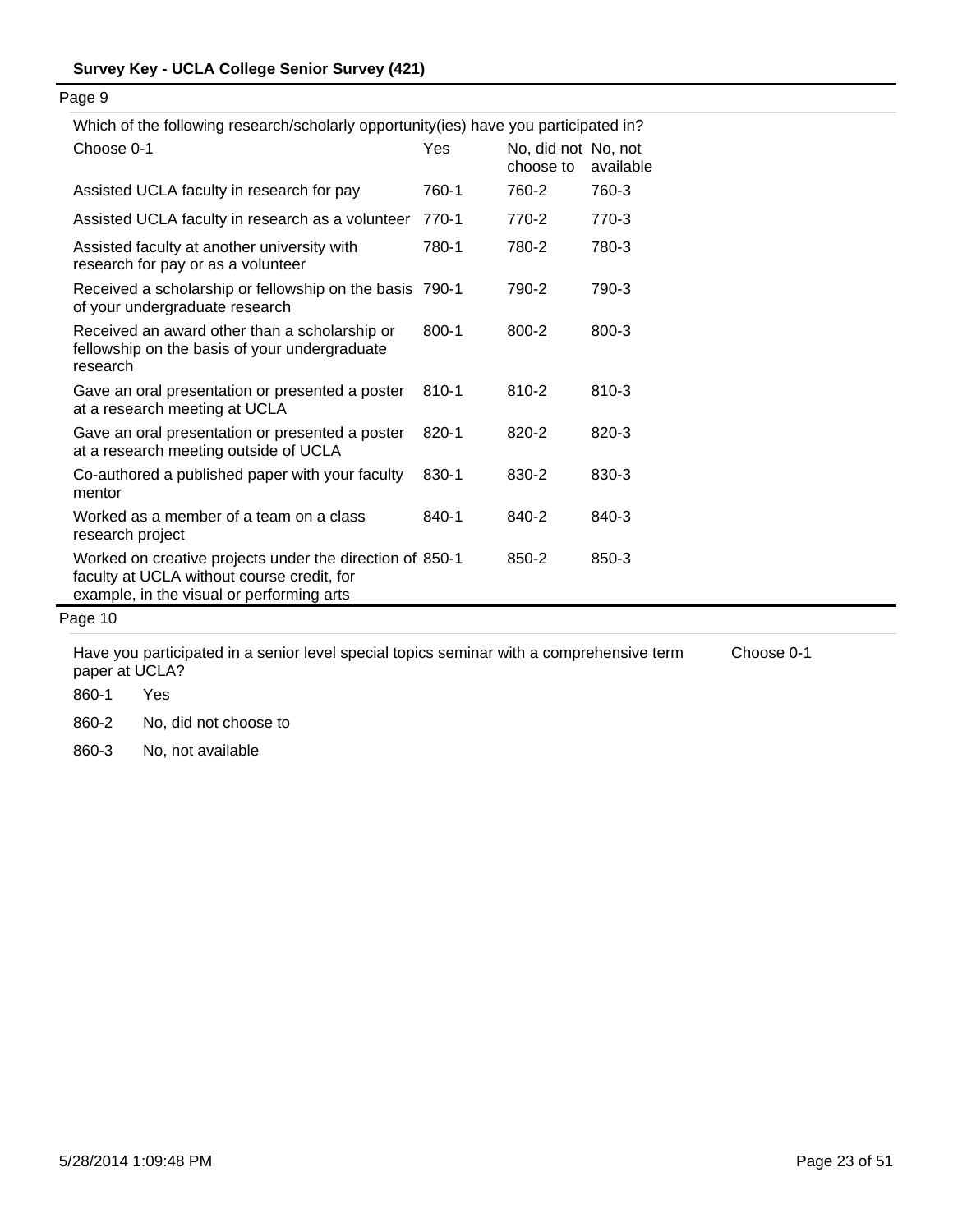Reflecting on your senior level special topics seminar with a comprehensive term paper, indicate your level of agreement with each of the following statements:

| Choose 0-1                                                                                                   | 1<br><b>Strongl <b>Disagr<br/>y<br/>disagree<!--<br-->b&gt;</b></b> | $\overline{2}$<br>$ee$ /b> | 3<br>/b   | 4<br><b>Agree&lt; <b>Strongl<br/>y<br/>agre<br/><math>e</math> </b></b> |
|--------------------------------------------------------------------------------------------------------------|---------------------------------------------------------------------|----------------------------|-----------|-------------------------------------------------------------------------|
| My seminar paper or project helped me better<br>understand concepts introduced in related<br>courses.        | 870-1                                                               | 870-2                      | 870-3     | 870-4                                                                   |
| My seminar provided me with strong intellectual<br>challenges.                                               | 880-1                                                               | 880-2                      | 880-3     | 880-4                                                                   |
| Participating in the seminar was an outstanding<br>aspect of my undergraduate education.                     | 890-1                                                               | 890-2                      | 890-3     | 890-4                                                                   |
| In writing my paper, I was motivated to produce a<br>superior project.                                       | $910 - 1$                                                           | 910-2                      | $910-3$   | 910-4                                                                   |
| My instructor challenged me to do my best.                                                                   | $920 - 1$                                                           | 920-2                      | $920 - 3$ | 920-4                                                                   |
| As a result of my seminar experience, I have a<br>goal of attending graduate or professional school.         | 930-1                                                               | 930-2                      | 930-3     | 930-4                                                                   |
| I made meaningful contributions to the seminar.                                                              | 940-1                                                               | 940-2                      | 940-3     | 940-4                                                                   |
| The seminar was <u>not</u> personally<br>rewarding.                                                          | $950 - 1$                                                           | 950-2                      | 950-3     | 950-4                                                                   |
| My seminar experience contributed to the<br>creation of new knowledge.                                       | $952 - 1$                                                           | 952-2                      | 952-3     | 952-4                                                                   |
| My seminar led me to define my career goals or<br>change career options.                                     | 954-1                                                               | 954-2                      | 954-3     | 954-4                                                                   |
| The seminar experience enhanced my ability to<br>integrate key aspects of my major (or minor)<br>coursework. | 956-1                                                               | 956-2                      | 956-3     | 956-4                                                                   |
| I learned from interacting with other students in<br>my seminar.                                             | 960-1                                                               | 960-2                      | 960-3     | 960-4                                                                   |
| Page 12                                                                                                      |                                                                     |                            |           |                                                                         |

Have you completed a Community or Corporate Internship (195) at UCLA? Choose 0-1

980-1 Yes

980-2 No, did not choose to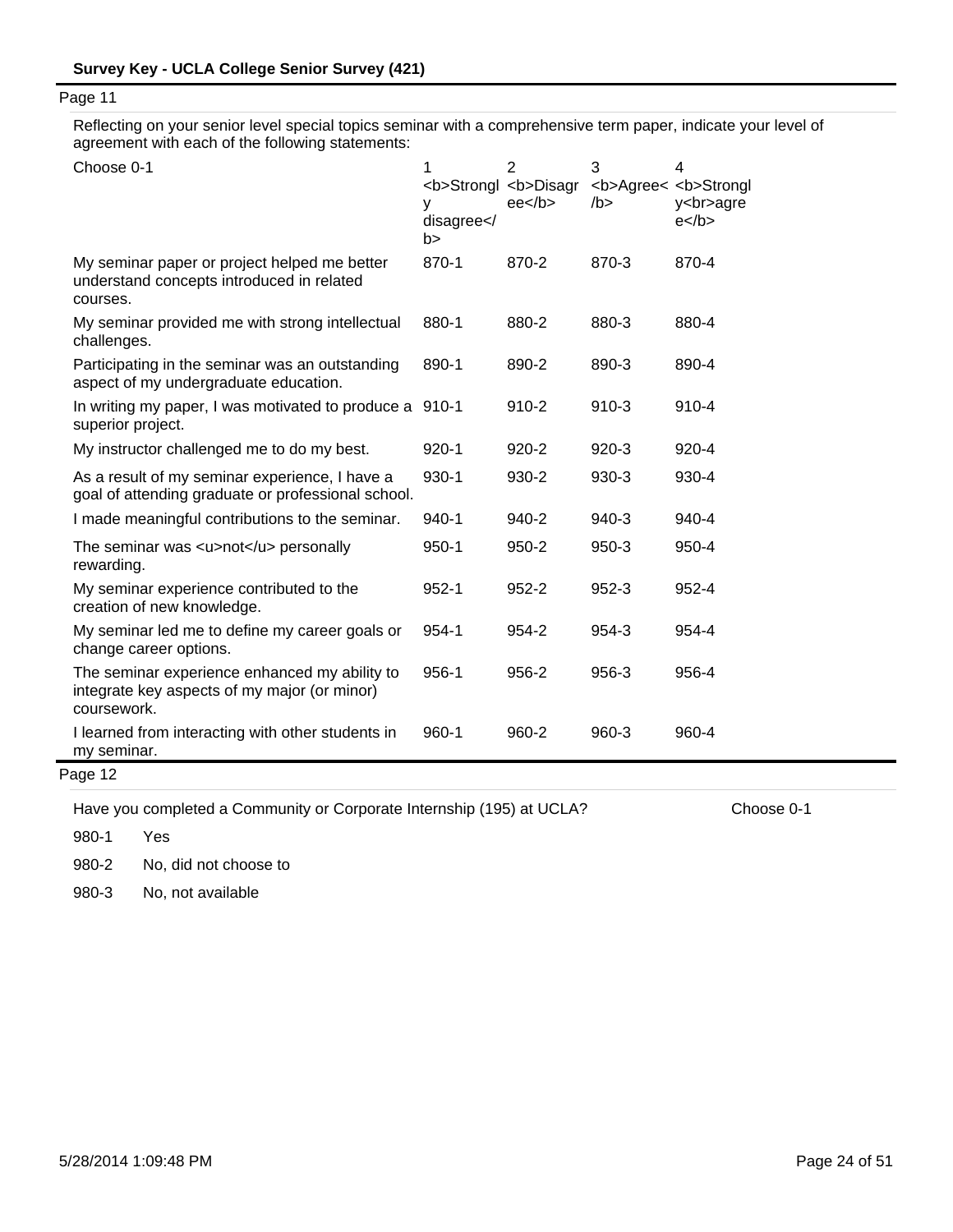Reflecting on your Community or Corporate Internship (195) experience(s), indicate your level of agreement with each of the following statements:

| Choose 0-1                                                                                                    | 1<br><b>Strongl <b>Disagr<br/>y<br/>disagree<!--<br-->b&gt;</b></b> | $\overline{2}$<br>$ee$ /b> | 3<br><b>Agree&lt; <b>Strongl<br/>/b &gt;</b></b> | 4<br>y<br>agre<br>$e$ |
|---------------------------------------------------------------------------------------------------------------|---------------------------------------------------------------------|----------------------------|--------------------------------------------------|-----------------------|
| Participating in this internship helped me better<br>understand concepts introduced in related<br>courses.    | 1010-1                                                              | 1010-2                     | 1010-3                                           | 1010-4                |
| My internship provided strong intellectual<br>challenges.                                                     | 1012-1                                                              | 1012-2                     | 1012-3                                           | 1012-4                |
| Participating in an internship was an outstanding<br>aspect of my undergraduate education.                    | $1014 - 1$                                                          | 1014-2                     | 1014-3                                           | 1014-4                |
| Participating in this internship motivated me to<br>achieve academic excellence in my final<br>paper/project. | $1020 - 1$                                                          | 1020-2                     | 1020-3                                           | 1020-4                |
| My faculty mentor challenged me to do my best.                                                                | 1030-1                                                              | 1030-2                     | 1030-3                                           | 1030-4                |
| As a result of my internship experience, I have a<br>goal of attending graduate or professional school.       | 1070-1                                                              | 1070-2                     | 1070-3                                           | 1070-4                |
| As an intern, I made meaningful contributions to<br>the organization/company.                                 | 1075-1                                                              | 1075-2                     | 1075-3                                           | 1075-4                |
| The internship was <u>not</u> personally<br>rewarding.                                                        | 1080-1                                                              | 1080-2                     | 1080-3                                           | 1080-4                |
| My internship contributed to the creation of new<br>knowledge.                                                | 1085-1                                                              | 1085-2                     | 1085-3                                           | 1085-4                |
| My internship led me to define my career goals or 1090-1<br>change career options.                            |                                                                     | 1090-2                     | 1090-3                                           | 1090-4                |

Page 14

Have you completed at least one departmental honors thesis (198) at UCLA? Choose 0-1

1100-1 Yes

1100-2 No, did not choose to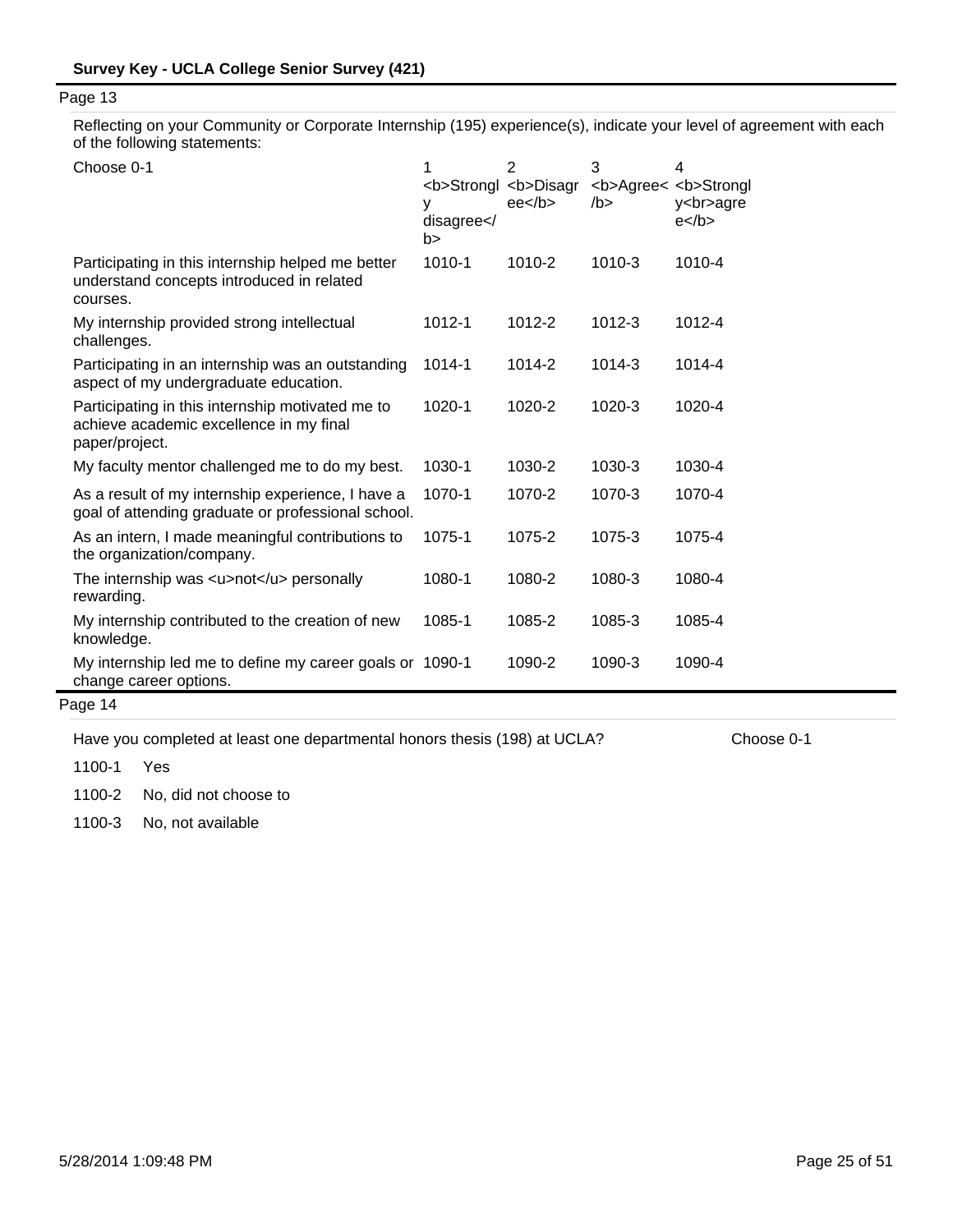Reflecting on your departmental honors thesis (198) experience(s), indicate your level of agreement with each of the following statements (if applicable):

| Choose 0-1                                                                                            | <b>Strongl <b>Disagr<br/>٧<br/>disagree &lt; /<br/>b&gt;</b></b> | 2<br>ee <sub>2</sub> | 3<br>/b > | 4<br><b>Agree&lt; <b>Strongl<br/>y<br/>agre<br/><math>e</math> </b></b> |
|-------------------------------------------------------------------------------------------------------|------------------------------------------------------------------|----------------------|-----------|-------------------------------------------------------------------------|
| Participating in research helped me better<br>understand concepts introduced in related<br>courses.   | 1110-1                                                           | 1110-2               | 1110-3    | 1110-4                                                                  |
| My research provided strong intellectual<br>challenges.                                               | 1120-1                                                           | 1120-2               | 1120-3    | 1120-4                                                                  |
| Participating in research was an outstanding<br>aspect of my undergraduate education.                 | 1130-1                                                           | 1130-2               | 1130-3    | 1130-4                                                                  |
| In conducting my research, I was motivated to<br>produce a superior project.                          | 1150-1                                                           | 1150-2               | 1150-3    | 1150-4                                                                  |
| My faculty mentor challenged me to do my best.                                                        | 1160-1                                                           | 1160-2               | 1160-3    | 1160-4                                                                  |
| As a result of my research experience, I have a<br>goal of attending graduate or professional school. | 1170-1                                                           | 1170-2               | 1170-3    | 1170-4                                                                  |
| I made meaningful contributions to the project.                                                       | 1180-1                                                           | 1180-2               | 1180-3    | 1180-4                                                                  |
| My research experience was <u>not</u><br>personally rewarding.                                        | 1190-1                                                           | 1190-2               | 1190-3    | 1190-4                                                                  |
| My research project contributed to the creation of 1200-1<br>new knowledge.                           |                                                                  | 1200-2               | 1200-3    | 1200-4                                                                  |
| My research led me to define my career goals or<br>change career options.                             | 1210-1                                                           | 1210-2               | 1210-3    | 1210-4                                                                  |

# Page 16

Have you completed at least one Independent Study (specifically course 199) at UCLA? Choose 0-1

1220-1 Yes

1220-2 No, did not choose to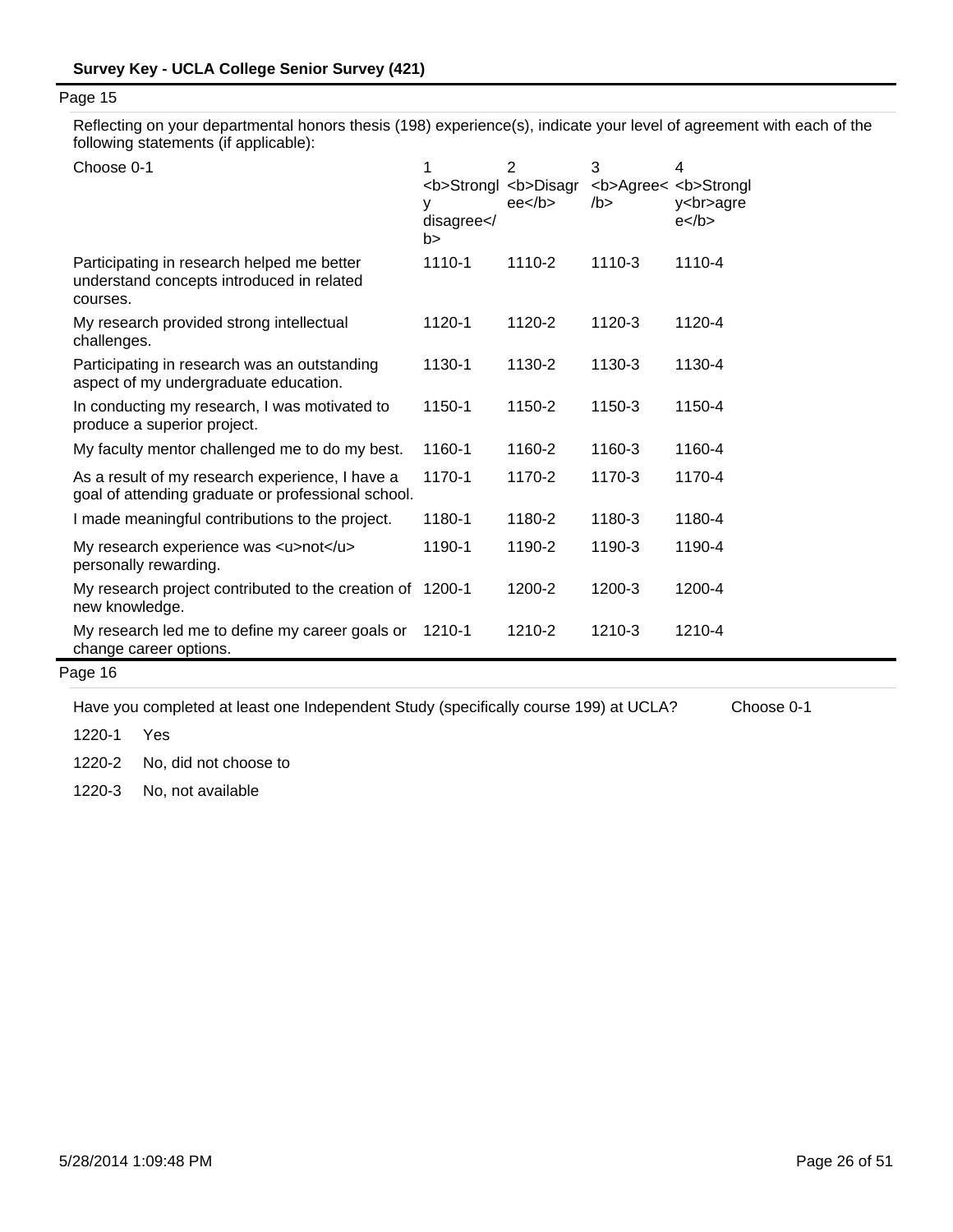Reflecting on your Independent Study (199) experience(s), indicate your level of agreement with each of the following statements:

| Choose 0-1                                                                                            | <b>Strongl <b>Disagr<br/>٧<br/>disagree<!--<br-->b&gt;</b></b> | 2<br>ee <sub>2</sub> | 3<br><b>Agree&lt; <b>Strongl<br/>/b &gt;</b></b> | 4<br>y<br>agre<br>$e$ |
|-------------------------------------------------------------------------------------------------------|----------------------------------------------------------------|----------------------|--------------------------------------------------|-----------------------|
| Participating in research helped me better<br>understand concepts introduced in related<br>courses.   | 1230-1                                                         | 1230-2               | 1230-3                                           | 1230-4                |
| My research provided strong intellectual<br>challenges.                                               | 1240-1                                                         | 1240-2               | 1240-3                                           | 1240-4                |
| Participating in research was an outstanding<br>aspect of my undergraduate education.                 | 1250-1                                                         | 1250-2               | 1250-3                                           | 1250-4                |
| In conducting my research, I was motivated to<br>produce a superior project.                          | 1270-1                                                         | 1270-2               | 1270-3                                           | 1270-4                |
| My faculty mentor challenged me to do my best.                                                        | 1280-1                                                         | 1280-2               | 1280-3                                           | 1280-4                |
| As a result of my research experience, I have a<br>goal of attending graduate or professional school. | 1290-1                                                         | 1290-2               | 1290-3                                           | 1290-4                |
| I made meaningful contributions to the project.                                                       | 1300-1                                                         | 1300-2               | 1300-3                                           | 1300-4                |
| My research experience was <u>not</u><br>personally rewarding.                                        | 1310-1                                                         | 1310-2               | 1310-3                                           | 1310-4                |
| My research project contributed to the creation of 1320-1<br>new knowledge.                           |                                                                | 1320-2               | 1320-3                                           | 1320-4                |
| My research led me to define my career goals or<br>change career options.                             | 1330-1                                                         | 1330-2               | 1330-3                                           | 1330-4                |

## Page 18

<b>NOT INCLUDING an advanced seminar with a comprehensive paper or an independent studies course (195, 198 or 199), did you complete an advanced course that required you to (a) synthesize and apply your prior learning AND (b) create a final product (e.g., paper, video, thesis, etc.)?</b>

| Choose 0-1 |  |
|------------|--|
|------------|--|

|           | 1340-1 Yes, in my major                   |
|-----------|-------------------------------------------|
|           | 1340-2 Yes, in my minor                   |
|           | 1340-3 Yes, in both my major and my minor |
| 1340-4 No |                                           |

Page 19

Did you participate in study abroad during your time at UCLA? Choose 0-1

1341-1 Yes

1341-2 No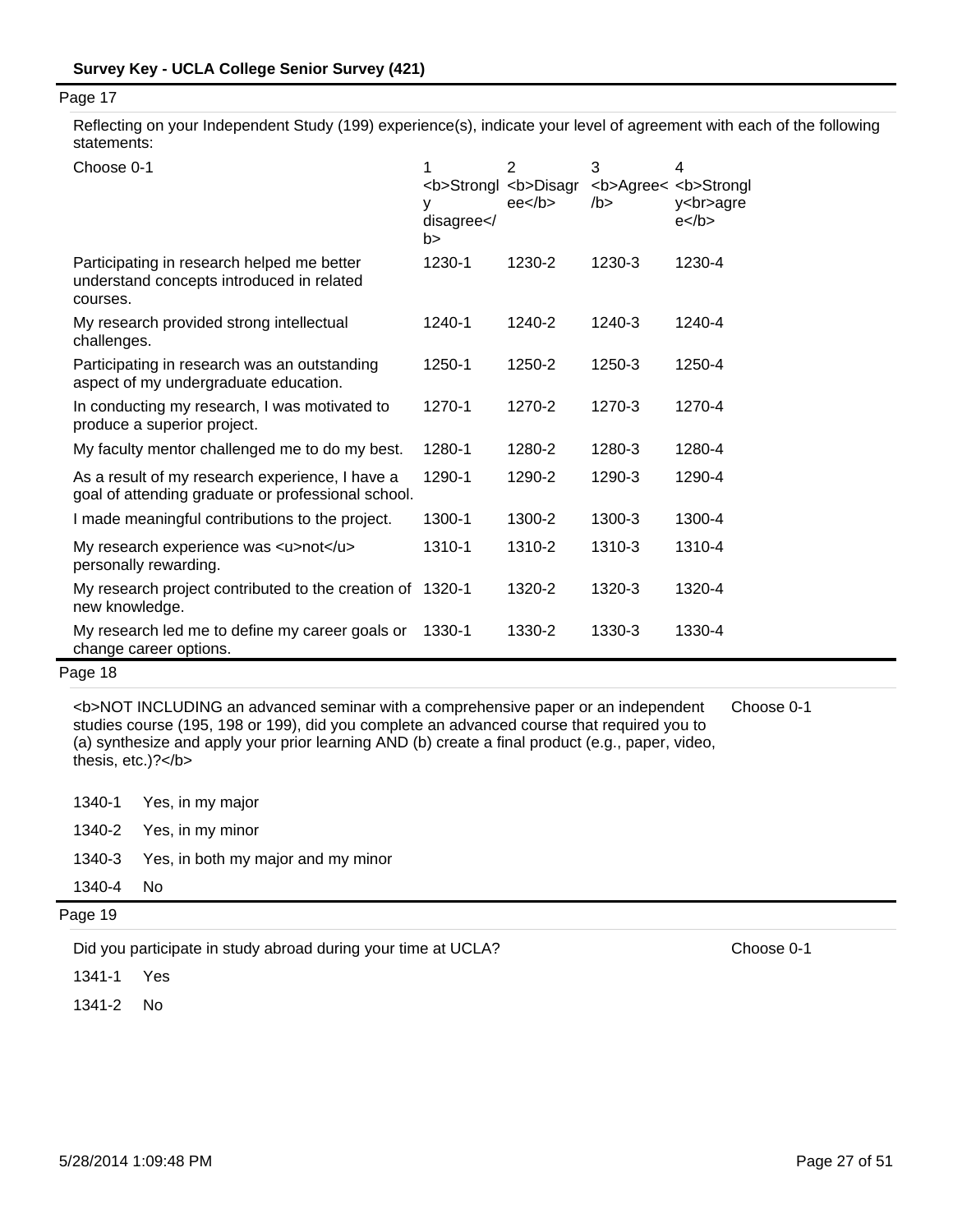Reflecting on your study abroad experience(s), indicate your level of agreement with each of the following statements:

| Choose 0-1                                                                                                          | <b>Strongl <b>Disagr<br/>у<br/>disagree &lt; /<br/>b&gt;</b></b> | 2<br>ee <sub>2</sub> | 3<br><b>Agree&lt; <b>Strongl<br/>/b &gt;</b></b> | 4<br>y<br>agre<br>$e$ |
|---------------------------------------------------------------------------------------------------------------------|------------------------------------------------------------------|----------------------|--------------------------------------------------|-----------------------|
| My study abroad experience enhanced my ability<br>to integrate key aspects of my major (or minor)<br>coursework.    | 1342-1                                                           | 1342-2               | 1342-3                                           | 1342-4                |
| My study abroad experience provided strong<br>intellectual challenges.                                              | 1343-1                                                           | 1343-2               | 1343-3                                           | 1343-4                |
| Participating in study abroad was an outstanding<br>aspect of my undergraduate education.                           | 1344-1                                                           | 1344-2               | 1344-3                                           | 1344-4                |
| As a result of my study abroad experience, I have 1345-1<br>a goal of attending graduate or professional<br>school. |                                                                  | 1345-2               | 1345-3                                           | 1345-4                |
| My study abroad experience was <u>not</u><br>personally rewarding.                                                  | 1346-1                                                           | 1346-2               | 1346-3                                           | 1346-4                |
| My study abroad experience led me to define my<br>career goals or change career options.                            | 1347-1                                                           | 1347-2               | 1347-3                                           | 1347-4                |

Please describe your study abroad experience and evaluate its importance to your overall education. Choose 0-1

1350-1 Text prompt: 0 - 8000 characters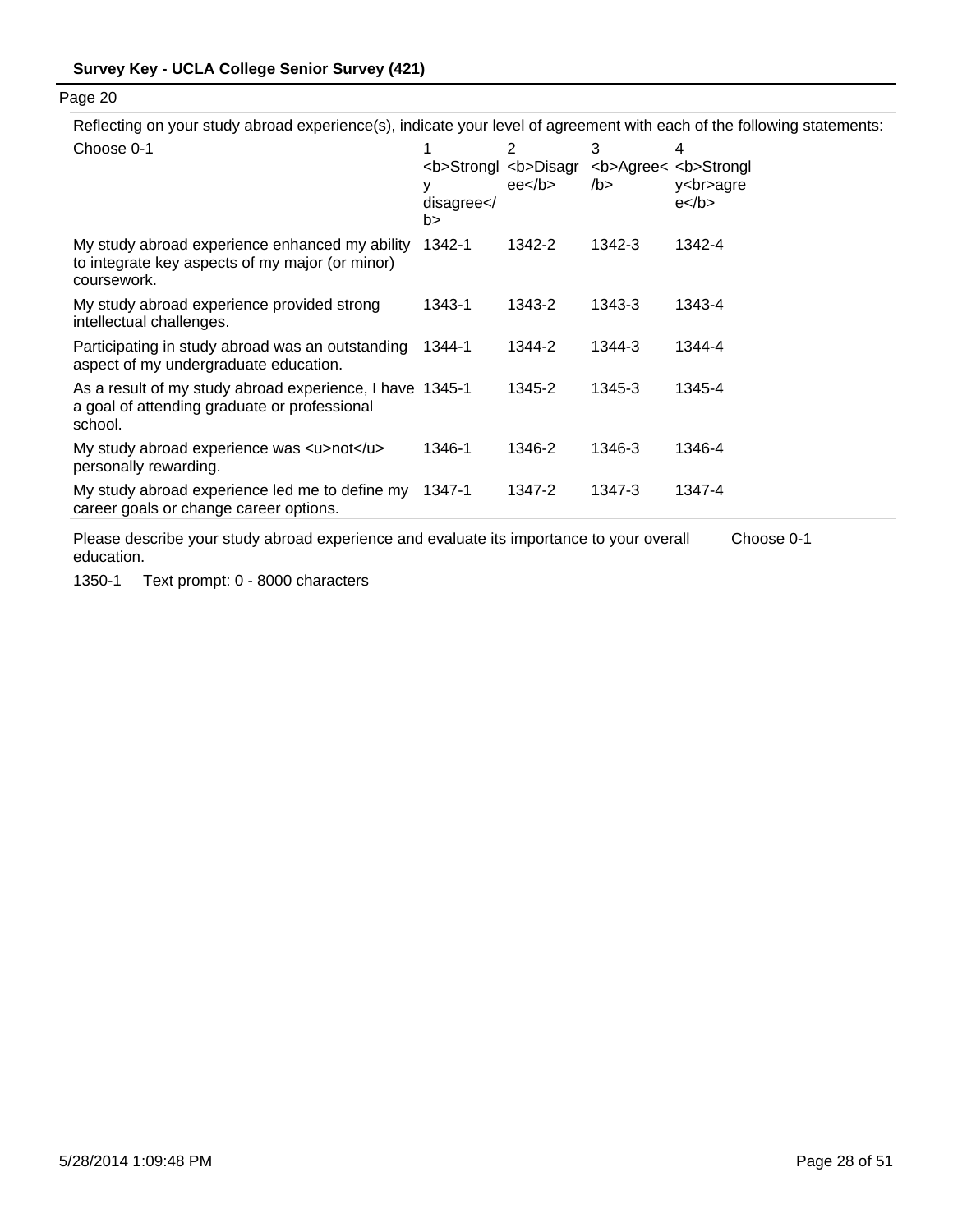| Page 21 |                                                                                                                                                           |            |
|---------|-----------------------------------------------------------------------------------------------------------------------------------------------------------|------------|
|         | Thinking back on your experiences, to what extent do you agree that this calculation was<br>consistent with the amount of time you put into your classes? | Choose 0-1 |
| 1355-1  | <b>Strongly disagree</b>                                                                                                                                  |            |
| 1355-2  | -2<br><b>Disagree</b>                                                                                                                                     |            |
| 1355-3  | 3<br><b>Agree</b>                                                                                                                                         |            |
| 1355-4  | 4<br><b>Strongly<br/>agree</b>                                                                                                                            |            |

On average, approximately how many hours per week did you spend doing work for a 4-unit course, including time spent in the classroom? Choose 0-1

- 1360-1 Fewer than 3 hours
- 1360-2 Between 3 and 6 hours
- 1360-3 Between 6 and 9 hours
- 1360-4 Between 9 and 12 hours
- 1360-5 Between 12 and 15 hours
- 1360-6 More than 15 hours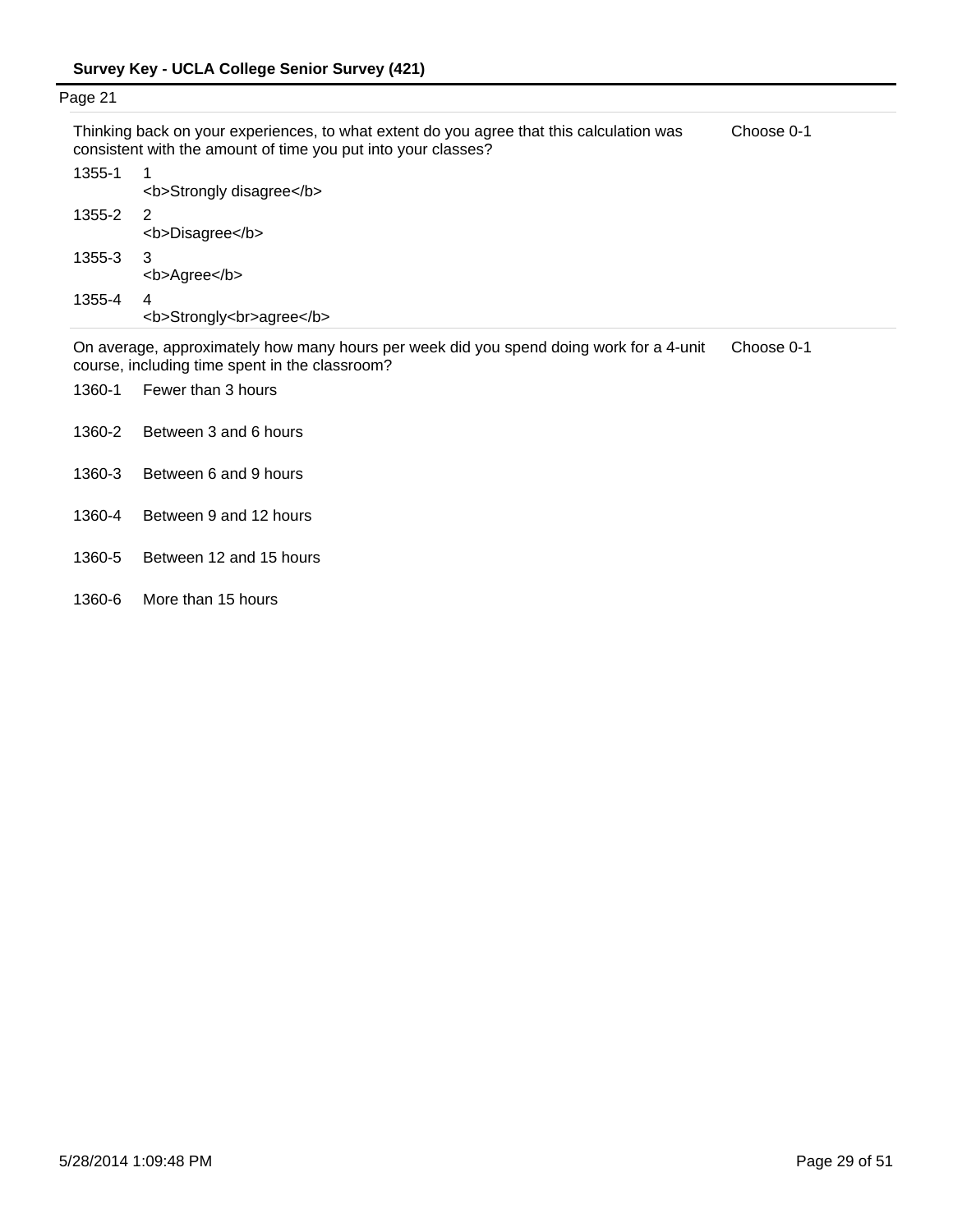| Page 22                                                                                                                                |                       |                                                      |           |                                                                         |
|----------------------------------------------------------------------------------------------------------------------------------------|-----------------------|------------------------------------------------------|-----------|-------------------------------------------------------------------------|
|                                                                                                                                        |                       |                                                      |           |                                                                         |
| Did you complete most of your General Education (GE) requirements at UCLA?                                                             |                       |                                                      |           | Choose 0-1                                                              |
| 1379-1<br>Yes                                                                                                                          |                       |                                                      |           |                                                                         |
| 1379-2<br>No                                                                                                                           |                       |                                                      |           |                                                                         |
| With regard to your General Education (GE) classes at UCLA, indicate your level of agreement with each of the<br>following statements: |                       |                                                      |           |                                                                         |
| Choose 0-1                                                                                                                             | 1<br>disagree <br b > | 2<br><b>Strongl <b>Disagr<br/>ee<sub>2</sub></b></b> | 3<br>/b > | 4<br><b>Agree&lt; <b>Strongl<br/>y<br/>agre<br/><math>e</math> </b></b> |
| I had a wide range of courses from which to<br>select GE courses.                                                                      | 1380-1                | 1380-2                                               | 1380-3    | 1380-4                                                                  |
| I enjoyed exploring topics and disciplines outside<br>my major areas of interest.                                                      | 1390-1                | 1390-2                                               | 1390-3    | 1390-4                                                                  |
| I was challenged by new ideas and new ways of<br>thinking.                                                                             | 1400-1                | 1400-2                                               | 1400-3    | 1400-4                                                                  |
| With regard to your General Education (GE) classes at UCLA, indicate if you agree with each of the following<br>statements:            |                       |                                                      |           |                                                                         |
| Choose 0-1                                                                                                                             | Yes                   | No                                                   |           |                                                                         |
| I selected my major after taking a GE course in<br>the area.                                                                           | 1410-1                | 1410-2                                               |           |                                                                         |
| I elected to take a minor after taking a GE course 1420-1<br>in the area.                                                              |                       | 1420-2                                               |           |                                                                         |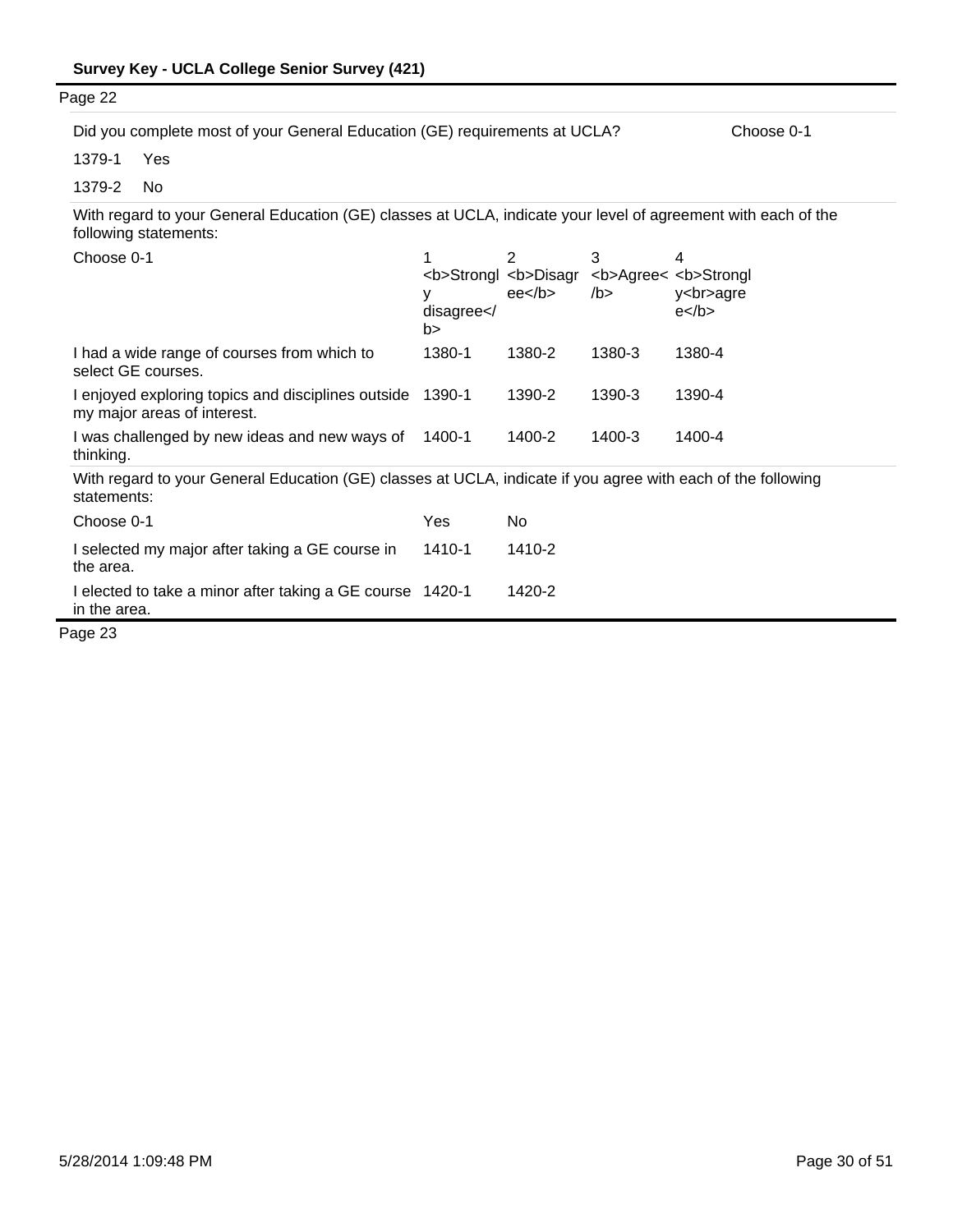How <u>often</u> have you used the following educational technologies in your coursework?

| Choose 0-1                                                                                                    | 1<br><b>Never&lt; <b>Once<br/>/b</b></b> | $\overline{2}$<br>per<br>term <th>3<br/><math>1-3</math><br/>times per<br/>month week</th> <th>4<br/><math>b &gt; 1-3</math><br/>times per</th> <th>5<br/><b>Everyd<br/>ay </b></th> | 3<br>$1-3$<br>times per<br>month week | 4<br>$b > 1-3$<br>times per | 5<br><b>Everyd<br/>ay </b> |
|---------------------------------------------------------------------------------------------------------------|------------------------------------------|--------------------------------------------------------------------------------------------------------------------------------------------------------------------------------------|---------------------------------------|-----------------------------|----------------------------|
| Course website                                                                                                | 1450-1                                   | 1450-2                                                                                                                                                                               | 1450-3                                | 1450-4                      | 1450-5                     |
| Email (e.g., to communicate with instructors)                                                                 | 1460-1                                   | 1460-2                                                                                                                                                                               | 1460-3                                | 1460-4                      | 1460-5                     |
| Web-based threaded discussion tools (e.g., to<br>discuss class material with other students)                  | 1470-1                                   | 1470-2                                                                                                                                                                               | 1470-3                                | 1470-4                      | 1470-5                     |
| Chat tools (e.g., to brainstorm with several other<br>students at once)                                       | 1480-1                                   | 1480-2                                                                                                                                                                               | 1480-3                                | 1480-4                      | 1480-5                     |
| Texting or instant messaging (e.g., to<br>communicate one-on-one with other students<br>about assignments)    | 1490-1                                   | 1490-2                                                                                                                                                                               | 1490-3                                | 1490-4                      | 1490-5                     |
| Collaborative documents (e.g., Google docs or<br>spreadsheets, to work on assignments with other<br>students) | 1500-1                                   | 1500-2                                                                                                                                                                               | 1500-3                                | 1500-4                      | 1500-5                     |
| Blogging tools (e.g., to keep a class-related<br>journal)                                                     | 1510-1                                   | 1510-2                                                                                                                                                                               | 1510-3                                | 1510-4                      | 1510-5                     |
| In-class electronic presentations (e.g.,<br>PowerPoint)                                                       | 1520-1                                   | 1520-2                                                                                                                                                                               | 1520-3                                | 1520-4                      | 1520-5                     |
| Online self-tests (e.g., to give you feedback on<br>your knowledge of class material)                         | 1530-1                                   | 1530-2                                                                                                                                                                               | 1530-3                                | 1530-4                      | 1530-5                     |
| Visualization tools, simulations, or animations<br>(e.g., to help you learn difficult concepts)               | 1540-1                                   | 1540-2                                                                                                                                                                               | 1540-3                                | 1540-4                      | 1540-5                     |
| Digital audio files (e.g., Podcasting, Wimba<br>Voice)                                                        | 1550-1                                   | 1550-2                                                                                                                                                                               | 1550-3                                | 1550-4                      | 1550-5                     |
| Digital video files (e.g., BruinCast, Course<br>webcasting, iTunes U)                                         | 1560-1                                   | 1560-2                                                                                                                                                                               | 1560-3                                | 1560-4                      | 1560-5                     |
| Instructor's PowerPoint slides online (e.g., for<br>downloading prior to or after class)                      | 1570-1                                   | 1570-2                                                                                                                                                                               | 1570-3                                | 1570-4                      | 1570-5                     |
| eTextbooks (Electronic textbooks)                                                                             | 1580-1                                   | 1580-2                                                                                                                                                                               | 1580-3                                | 1580-4                      | 1580-5                     |
| Digital annotation tools (to make notes on digital<br>readings)                                               | 1590-1                                   | 1590-2                                                                                                                                                                               | 1590-3                                | 1590-4                      | 1590-5                     |
| Library eReserves                                                                                             | 1600-1                                   | 1600-2                                                                                                                                                                               | 1600-3                                | 1600-4                      | 1600-5                     |
| Library digital resources (e.g., JSTOR, PsychInfo, 1610-1<br>PubMed)                                          |                                          | 1610-2                                                                                                                                                                               | 1610-3                                | 1610-4                      | 1610-5                     |
| Mobile Apps                                                                                                   | 1620-1                                   | 1620-2                                                                                                                                                                               | 1620-3                                | 1620-4                      | 1620-5                     |
| ePortfolios                                                                                                   | 1630-1                                   | 1630-2                                                                                                                                                                               | 1630-3                                | 1630-4                      | 1630-5                     |
| Other<br>(please specify below)                                                                               | 1640-1                                   | 1640-2                                                                                                                                                                               | 1640-3                                | 1640-4                      | 1640-5                     |

Choose 0-1

1650-1 Text prompt: 0 - 100 characters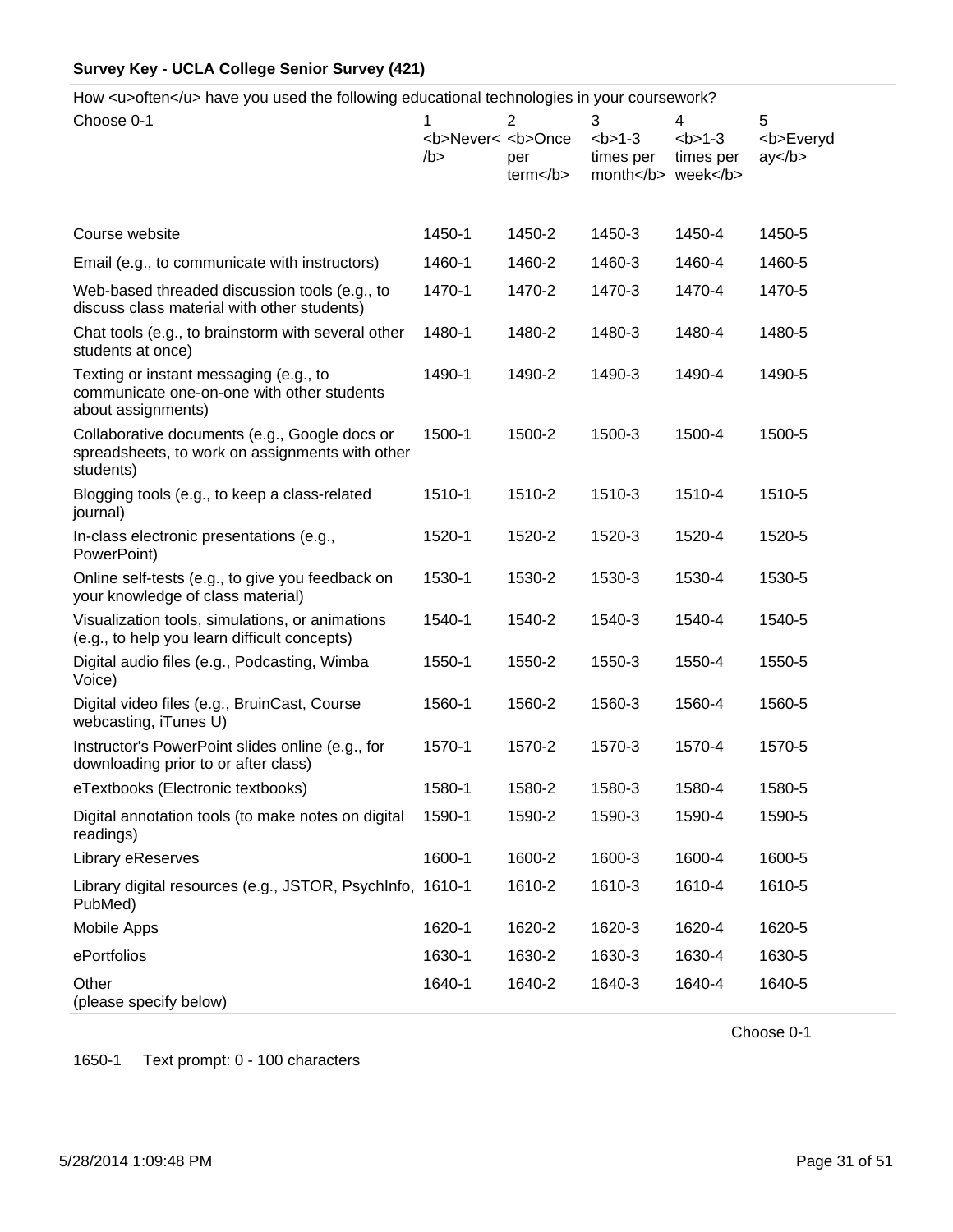| Choose 0-1                                                                                                    | 6 - NA<br><b>This<br/>option was<br/>not<br/>available<!--<br-->b&gt;</b> |
|---------------------------------------------------------------------------------------------------------------|---------------------------------------------------------------------------|
| Course website                                                                                                | 1450-6                                                                    |
| Email (e.g., to communicate with instructors)                                                                 | 1460-6                                                                    |
| Web-based threaded discussion tools (e.g., to<br>discuss class material with other students)                  | 1470-6                                                                    |
| Chat tools (e.g., to brainstorm with several other<br>students at once)                                       | 1480-6                                                                    |
| Texting or instant messaging (e.g., to<br>communicate one-on-one with other students<br>about assignments)    | 1490-6                                                                    |
| Collaborative documents (e.g., Google docs or<br>spreadsheets, to work on assignments with other<br>students) | 1500-6                                                                    |
| Blogging tools (e.g., to keep a class-related<br>journal)                                                     | 1510-6                                                                    |
| In-class electronic presentations (e.g.,<br>PowerPoint)                                                       | 1520-6                                                                    |
| Online self-tests (e.g., to give you feedback on<br>your knowledge of class material)                         | 1530-6                                                                    |
| Visualization tools, simulations, or animations<br>(e.g., to help you learn difficult concepts)               | 1540-6                                                                    |
| Digital audio files (e.g., Podcasting, Wimba<br>Voice)                                                        | 1550-6                                                                    |
| Digital video files (e.g., BruinCast, Course<br>webcasting, iTunes U)                                         | 1560-6                                                                    |
| Instructor's PowerPoint slides online (e.g., for<br>downloading prior to or after class)                      | 1570-6                                                                    |
| eTextbooks (Electronic textbooks)                                                                             | 1580-6                                                                    |
| Digital annotation tools (to make notes on digital<br>readings)                                               | 1590-6                                                                    |
| Library eReserves                                                                                             | 1600-6                                                                    |
| Library digital resources (e.g., JSTOR, PsychInfo, 1610-6<br>PubMed)                                          |                                                                           |
| <b>Mobile Apps</b>                                                                                            | 1620-6                                                                    |
| ePortfolios                                                                                                   | 1630-6                                                                    |
| Other<br>(please specify below)                                                                               | 1640-6                                                                    |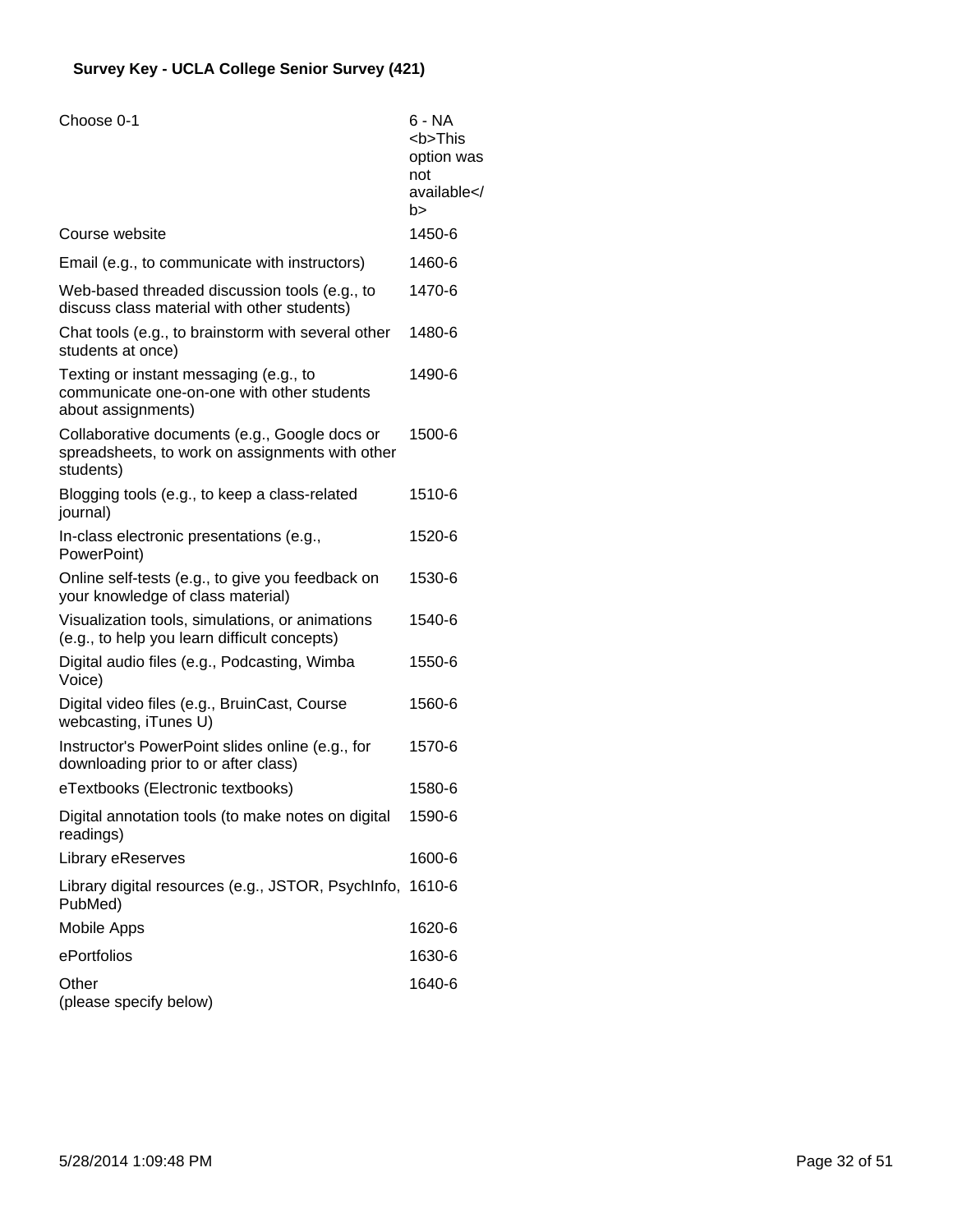How <u>useful</u> have each of the following educational technologies been to you in your coursework?

| aboral side individuality into rollowing baddallorial toolinologica booth to you in your courson              |                                              |                                       |                   |                                              |                             |
|---------------------------------------------------------------------------------------------------------------|----------------------------------------------|---------------------------------------|-------------------|----------------------------------------------|-----------------------------|
| Choose 0-1                                                                                                    | <b>Never<br/><math>used&lt;</math>/b&gt;</b> | 2<br><b>Not at<br/>all<br/>useful</b> | 3<br>useful ately | 4<br><b>Slightly <b>Moder<br/>useful</b></b> | 5<br><b>Very<br/>useful</b> |
| Course website                                                                                                | 1660-1                                       | 1660-2                                | 1660-3            | 1660-4                                       | 1660-5                      |
| Email (e.g., to communicate with instructors)                                                                 | 1670-1                                       | 1670-2                                | 1670-3            | 1670-4                                       | 1670-5                      |
| Web-based threaded discussion tools (e.g., to<br>discuss class material with other students)                  | 1680-1                                       | 1680-2                                | 1680-3            | 1680-4                                       | 1680-5                      |
| Chat tools (e.g., to brainstorm with several other<br>students at once)                                       | 1690-1                                       | 1690-2                                | 1690-3            | 1690-4                                       | 1690-5                      |
| Texting or instant messaging (e.g., to<br>communicate one-on-one with other students<br>about assignments)    | 1700-1                                       | 1700-2                                | 1700-3            | 1700-4                                       | 1700-5                      |
| Collaborative documents (e.g., Google docs or<br>spreadsheets, to work on assignments with other<br>students) | 1710-1                                       | 1710-2                                | 1710-3            | 1710-4                                       | 1710-5                      |
| Blogging tools (e.g., to keep a class-related<br>journal)                                                     | 1720-1                                       | 1720-2                                | 1720-3            | 1720-4                                       | 1720-5                      |
| In-class electronic presentations (e.g.,<br>PowerPoint)                                                       | 1730-1                                       | 1730-2                                | 1730-3            | 1730-4                                       | 1730-5                      |
| Online self-tests (e.g., to give you feedback on<br>your knowledge of class material)                         | 1740-1                                       | 1740-2                                | 1740-3            | 1740-4                                       | 1740-5                      |
| Visualization tools, simulations, or animations<br>(e.g., to help you learn difficult concepts)               | 1750-1                                       | 1750-2                                | 1750-3            | 1750-4                                       | 1750-5                      |
| Digital audio files (e.g., Podcasting, Wimba<br>Voice)                                                        | 1760-1                                       | 1760-2                                | 1760-3            | 1760-4                                       | 1760-5                      |
| Digital video files (e.g., BruinCast, Course<br>webcasting, iTunes U)                                         | 1770-1                                       | 1770-2                                | 1770-3            | 1770-4                                       | 1770-5                      |
| Instructor's PowerPoint slides online (e.g., for<br>downloading prior to or after class)                      | 1780-1                                       | 1780-2                                | 1780-3            | 1780-4                                       | 1780-5                      |
| eTextbooks (Electronic textbooks)                                                                             | 1790-1                                       | 1790-2                                | 1790-3            | 1790-4                                       | 1790-5                      |
| Digital annotation tools (to make notes on digital<br>readings)                                               | 1800-1                                       | 1800-2                                | 1800-3            | 1800-4                                       | 1800-5                      |
| Library eReserves                                                                                             | 1810-1                                       | 1810-2                                | 1810-3            | 1810-4                                       | 1810-5                      |
| Library digital resources (e.g., JSTOR, PsychInfo, 1820-1<br>PubMed)                                          |                                              | 1820-2                                | 1820-3            | 1820-4                                       | 1820-5                      |
| Mobile Apps                                                                                                   | 1830-1                                       | 1830-2                                | 1830-3            | 1830-4                                       | 1830-5                      |
| ePortfolios                                                                                                   | 1840-1                                       | 1840-2                                | 1840-3            | 1840-4                                       | 1840-5                      |
| Other<br>(please specify below)                                                                               | 1850-1                                       | 1850-2                                | 1850-3            | 1850-4                                       | 1850-5                      |

1860-1 Text prompt: 0 - 100 characters

Choose 0-1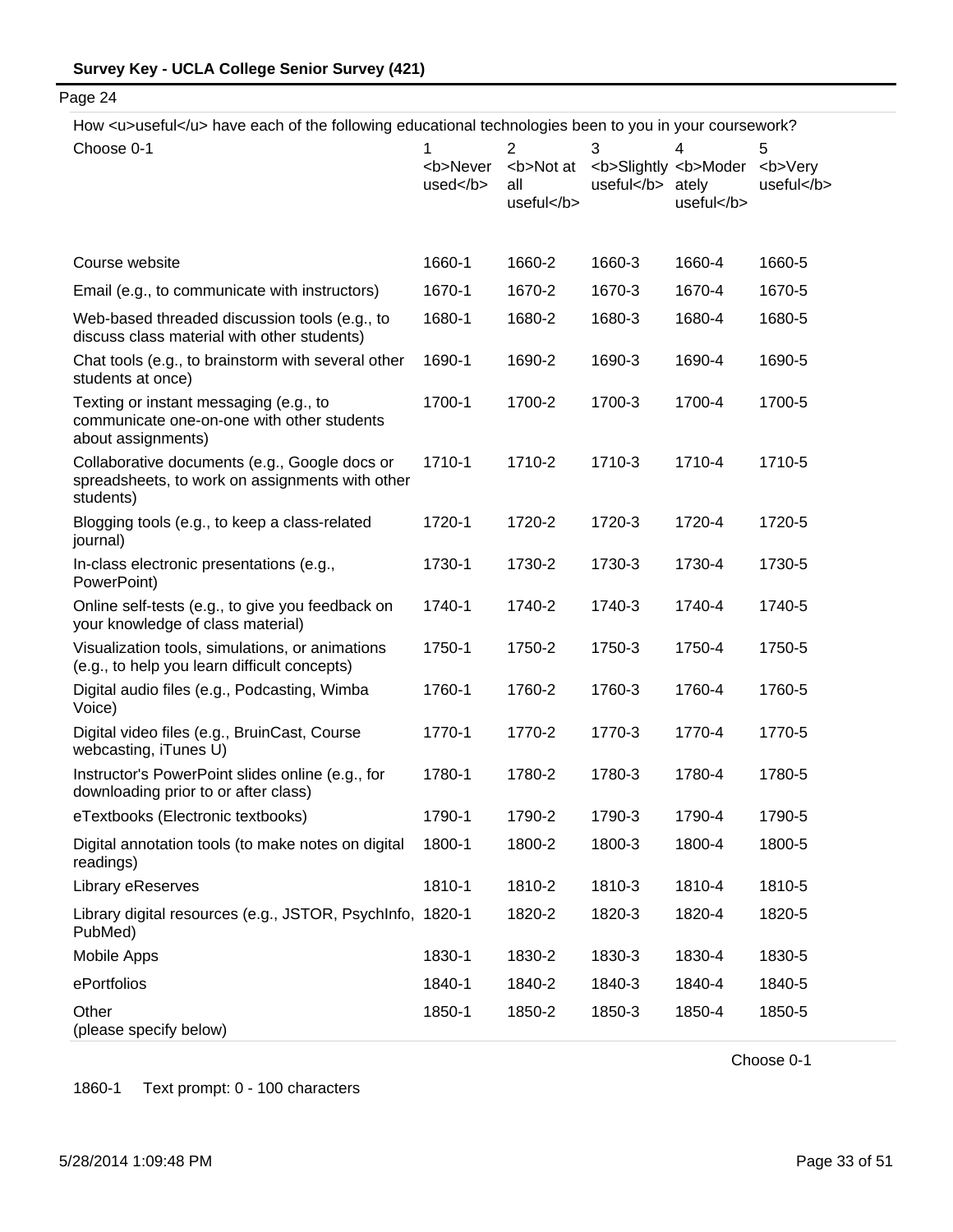| Choose 0-1                                                                                                    | 6 - NA<br><b>This<br/>option was<br/>not<br/>available<br/>b&gt;</b> |
|---------------------------------------------------------------------------------------------------------------|----------------------------------------------------------------------|
| Course website                                                                                                | 1660-6                                                               |
| Email (e.g., to communicate with instructors)                                                                 | 1670-6                                                               |
| Web-based threaded discussion tools (e.g., to<br>discuss class material with other students)                  | 1680-6                                                               |
| Chat tools (e.g., to brainstorm with several other<br>students at once)                                       | 1690-6                                                               |
| Texting or instant messaging (e.g., to<br>communicate one-on-one with other students<br>about assignments)    | 1700-6                                                               |
| Collaborative documents (e.g., Google docs or<br>spreadsheets, to work on assignments with other<br>students) | 1710-6                                                               |
| Blogging tools (e.g., to keep a class-related<br>journal)                                                     | 1720-6                                                               |
| In-class electronic presentations (e.g.,<br>PowerPoint)                                                       | 1730-6                                                               |
| Online self-tests (e.g., to give you feedback on<br>your knowledge of class material)                         | 1740-6                                                               |
| Visualization tools, simulations, or animations<br>(e.g., to help you learn difficult concepts)               | 1750-6                                                               |
| Digital audio files (e.g., Podcasting, Wimba<br>Voice)                                                        | 1760-6                                                               |
| Digital video files (e.g., BruinCast, Course<br>webcasting, iTunes U)                                         | 1770-6                                                               |
| Instructor's PowerPoint slides online (e.g., for<br>downloading prior to or after class)                      | 1780-6                                                               |
| eTextbooks (Electronic textbooks)                                                                             | 1790-6                                                               |
| Digital annotation tools (to make notes on digital<br>readings)                                               | 1800-6                                                               |
| Library eReserves                                                                                             | 1810-6                                                               |
| Library digital resources (e.g., JSTOR, PsychInfo, 1820-6<br>PubMed)                                          |                                                                      |
| <b>Mobile Apps</b>                                                                                            | 1830-6                                                               |
| ePortfolios                                                                                                   | 1840-6                                                               |
| Other<br>(please specify below)                                                                               | 1850-6                                                               |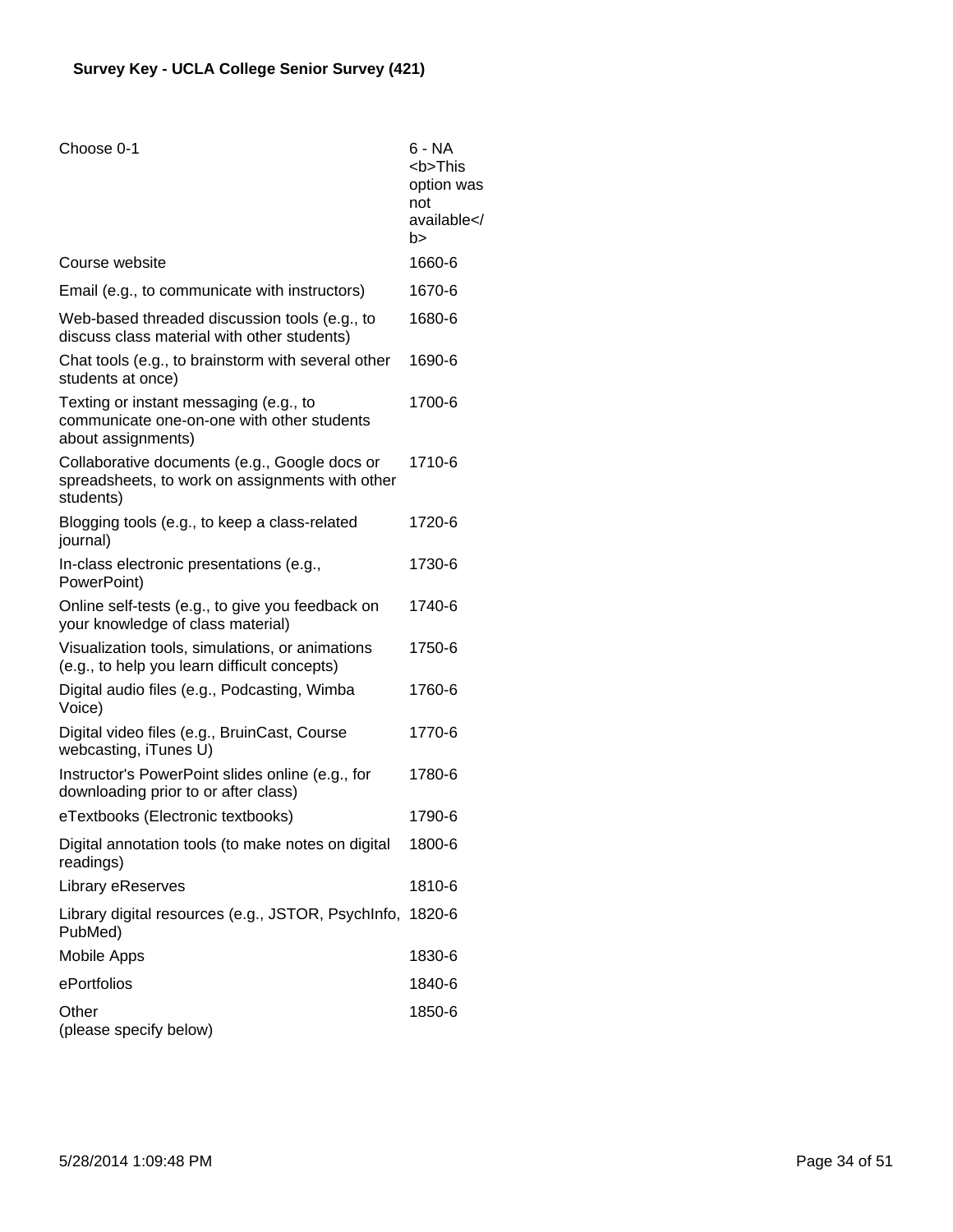How often have you used/accessed the following features of a course website?

Page 25

| Choose 0-1                                                                | 1<br>/b > | 2<br>mes | 3<br><b>Never&lt; <b>Someti <b>Often&lt; <b>Very<br/>/b</b></b></b></b> | $\overline{\mathbf{4}}$<br>often | 5 - NA<br><b>This<br/>option was<br/>not<br/>available<!--<br-->b&gt;</b> |
|---------------------------------------------------------------------------|-----------|----------|-------------------------------------------------------------------------|----------------------------------|---------------------------------------------------------------------------|
| Course syllabus                                                           | 1870-1    | 1870-2   | 1870-3                                                                  | 1870-4                           | 1870-5                                                                    |
| Postings of announcements, assignments, or<br>course readings             | 1880-1    | 1880-2   | 1880-3                                                                  | 1880-4                           | 1880-5                                                                    |
| Lecture notes/slide posting                                               | 1890-1    | 1890-2   | 1890-3                                                                  | 1890-4                           | 1890-5                                                                    |
| Homework submission                                                       | 1900-1    | 1900-2   | 1900-3                                                                  | 1900-4                           | 1900-5                                                                    |
| Quizzes, tests, etc.                                                      | 1910-1    | 1910-2   | 1910-3                                                                  | 1910-4                           | 1910-5                                                                    |
| Instructor feedback on assignments                                        | 1920-1    | 1920-2   | 1920-3                                                                  | 1920-4                           | 1920-5                                                                    |
| Checking grades/test scores                                               | 1930-1    | 1930-2   | 1930-3                                                                  | 1930-4                           | 1930-5                                                                    |
| Discussion boards/forums                                                  | 1940-1    | 1940-2   | 1940-3                                                                  | 1940-4                           | 1940-5                                                                    |
| Instant messaging/chat room                                               | 1950-1    | 1950-2   | 1950-3                                                                  | 1950-4                           | 1950-5                                                                    |
| Peer review                                                               | 1960-1    | 1960-2   | 1960-3                                                                  | 1960-4                           | 1960-5                                                                    |
| Virtual office hours (e.g., Skype)                                        | 1970-1    | 1970-2   | 1970-3                                                                  | 1970-4                           | 1970-5                                                                    |
| <b>Course Wiki</b>                                                        | 1980-1    | 1980-2   | 1980-3                                                                  | 1980-4                           | 1980-5                                                                    |
| Wimba Voice Tools                                                         | 1990-1    | 1990-2   | 1990-3                                                                  | 1990-4                           | 1990-5                                                                    |
| Links to external resources (e.g., websites,<br>journal articles, videos) | 2000-1    | 2000-2   | 2000-3                                                                  | 2000-4                           | 2000-5                                                                    |
| Other<br>(please specify below)                                           | 2010-1    | 2010-2   | 2010-3                                                                  | 2010-4                           | 2010-5                                                                    |

2020-1 Text prompt: 0 - 100 characters

Choose 0-1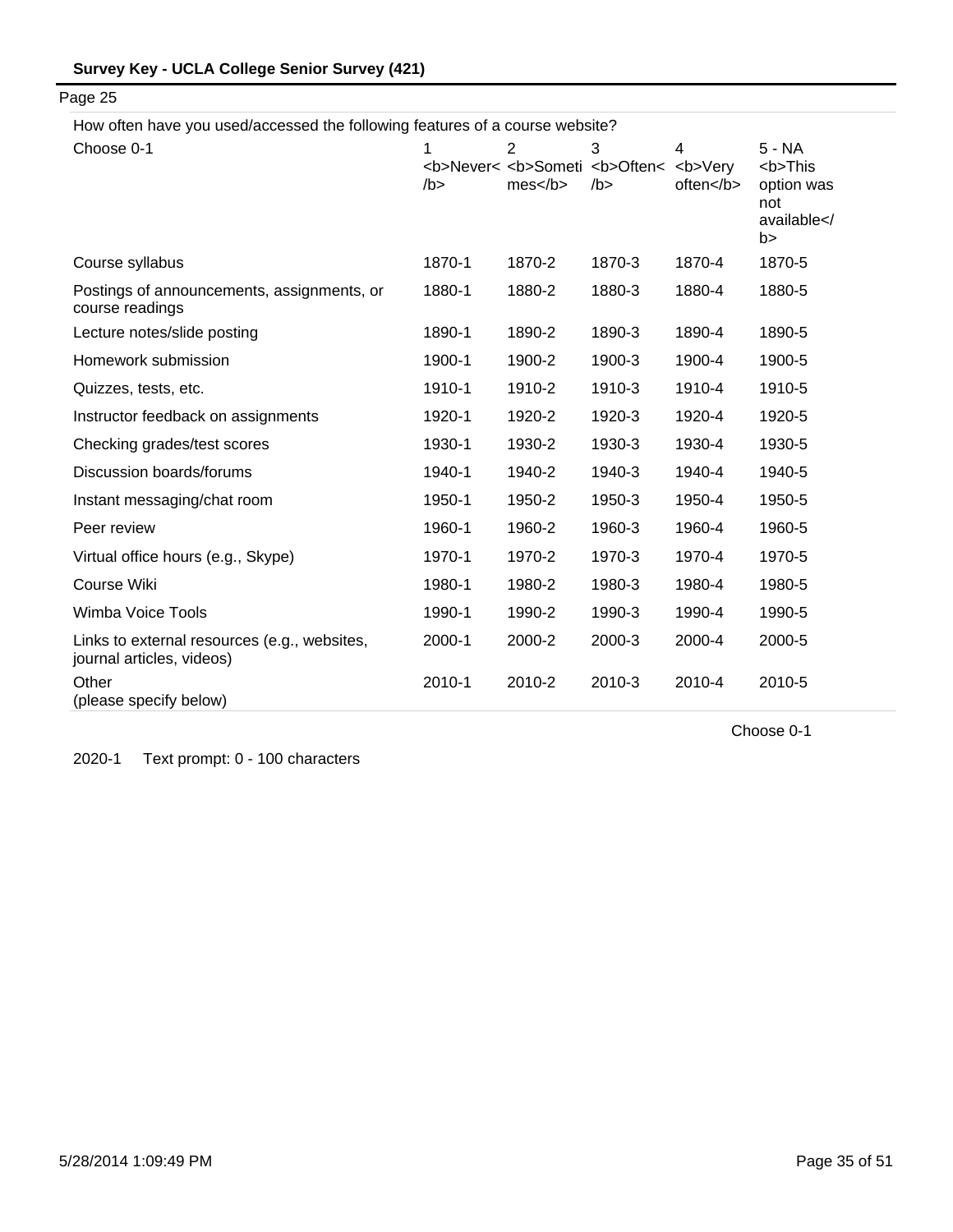If you use a handheld mobile device (e.g., smartphone or tablet), how important is it to your academic success to do the following actions with that device?

| Choose 0-1                                                                            | <b>Not<br/>important&lt;<br/>/b&gt;</b> | 2<br>$5$<br>very<br>important<<br>/b > | 3<br><b>Moder<br/>ately<br/>important&lt; /b<br/>/b</b> | 4<br><b>Verv<br/>important&lt; ely</b> | 5<br><b>Extrem<br/>important&lt;<br/>/b &gt;</b> |
|---------------------------------------------------------------------------------------|-----------------------------------------|----------------------------------------|---------------------------------------------------------|----------------------------------------|--------------------------------------------------|
| Access library resources                                                              | 2030-1                                  | 2030-2                                 | 2030-3                                                  | 2030-4                                 | 2030-5                                           |
| Check grades                                                                          | 2040-1                                  | 2040-2                                 | 2040-3                                                  | 2040-4                                 | 2040-5                                           |
| Register for courses                                                                  | 2050-1                                  | 2050-2                                 | 2050-3                                                  | 2050-4                                 | 2050-5                                           |
| Access financial aid information                                                      | 2060-1                                  | 2060-2                                 | 2060-3                                                  | 2060-4                                 | 2060-5                                           |
| Access course website or syllabi                                                      | 2070-1                                  | 2070-2                                 | 2070-3                                                  | 2070-4                                 | 2070-5                                           |
| Access course or learning management system<br>(e.g., CCLE, Moodle, Blackboard, etc.) | 2080-1                                  | 2080-2                                 | 2080-3                                                  | 2080-4                                 | 2080-5                                           |
| Fill out Evaluations of Instruction                                                   | 2090-1                                  | 2090-2                                 | 2090-3                                                  | 2090-4                                 | 2090-5                                           |

## Page 27

Thinking about your college experience within the past year, how many of your instructors:

| Choose 0-1                                                                       | b>         | 2<br><b>None<!-- <b-->Some&lt; <b>Most<!-- <b-->All</b><br/>/b&gt;</b> | 3<br>b> | 4      |
|----------------------------------------------------------------------------------|------------|------------------------------------------------------------------------|---------|--------|
| Effectively used technology to support your<br>academic success?                 | 2100-1     | 2100-2                                                                 | 2100-3  | 2100-4 |
| Provided you with adequate training for the<br>technology used in courses?       | $2110 - 1$ | 2110-2                                                                 | 2110-3  | 2110-4 |
| Had adequate technical skills for carrying out<br>course instruction?            | $2120 - 1$ | 2120-2                                                                 | 2120-3  | 2120-4 |
| Used the "right kind(s)" of technology?                                          | 2130-1     | 2130-2                                                                 | 2130-3  | 2130-4 |
| Have used technology to aid your understanding<br>of course materials and ideas? | 2140-1     | 2140-2                                                                 | 2140-3  | 2140-4 |

Page 28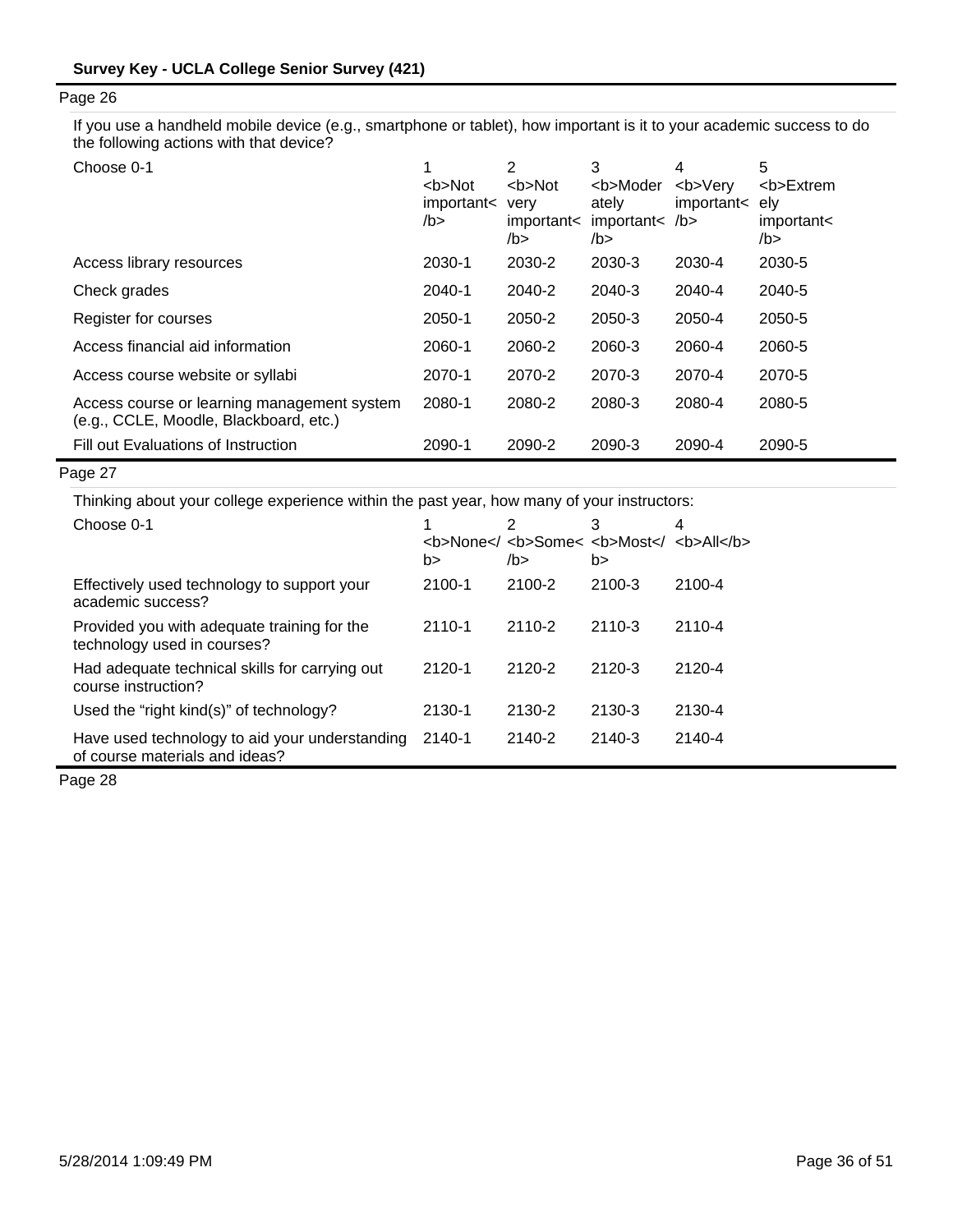| Choose 0-1                                                                            | 6<br><b>N/A&gt;</b> |
|---------------------------------------------------------------------------------------|---------------------|
| Access library resources                                                              | 2030-6              |
| Check grades                                                                          | $2040 - 6$          |
| Register for courses                                                                  | $2050 - 6$          |
| Access financial aid information                                                      | 2060-6              |
| Access course website or syllabi                                                      | 2070-6              |
| Access course or learning management system<br>(e.g., CCLE, Moodle, Blackboard, etc.) | 2080-6              |
| Fill out Evaluations of Instruction                                                   | 2090-6              |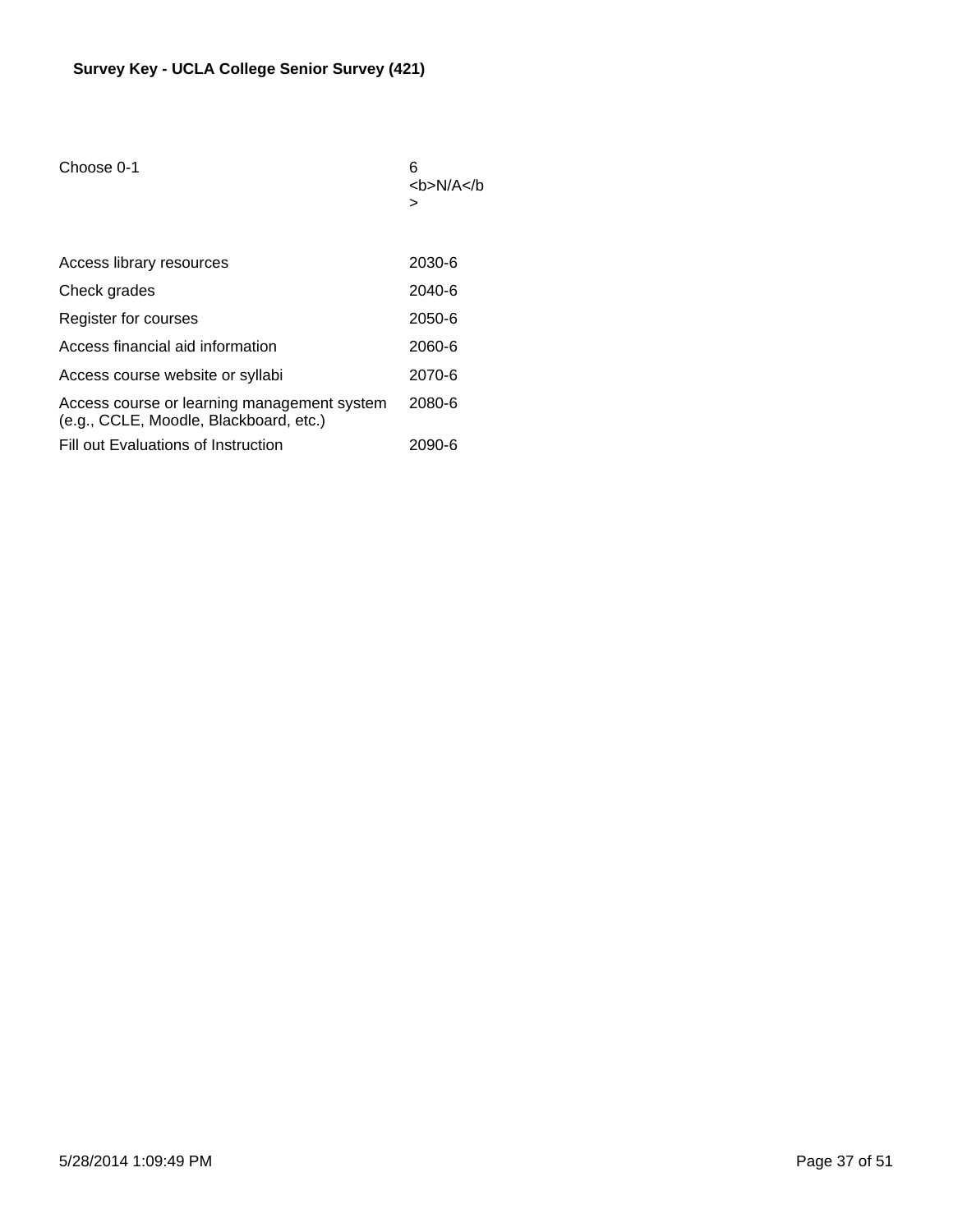Different instructors use different technologies. Generally speaking, which resources/tools do you wish your instructors used less…or more?

| Choose 0-1                                                                                                                | 1                       | $\overline{2}$                       | 3                       |
|---------------------------------------------------------------------------------------------------------------------------|-------------------------|--------------------------------------|-------------------------|
|                                                                                                                           | <b>Use it<br/>less </b> | <b>Use it<br/>about the<br/>same</b> | <b>Use it<br/>more </b> |
| Email                                                                                                                     | 2150-1                  | 2150-2                               | 2150-3                  |
| Text messaging                                                                                                            | 2160-1                  | 2160-2                               | 2160-3                  |
| Instant messaging/online chatting                                                                                         | 2170-1                  | 2170-2                               | 2170-3                  |
| Social networking sites                                                                                                   | 2180-1                  | 2180-2                               | 2180-3                  |
| Communication over the Internet (Skype, G-Chat, 2190-1<br>$etc.$ )                                                        |                         | 2190-2                               | 2190-3                  |
| Course or learning management system<br>(Blackboard, Moodle, Sakai, Desire2Learn, etc.)                                   | 2200-1                  | 2200-2                               | 2200-3                  |
| ePortfolios                                                                                                               | 2210-1                  | 2210-2                               | 2210-3                  |
| eBooks or eTextbooks                                                                                                      | 2220-1                  | 2220-2                               | 2220-3                  |
| Freely available course content beyond your<br>campus (OpenCourseWare, Khan Academy, etc.)                                | 2230-1                  | 2230-2                               | 2230-3                  |
| Locally installed word processor, spreadsheets,<br>and presentation software (Word, Excel,<br>PowerPoint, etc.)           | 2240-1                  | 2240-2                               | 2240-3                  |
| Web-based word processor, spreadsheets,<br>presentation software (Google Documents,<br>NumSum, Prezi, etc.)               | 2250-1                  | 2250-2                               | 2250-3                  |
| Wikis (Wikipedia, course wiki, etc.)                                                                                      | 2260-1                  | 2260-2                               | 2260-3                  |
| <b>Blogs</b>                                                                                                              | 2270-1                  | 2270-2                               | 2270-3                  |
| Recommend an article or information online by<br>tagging/bookmarking/"liking" (Delicious, Digg,<br>Newsvine, Twine, etc.) | 2280-1                  | 2280-2                               | 2280-3                  |
| Online forums or bulletin boards                                                                                          | 2290-1                  | 2290-2                               | 2290-3                  |
| Podcasts and webcasts                                                                                                     | 2300-1                  | 2300-2                               | 2300-3                  |
| Web-based music                                                                                                           | 2310-1                  | 2310-2                               | 2310-3                  |
| Web-based videos                                                                                                          | 2320-1                  | 2320-2                               | 2320-3                  |
| Photo-sharing websites (Flickr, Snapfish, Picasa,<br>$etc.$ )                                                             | 2330-1                  | 2330-2                               | 2330-3                  |
| Online multi-user computer games                                                                                          | 2340-1                  | 2340-2                               | 2340-3                  |
| <b>Educational games</b>                                                                                                  | 2350-1                  | 2350-2                               | 2350-3                  |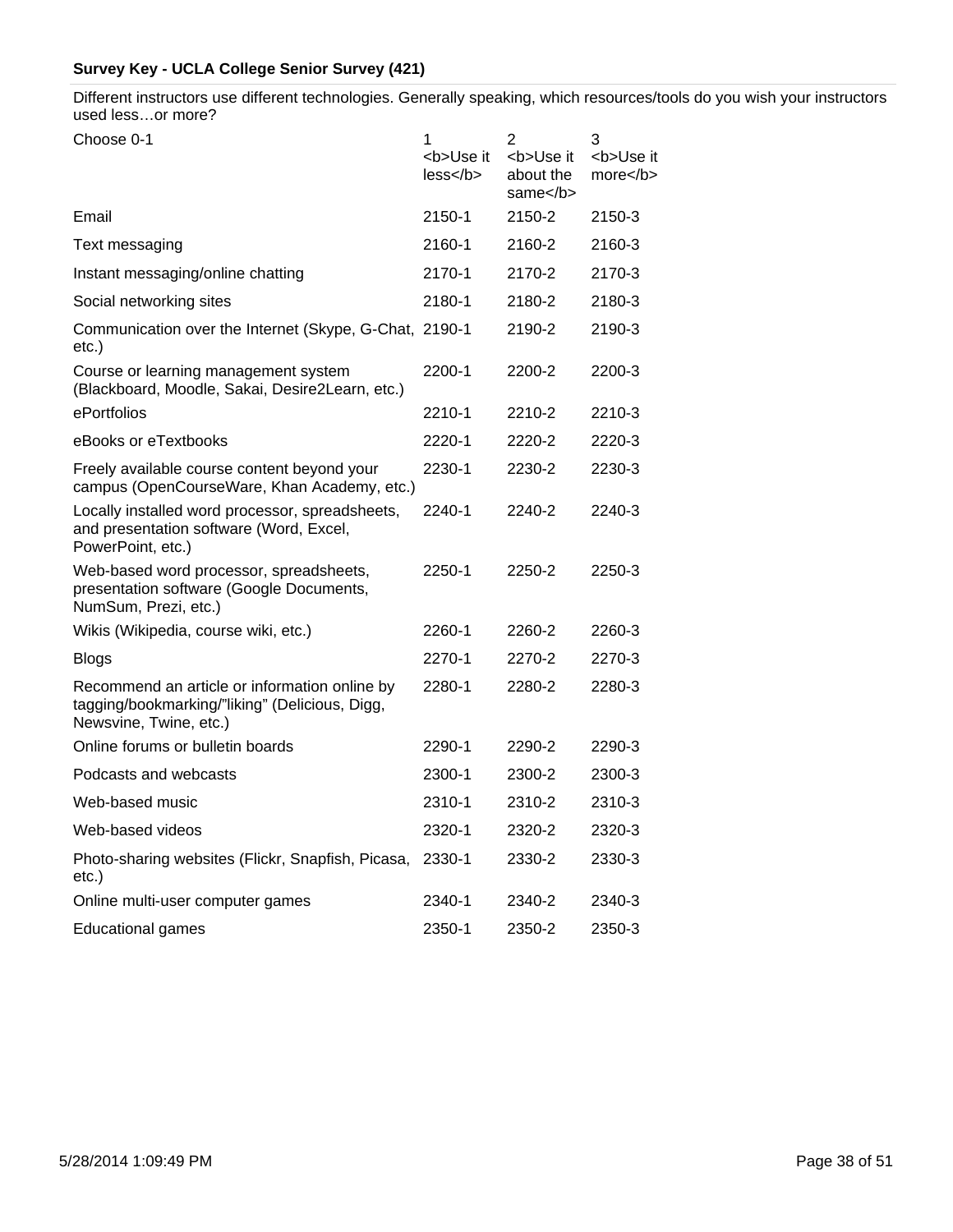| Page 29                                                                                                     |                           |                                                                              |                                                       |                                     |                              |
|-------------------------------------------------------------------------------------------------------------|---------------------------|------------------------------------------------------------------------------|-------------------------------------------------------|-------------------------------------|------------------------------|
| Give your level of agreement with the following statements:                                                 |                           |                                                                              |                                                       |                                     |                              |
| Choose 0-1                                                                                                  | 1<br>у<br>disagree <br b> | $\overline{2}$<br><b>Strongl <b>Disagr<br/><math>ee&lt;</math>/b&gt;</b></b> | 3<br><b>Some<br/>what<br/>disagree<!--<br-->b&gt;</b> | 4<br><b>Some<br/>what<br/>agree</b> | 5<br><b>Agree&lt;<br/>/b</b> |
| I gained new insights into course material from<br>online discussions.                                      | 2400-1                    | 2400-2                                                                       | 2400-3                                                | 2400-4                              | 2400-5                       |
| I frequently skip classes when materials from<br>course lectures are available online.                      | 2410-1                    | 2410-2                                                                       | 2410-3                                                | 2410-4                              | 2410-5                       |
| When available, having student access to the<br>Internet in class has helped me to learn class<br>material. | 2420-1                    | 2420-2                                                                       | 2420-3                                                | 2420-4                              | 2420-5                       |
| When I access the Internet in class, I find it<br>distracting to learning class material.                   | 2430-1                    | 2430-2                                                                       | 2430-3                                                | 2430-4                              | 2430-5                       |
| When others access the Internet in class, I find it 2440-1<br>distracting to learning class material.       |                           | 2440-2                                                                       | 2440-3                                                | 2440-4                              | 2440-5                       |
| Page 30                                                                                                     |                           |                                                                              |                                                       |                                     |                              |
| Have you ever taken an online course (at UCLA or elsewhere) for college credit?                             |                           |                                                                              |                                                       |                                     | Choose 0-1                   |
| 2450-1<br>Yes<br>Text prompt: Please indicate where the course was offered. 0 - 100 characters              |                           |                                                                              |                                                       |                                     |                              |
| <b>No</b><br>2450-2                                                                                         |                           |                                                                              |                                                       |                                     |                              |
| Page 31                                                                                                     |                           |                                                                              |                                                       |                                     |                              |
| If you have taken an online course, please describe your experiences in the course.                         |                           |                                                                              |                                                       |                                     |                              |
| Choose 0-1                                                                                                  | Yes                       | <b>No</b>                                                                    |                                                       |                                     |                              |
| Was it entirely online?                                                                                     | 2460-1                    | 2460-2                                                                       |                                                       |                                     |                              |
| Did students interact online?                                                                               | 2470-1                    | 2470-2                                                                       |                                                       |                                     |                              |
| Was it mostly recorded lectures?                                                                            | 2480-1                    | 2480-2                                                                       |                                                       |                                     |                              |
| Were there non-graded self-assessment quizzes? 2490-1                                                       |                           | 2490-2                                                                       |                                                       |                                     |                              |
| Did you get timely feedback from the instructor?                                                            | 2500-1                    | 2500-2                                                                       |                                                       |                                     |                              |
| Was the final exam (if any) given online?                                                                   | 2510-1                    | 2510-2                                                                       |                                                       |                                     |                              |
| Was it easy to keep up in the course?                                                                       | 2520-1                    | 2520-2                                                                       |                                                       |                                     |                              |
| Were there activities that required you to be<br>online at a specific time?                                 | 2530-1                    | 2530-2                                                                       |                                                       |                                     |                              |
| Page 32                                                                                                     |                           |                                                                              |                                                       |                                     |                              |

Would you consider taking a fully online course at UCLA as opposed to a face-to-face course Choose 0-1at UCLA? If so, for what types of courses?

2540-1 Text prompt: 0 - 8000 characters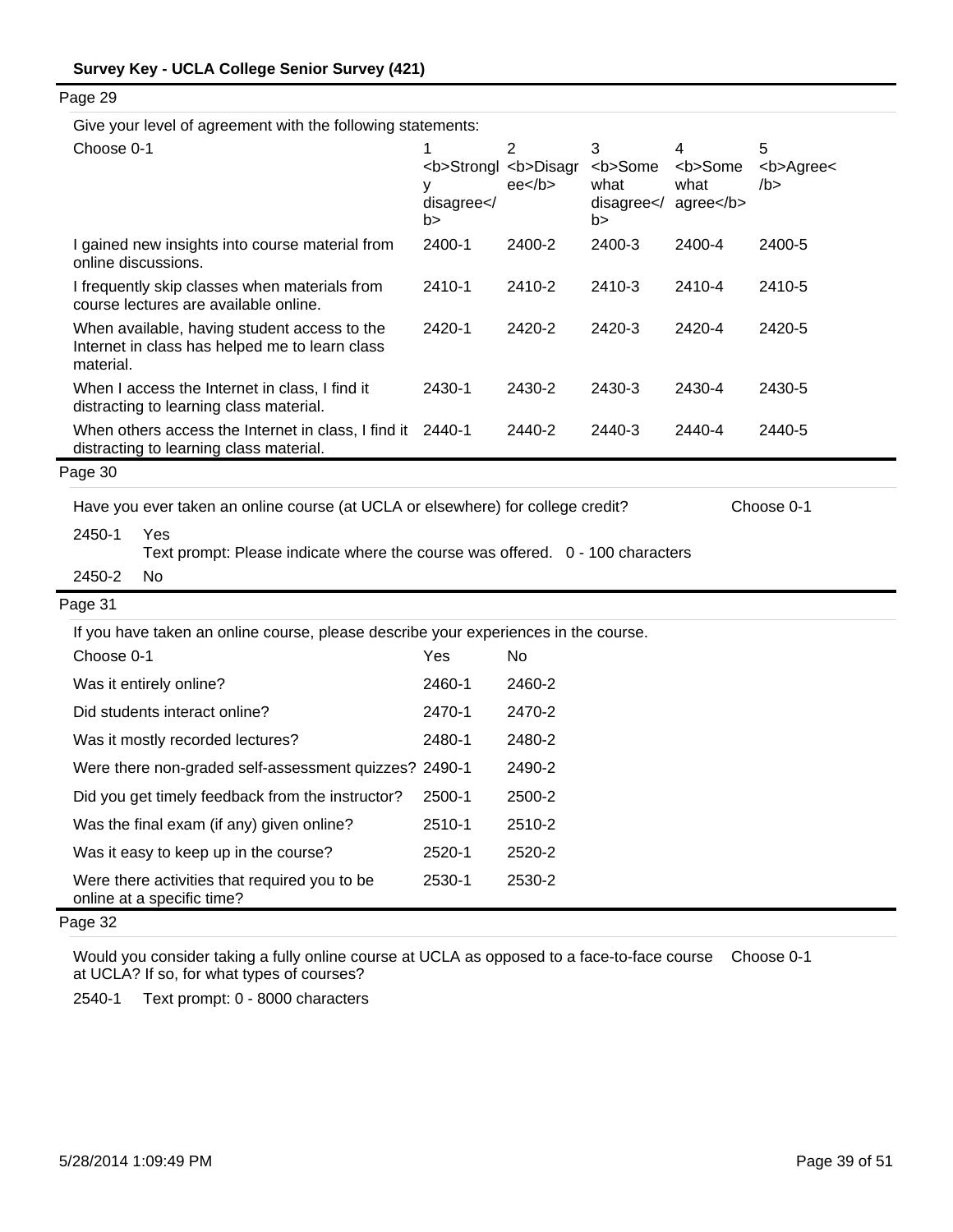| Choose 0-1                                                                                                  | 6<br><b>Strongl<br/>у<br/><math>ag</math>ree<math>&lt;</math>/b&gt;</b> |
|-------------------------------------------------------------------------------------------------------------|-------------------------------------------------------------------------|
| I gained new insights into course material from<br>online discussions.                                      | 2400-6                                                                  |
| I frequently skip classes when materials from<br>course lectures are available online.                      | 2410-6                                                                  |
| When available, having student access to the<br>Internet in class has helped me to learn class<br>material. | 2420-6                                                                  |
| When I access the Internet in class, I find it<br>distracting to learning class material.                   | 2430-6                                                                  |
| When others access the Internet in class, I find it<br>distracting to learning class material.              | 2440-6                                                                  |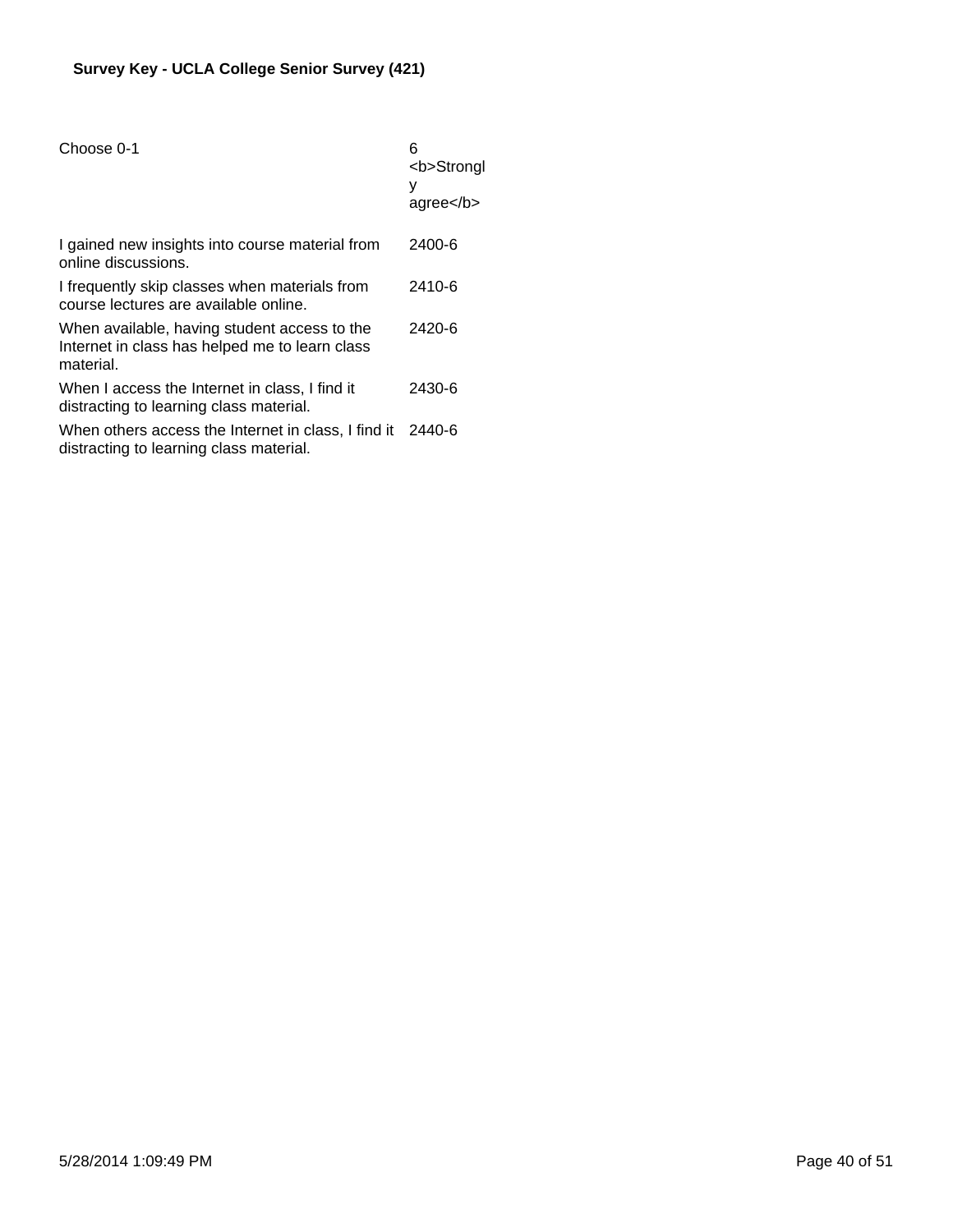2759-1 Yes When you were in junior high and/or high school, did you participate in any college outreach programs sponsored by a University of California campus (such as EAOP, Mesa, or Puente)? Choose 0-1

2759-2 No

| Indicate your level of agreement with each of the following statements:           |                 |                                                      |                         |           |                                                                     |  |  |
|-----------------------------------------------------------------------------------|-----------------|------------------------------------------------------|-------------------------|-----------|---------------------------------------------------------------------|--|--|
| Choose 0-1                                                                        | disagree <br b> | 2<br><b>Strongl <b>Disagr<br/>ee<sub>2</sub></b></b> | $3 < b$ r>No<br>$<$ /b> | 4<br>/b > | 5<br><b>opinion <b>Agree&lt; <b>Strongl<br/>у<br/>agree</b></b></b> |  |  |
| I have felt that I can express my political opinions<br>on campus.                | 2760-1          | 2760-2                                               | 2760-3                  | 2760-4    | 2760-5                                                              |  |  |
| UCLA students from similar socio-economic<br>backgrounds tend to stick together.  | 2770-1          | 2770-2                                               | 2770-3                  | 2770-4    | 2770-5                                                              |  |  |
| My time at UCLA has challenged me to think<br>more broadly about social issues.   | 2780-1          | 2780-2                                               | 2780-3                  | 2780-4    | 2780-5                                                              |  |  |
| UCLA's diverse student body provides a good<br>learning environment.              | 2790-1          | 2790-2                                               | 2790-3                  | 2790-4    | 2790-5                                                              |  |  |
| There is intense competition for high grades<br>among students in my major.       | 2800-1          | 2800-2                                               | 2800-3                  | 2800-4    | 2800-5                                                              |  |  |
| Students of all sexual orientations are respected<br>here.                        | 2810-1          | 2810-2                                               | 2810-3                  | 2810-4    | 2810-5                                                              |  |  |
| UCLA students of similar racial or ethnic<br>backgrounds tend to stick together.  | 2820-1          | 2820-2                                               | 2820-3                  | 2820-4    | 2820-5                                                              |  |  |
| UCLA's size proved to be an obstacle to my<br>being satisfied with my experience. | 2830-1          | 2830-2                                               | 2830-3                  | 2830-4    | 2830-5                                                              |  |  |
| Discussions at UCLA of controversial subjects<br>are generally respectful.        | 2840-1          | 2840-2                                               | 2840-3                  | 2840-4    | 2840-5                                                              |  |  |
| I feel part of the UCLA community.                                                | 2850-1          | 2850-2                                               | 2850-3                  | 2850-4    | 2850-5                                                              |  |  |

Page 34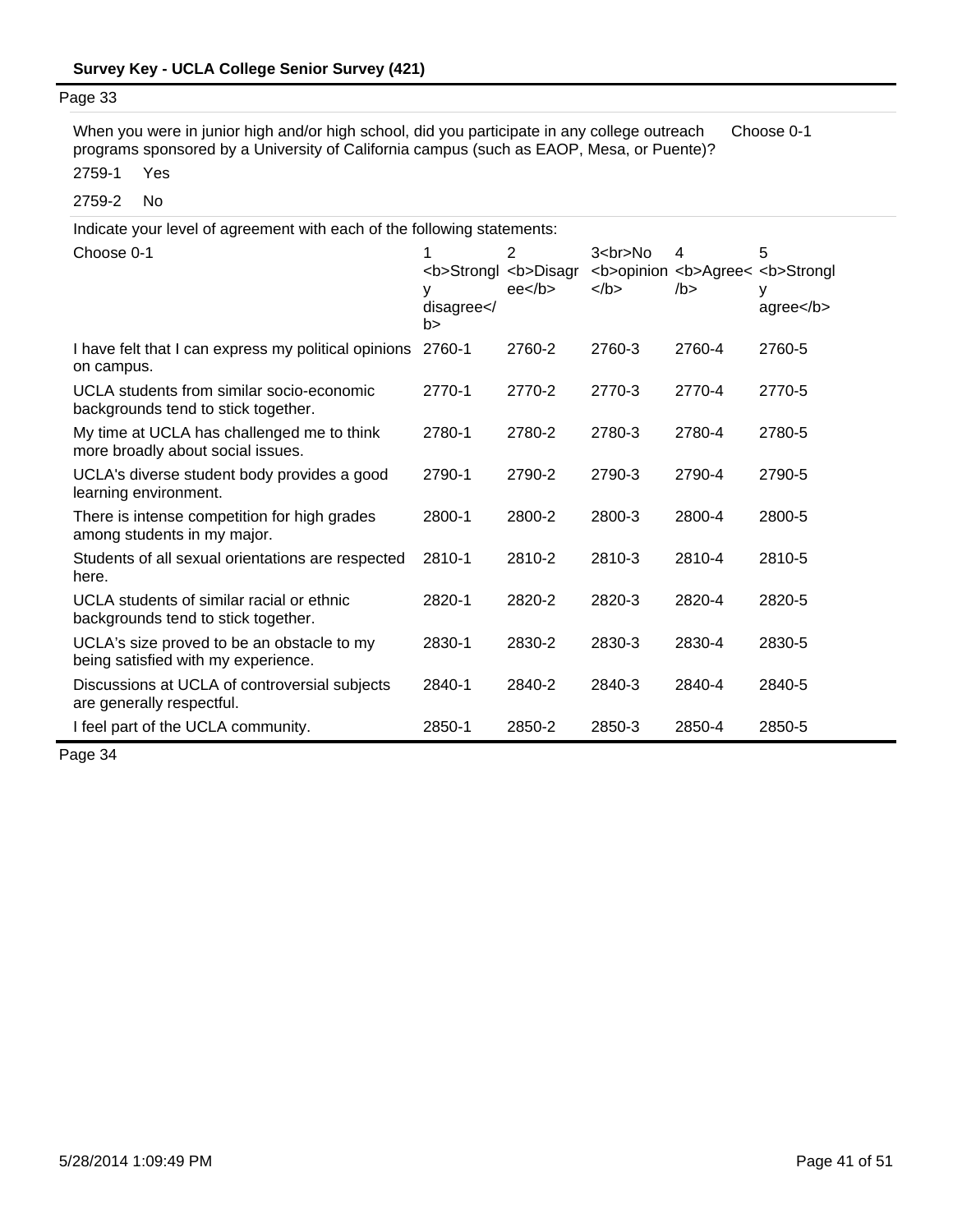Please indicate your level of involvement in the following activities while you were a student at UCLA.

| Choose 0-1                                                                                                                                              | 1<br><b>Not<br/>involved<!--<br-->b&gt;</b> | $\overline{2}$<br>involved <br b> | 3<br><b>Slightly <b>Moder<br/>ately<br/>involved<!--<br-->b&gt;</b></b> | 4<br><b>Highly<br/>involved<!--<br-->b&gt;</b> |
|---------------------------------------------------------------------------------------------------------------------------------------------------------|---------------------------------------------|-----------------------------------|-------------------------------------------------------------------------|------------------------------------------------|
| Student Leadership and Governance (e.g.,<br>USAC, University committee involvement)                                                                     | 2860-1                                      | 2860-2                            | 2860-3                                                                  | 2860-4                                         |
| Academic/Professional Organizations (e.g., Pre-<br>Law Society, Business Society, Pilipinos in<br>Engineering)                                          | 2870-1                                      | 2870-2                            | 2870-3                                                                  | 2870-4                                         |
| Shared Interest Organizations (e.g., Photography 2880-1<br>Club, Model United Nations, Sign Language<br>Club)                                           |                                             | 2880-2                            | 2880-3                                                                  | 2880-4                                         |
| Cultural/Ethnic Campus Community Groups (e.g., 2890-1<br>Afrikan Student Union, American Indian Student<br>Association, Asian Pacific Coalition, MEChA) |                                             | 2890-2                            | 2890-3                                                                  | 2890-4                                         |
| Campus-Based Political Activities (e.g., Bruin<br>Democrats, Bruin Republicans, voter registration)                                                     | 2900-1                                      | 2900-2                            | 2900-3                                                                  | 2900-4                                         |
| Religious/Spiritual Organizations (e.g., MSA,<br>HILLEL, Campus Crusade)                                                                                | 2910-1                                      | 2910-2                            | 2910-3                                                                  | 2910-4                                         |
| University Outreach/Advocacy Activities (e.g.,<br>CCCP, EAOP, RAIN)                                                                                     | 2920-1                                      | 2920-2                            | 2920-3                                                                  | 2920-4                                         |
| Service Organizations/Civic Engagement (e.g.,<br>Community Service Commission groups, CPO<br>Projects, medical volunteer organizations,<br>tutoring)    | 2930-1                                      | 2930-2                            | 2930-3                                                                  | 2930-4                                         |
| Social Fraternities and Sororities (e.g.,<br>Interfraternity Council, Panhellenic; NPHC;<br><b>Multicultural Greeks)</b>                                | 2940-1                                      | 2940-2                            | 2940-3                                                                  | 2940-4                                         |
| Publications and Student Media Organizations<br>(e.g., Daily Bruin; UCLA Radio; Special Interest<br>Papers)                                             | 2950-1                                      | 2950-2                            | 2950-3                                                                  | 2950-4                                         |
| Campus Sports and Recreation (e.g., Intramurals, 2960-1<br>Club Sports, FITTED, Quidditch Club)                                                         |                                             | 2960-2                            | 2960-3                                                                  | 2960-4                                         |
| Music/Arts/Performance Organizations (e.g.,<br>Acapella groups; Hooligans; Kyodo Taiko, Choral<br>Excellence Association at UCLA)                       | 2970-1                                      | 2970-2                            | 2970-3                                                                  | 2970-4                                         |
| Honor Societies (e.g., Mortar Board; Regents<br>Scholars, Phi Beta Kappa, UCLA Omicron Delta<br><b>Epsilon Economics Honor Society)</b>                 | 2980-1                                      | 2980-2                            | 2980-3                                                                  | 2980-4                                         |
| Residence Hall Activities (e.g., RA, OCHC, Hall<br>or Floor Government)                                                                                 | 2990-1                                      | 2990-2                            | 2990-3                                                                  | 2990-4                                         |
| On-campus Employment (e.g., Recreation,<br>Libraries, ASUCLA)                                                                                           | 3000-1                                      | 3000-2                            | 3000-3                                                                  | 3000-4                                         |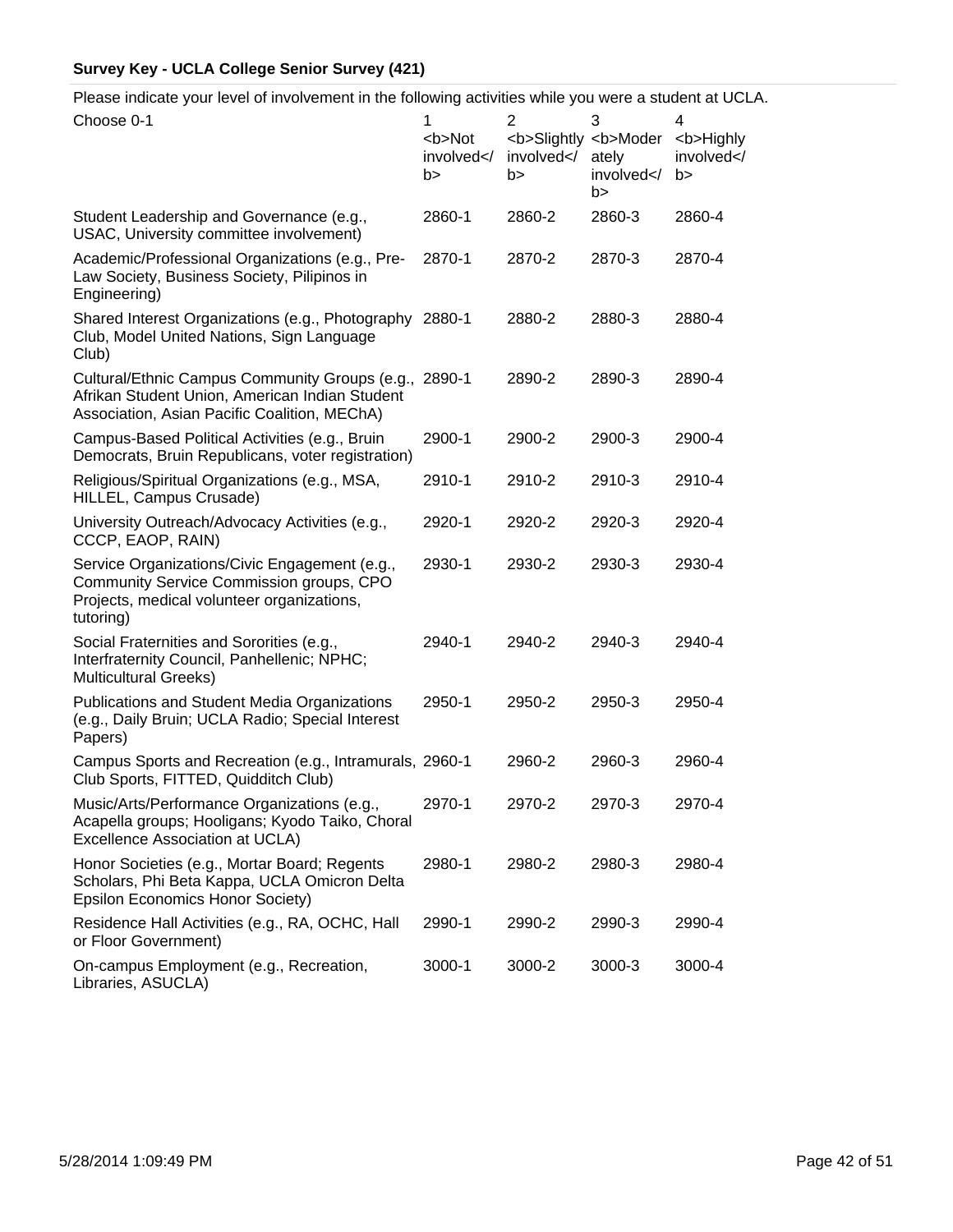<b>Please indicate the extent to which you have engaged in the following with <u><i>students different from you</i></u> (e.g., race, ethnicity, socioeconomic status, sexual orientation, religion, political opinions).</b>

| Choose 0-1                                                             | <b>Never&lt; <b>Seldo<br/>/b&gt;</b></b> | 2<br>$m$ | 3<br>mes | 4<br><b>Someti <b>Often&lt;<br/>/b&gt;</b></b> | 5<br><b>Verv<br/>often &lt; ?b&gt;</b> |
|------------------------------------------------------------------------|------------------------------------------|----------|----------|------------------------------------------------|----------------------------------------|
| Dined or shared a meal                                                 | 3130-1                                   | 3130-2   | 3130-3   | 3130-4                                         | 3130-5                                 |
| Interacted in class                                                    | $3140 - 1$                               | 3140-2   | 3140-3   | 3140-4                                         | 3140-5                                 |
| Discussed course material outside of class                             | 3150-1                                   | 3150-2   | 3150-3   | 3150-4                                         | 3150-5                                 |
| Interacted as part of a UCLA-based<br>extracurricular activity or club | 3160-1                                   | 3160-2   | 3160-3   | 3160-4                                         | 3160-5                                 |
| Discussed topics about which you had different<br>opinions             | 3170-1                                   | 3170-2   | 3170-3   | 3170-4                                         | 3170-5                                 |
| Discussed your different backgrounds                                   | 3180-1                                   | 3180-2   | 3180-3   | 3180-4                                         | 3180-5                                 |

How would you rate <u><i>the overall quality</u></i></i> of these interactions with students different from you?

| Choose 0-1                                                             | <b>Verv<br/>Negative<math>\lt</math>/ ve<math>\lt</math>/b&gt;<br/>b&gt;</b> | 2<br><b>Negati</b> | 3<br><b>Neither <b>Positiv<br/>Negative<br/>or<br/>Positive⋗</b></b> | 4<br>$e$ | 5<br><b>Very<br/>Positive⋗</b> |
|------------------------------------------------------------------------|------------------------------------------------------------------------------|--------------------|----------------------------------------------------------------------|----------|--------------------------------|
| Dined or shared a meal                                                 | 3190-1                                                                       | 3190-2             | 3190-3                                                               | 3190-4   | 3190-5                         |
| Interacted in class                                                    | 3200-1                                                                       | 3200-2             | 3200-3                                                               | 3200-4   | 3200-5                         |
| Discussed course material outside of class                             | $3210 - 1$                                                                   | 3210-2             | 3210-3                                                               | 3210-4   | 3210-5                         |
| Interacted as part of a UCLA-based<br>extracurricular activity or club | 3220-1                                                                       | 3220-2             | 3220-3                                                               | 3220-4   | 3220-5                         |
| Discussed topics about which you had different<br>opinions             | 3230-1                                                                       | 3230-2             | 3230-3                                                               | 3230-4   | 3230-5                         |
| Discussed your different backgrounds                                   | 3240-1                                                                       | 3240-2             | 3240-3                                                               | 3240-4   | 3240-5                         |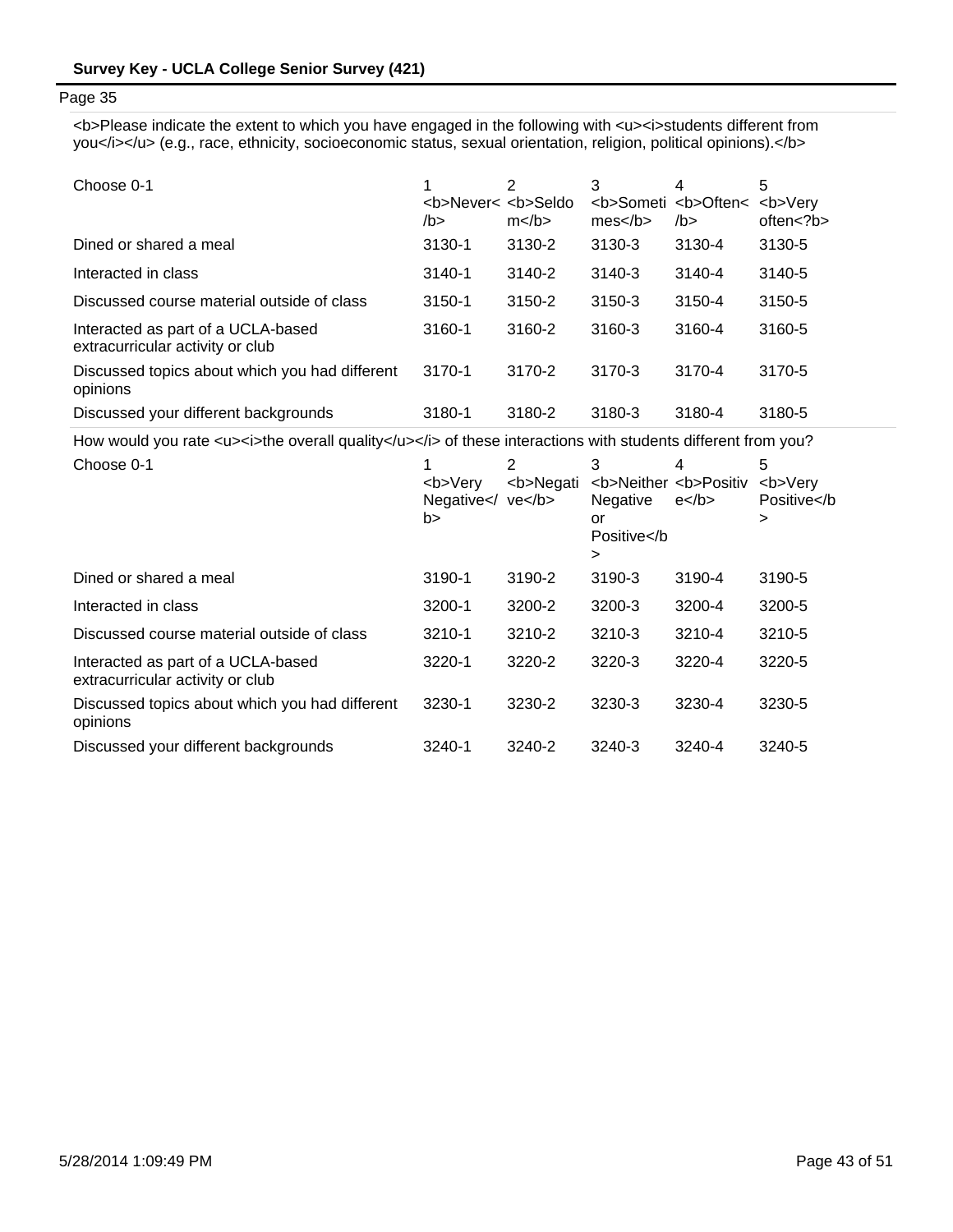| Page 36      |                                                                                                                                                                  |            |
|--------------|------------------------------------------------------------------------------------------------------------------------------------------------------------------|------------|
|              | How many years did you live in the residence halls ("on the Hill")?                                                                                              | Choose 0-1 |
| 3250-1       | Never lived on the Hill                                                                                                                                          |            |
| 3250-2       | Less than 1 academic year                                                                                                                                        |            |
| 3250-3       | 1 academic year                                                                                                                                                  |            |
| 3250-4       | 2 academic years                                                                                                                                                 |            |
| 3250-5       | More than 2 academic years                                                                                                                                       |            |
|              | Please describe an experience you had at UCLA that most helped you understand the<br>perspective of individuals from different backgrounds than your own.        | Choose 0-1 |
| 3260-1       | Text prompt: 0 - 8000 characters                                                                                                                                 |            |
|              | Were there any services or programs that you have needed as a UCLA student that, as far as Choose 0-1<br>you know, are not available for undergraduates at UCLA? |            |
| 3270-1       | No.                                                                                                                                                              |            |
| 3270-2       | Yes<br>Text prompt: Please specify. 0 - 1000 characters                                                                                                          |            |
| Page 37      |                                                                                                                                                                  |            |
| (select one) | What is most likely to be your principal activity upon graduation?                                                                                               | Choose 0-1 |
| 3290-1       | Employment, full-time paid                                                                                                                                       |            |
| 3290-2       | Employment, part-time paid                                                                                                                                       |            |
| 3290-3       | Graduate or professional school, full-time                                                                                                                       |            |
| 3290-4       | Graduate or professional school, part-time                                                                                                                       |            |
| 3290-5       | Additional undergraduate coursework                                                                                                                              |            |
| 3290-6       | Military service                                                                                                                                                 |            |
| 3290-7       | Volunteer activity (e.g. Peace Corps)                                                                                                                            |            |
| 3290-8       | Starting or raising a family                                                                                                                                     |            |
| 3290-9       | Other<br>Text prompt: Please specify. 0 - 500 characters                                                                                                         |            |
| (select one) | If you have accepted a position, in what type of organization or sector will you work?                                                                           | Choose 0-1 |
| 3300-1       | Private for-profit corporation/company/group-practice                                                                                                            |            |
| 3300-2       | Self-employed, own business, or professional practice (non-group)                                                                                                |            |
| 3300-3       | Government or other public institution or agency                                                                                                                 |            |
| 3300-4       | Private non-profit (school, college, arts/cultural organization, etc.)                                                                                           |            |
| 3300-5       | Other<br>Text prompt: Please specify. 0 - 500 characters                                                                                                         |            |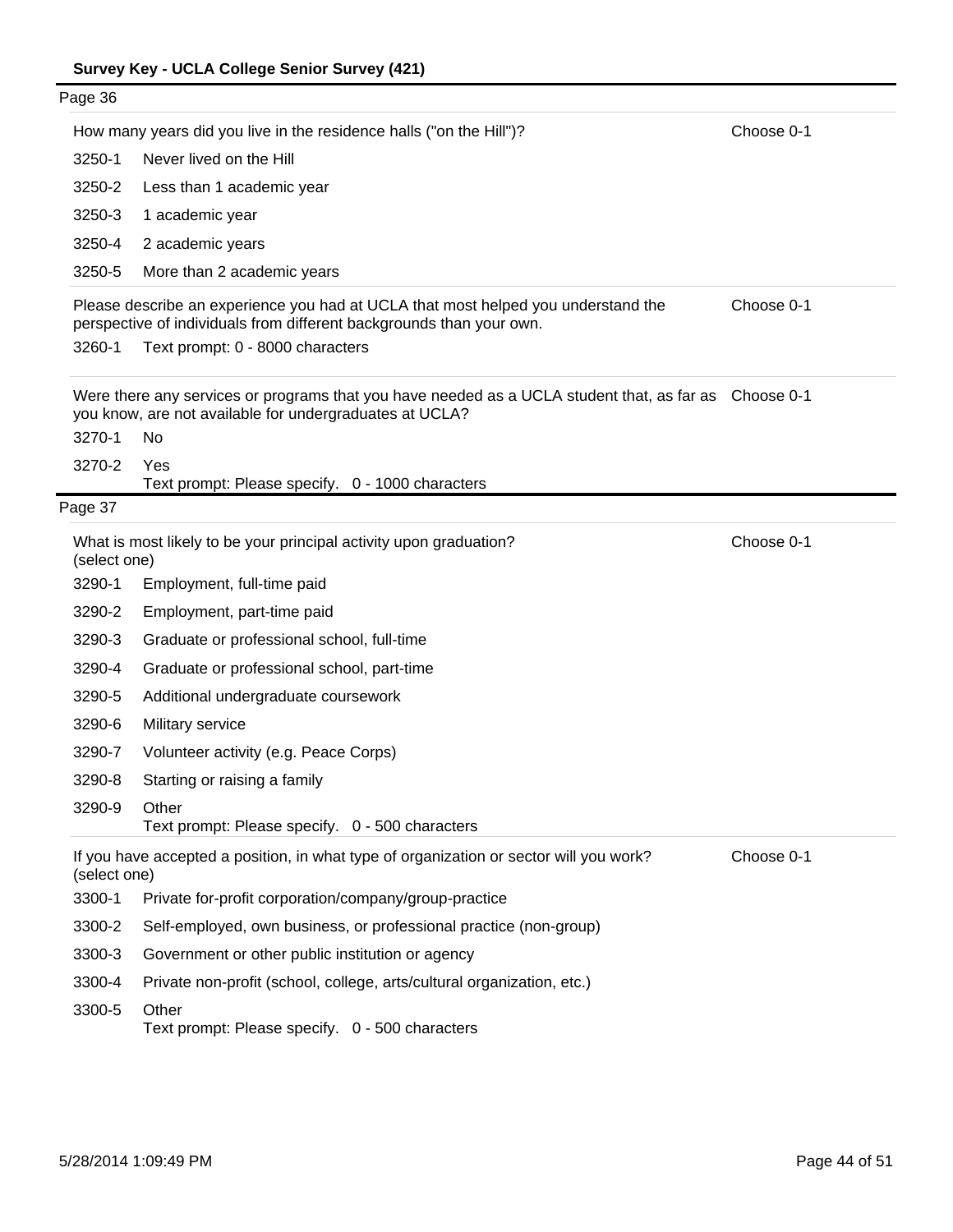| Page 38 |                                                                                          |            |
|---------|------------------------------------------------------------------------------------------|------------|
|         | Is your prospective position related to your undergraduate major field(s) of study?      | Choose 0-1 |
| 3310-1  | Yes, same field as major                                                                 |            |
| 3310-2  | Yes, related to major                                                                    |            |
| 3310-3  | No, not related                                                                          |            |
| 3310-4  | Not applicable                                                                           |            |
|         | Is your prospective position related to your undergraduate minor?                        | Choose 0-1 |
| 3320-1  | Yes, same field as minor                                                                 |            |
| 3320-2  | Yes, related to minor                                                                    |            |
| 3320-3  | No, not related                                                                          |            |
| 3320-4  | Not applicable (no minor, etc.)                                                          |            |
| market? | How well do you think your undergraduate experience at UCLA has prepared you for the job | Choose 0-1 |
| 3330-1  | $\mathbf 1$<br><b>Very inadequately</b>                                                  |            |
| 3330-2  | $\overline{2}$<br><b>Inadequately</b>                                                    |            |
| 3330-3  | 3<br><b>Generally well</b>                                                               |            |
| 3330-4  | $\overline{4}$<br><b>Very well</b>                                                       |            |
| 3330-5  | $5 - NA$<br><b>Not relevant</b>                                                          |            |
| Page 39 |                                                                                          |            |

Which, if any, degrees do you plan to pursue upon graduation or at any time in the future? Check all that apply.

| Choose 0-1                                                       | Yes.<br>immediatel plans<br>y upon<br>graduation | Yes, future No |        |
|------------------------------------------------------------------|--------------------------------------------------|----------------|--------|
| Master's Degree (M.A., M.S., M.F.A., M.M.,<br>M.Arch., or other) | 3360-1                                           | 3360-2         | 3360-3 |
| MBA                                                              | 3370-1                                           | 3370-2         | 3370-3 |
| Law $(L.L.B. or J.D.)$                                           | 3380-1                                           | 3380-2         | 3380-3 |
| Medicine (M.D.)                                                  | 3390-1                                           | 3390-2         | 3390-3 |
| <b>DDS</b>                                                       | 3400-1                                           | 3400-2         | 3400-3 |
| <b>Other Medical</b>                                             | 3410-1                                           | 3410-2         | 3410-3 |
| <b>Teaching Credential</b>                                       | 3420-1                                           | 3420-2         | 3420-3 |
| Doctorate (Ph.D., Ed.D., D.M.A., or other)                       | 3430-1                                           | 3430-2         | 3430-3 |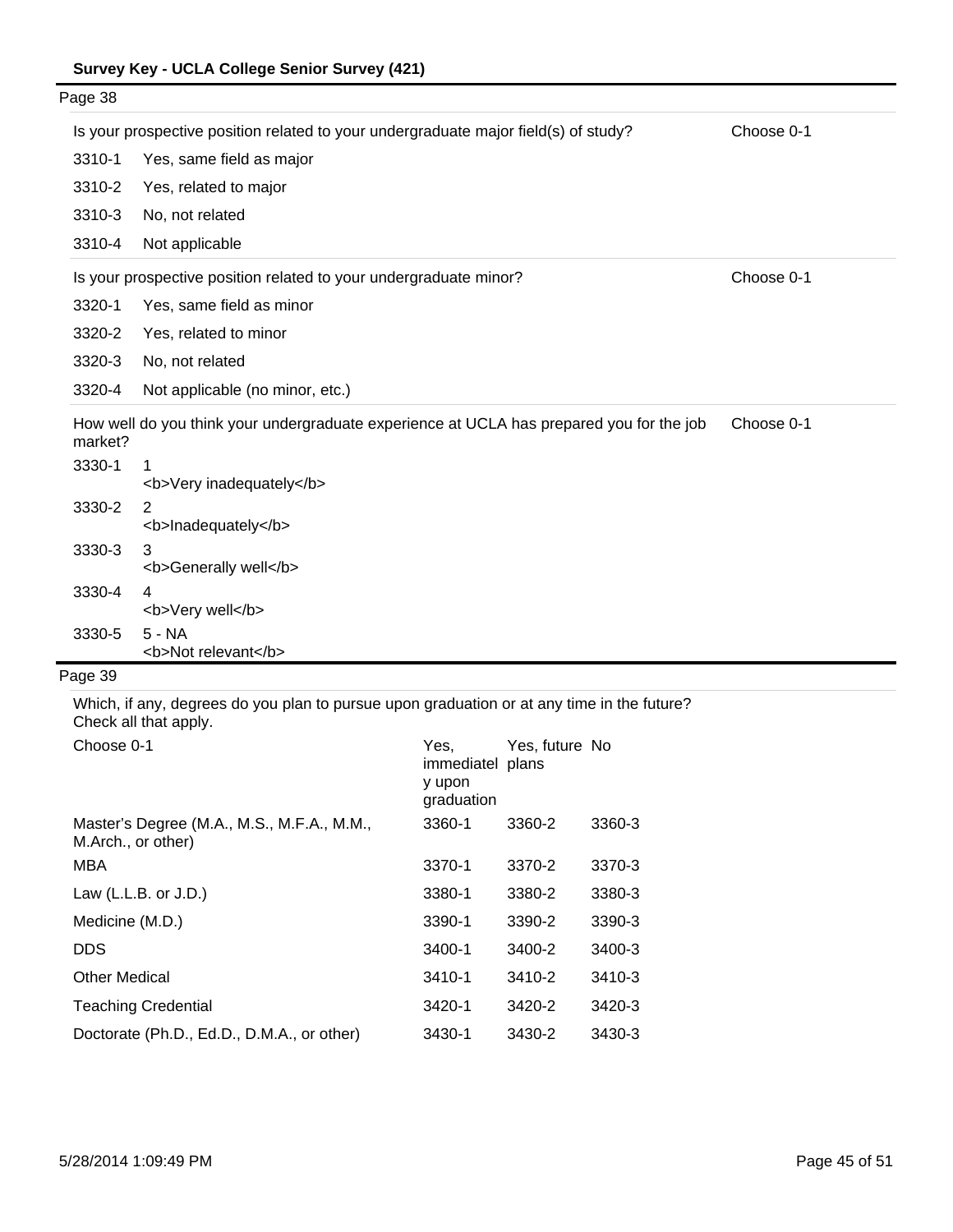|                 | Other, please specify                                                                                                   | Choose 0-1 |
|-----------------|-------------------------------------------------------------------------------------------------------------------------|------------|
| 3440-1          | Yes, immediately upon graduation<br>Text prompt: Indicate the major or field that you plan to study. 0 - 200 characters |            |
| 3440-2          | Yes, future plans<br>Text prompt: Indicate the major or field that you plan to study. 0 - 200 characters                |            |
| 3440-3          | No                                                                                                                      |            |
| Master's Degree |                                                                                                                         | Choose 0-1 |
| 3450-1          | Arts and Humanities: Art, fine and applied                                                                              |            |
| 3450-2          | Arts and Humanities: Art History                                                                                        |            |
| 3450-3          | Arts and Humanities: English (language and literature)                                                                  |            |
| 3450-4          | Arts and Humanities: Journalism                                                                                         |            |
| 3450-5          | Arts and Humanities: Languages and/or Cultures                                                                          |            |
| 3450-6          | Arts and Humanities: Linguistics                                                                                        |            |
| 3450-7          | Arts and Humanities: Music                                                                                              |            |
| 3450-8          | Arts and Humanities: Philosophy                                                                                         |            |
| 3450-9          | Arts and Humanities: Speech                                                                                             |            |
|                 | 3450-10 Arts and Humanities: Theater or Drama                                                                           |            |
| 3450-11         | Arts and Humanities: Theology or Religion                                                                               |            |
|                 | 3450-12 Arts and Humanities: Other                                                                                      |            |
| 3450-13         | <b>Biological Sciences: Agriculture</b>                                                                                 |            |
| 3450-14         | Biological Sciences: Biology (general)                                                                                  |            |
| 3450-15         | <b>Biological Sciences: Botany</b>                                                                                      |            |
|                 | 3450-16 Biological Sciences: Environmental Science                                                                      |            |
| 3450-17         | Biological Sciences: Marine (Life) Science                                                                              |            |
|                 | 3450-18 Biological Sciences: Microbiology                                                                               |            |
| 3450-19         | Biological Sciences: Molecular or Cell Biology                                                                          |            |
|                 | 3450-20 Biological Sciences: Physiology or Kinesiology                                                                  |            |
| 3450-21         | <b>Biological Sciences: Other</b>                                                                                       |            |
|                 | 3450-22 Business: Accounting                                                                                            |            |
|                 | 3450-23 Business: Business Administration (general)                                                                     |            |
|                 | 3450-24 Business: Finance                                                                                               |            |
|                 | 3450-25 Business: International Business                                                                                |            |
|                 | 3450-26 Business: Marketing                                                                                             |            |
|                 | 3450-27 Business: Management                                                                                            |            |
|                 | 3450-28 Business: Other                                                                                                 |            |
|                 | 3450-29 Education: Business Education                                                                                   |            |
|                 | 3450-30 Education: Elementary Education                                                                                 |            |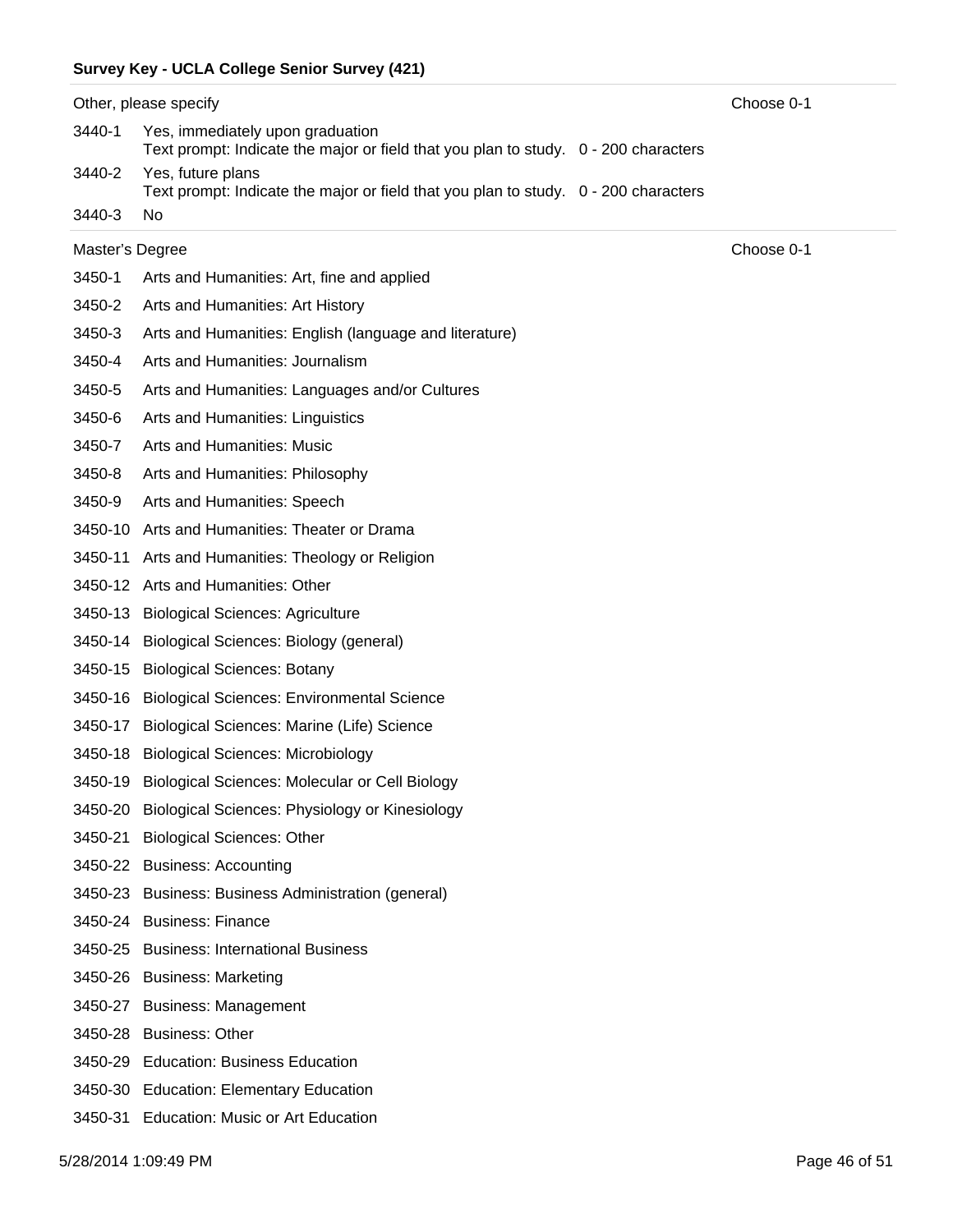- 3450-32 Education: Physical Education or Recreation
- 3450-33 Education: Secondary Education
- 3450-34 Education: Special Education
- 3450-35 Education: Other
- 3450-36 Engineering: Aeronautical or Astronautical Engineering
- 3450-37 Engineering: Civil Engineering
- 3450-38 Engineering: Chemical Engineering
- 3450-39 Engineering: Computer Engineering
- 3450-40 Engineering: Computer Science
- 3450-41 Engineering: Electrical or Electronic Engineering
- 3450-42 Engineering: Industrial Engineering
- 3450-43 Engineering: Mechanical Engineering
- 3450-44 Engineering: Other
- 3450-45 Physical Science: Astronomy
- 3450-46 Physical Science: Atmospheric Science (incl. Meteorology)
- 3450-47 Physical Science: Chemistry or Biochemistry
- 3450-48 Physical Science: Earth and Space Science
- 3450-49 Physical Science: Mathematics
- 3450-50 Physical Science: Physics
- 3450-51 Physical Science: Statistics
- 3450-52 Physical Science: Other
- 3450-53 Social/Behavioral Sciences: Anthropology
- 3450-54 Social/Behavioral Sciences: Communications
- 3450-55 Social/Behavioral Sciences: Economics
- 3450-56 Social/Behavioral Sciences: Ethnic Studies
- 3450-57 Social/Behavioral Sciences: Geography
- 3450-58 Social/Behavioral Sciences: History
- 3450-59 Social/Behavioral Sciences: Political Science (gov't., international relations)
- 3450-60 Social/Behavioral Sciences: Psychology
- 3450-61 Social/Behavioral Sciences: Social Work
- 3450-62 Social/Behavioral Sciences: Sociology
- 3450-63 Social/Behavioral Sciences: Women's Studies
- 3450-64 Social/Behavioral Sciences: Other
- 3450-65 Other: Architecture or Urban Planning
- 3450-66 Other: Forestry
- 3450-67 Other: Law Enforcement
- 3450-68 Other: Library/Archival Science
- 3450-69 Other: Military Science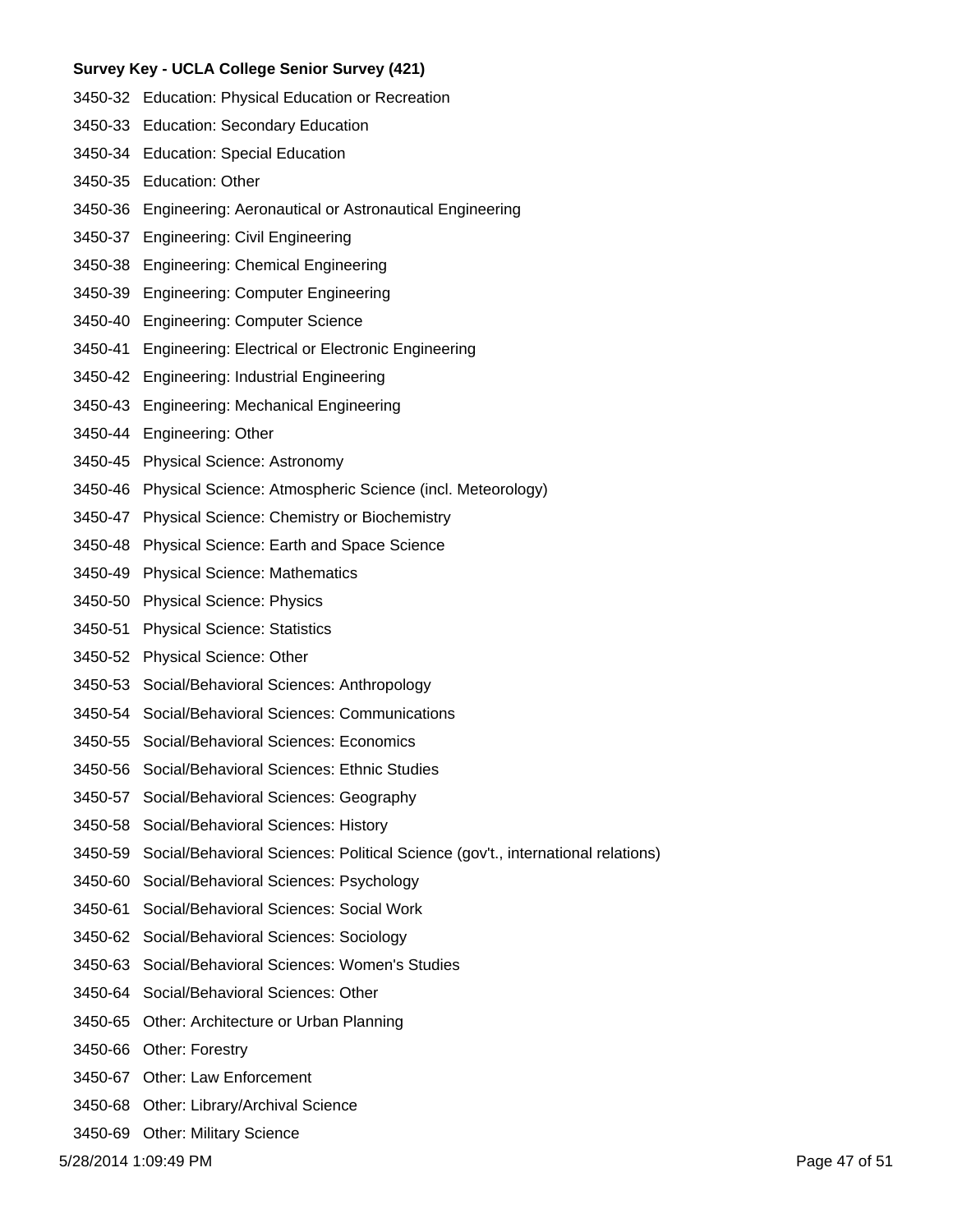3450-70 Other: Therapy (occupational, physical, speech)

#### Other Medical Choose 0-1

- 3460-1 Nursing (R.N., M.S.N.)
- 3460-2 Optometry (O.D.)
- 3460-3 Osteopathic Medicine (D.O.)
- 3460-4 Pharmacy (Pharm.D.)
- 3460-5 Physical Therapy (P.T.)
- 3460-6 Physician Assistant (P.A.)
- 3460-7 Public Health (M.P.H.)
- 3460-8 Veterinary Medicine (DVM)

#### Doctorate Choose 0-1

- 3470-1 Arts and Humanities: Art, fine and applied
- 3470-2 Arts and Humanities: Art History
- 3470-3 Arts and Humanities: English (language and literature)
- 3470-4 Arts and Humanities: Journalism
- 3470-5 Arts and Humanities: Languages and/or Cultures
- 3470-6 Arts and Humanities: Linguistics
- 3470-7 Arts and Humanities: Music
- 3470-8 Arts and Humanities: Philosophy
- 3470-9 Arts and Humanities: Speech
- 3470-10 Arts and Humanities: Theater or Drama
- 3470-11 Arts and Humanities: Theology or Religion
- 3470-12 Arts and Humanities: Other
- 3470-13 Biological Sciences: Agriculture
- 3470-14 Biological Sciences: Biology (general)
- 3470-15 Biological Sciences: Botany
- 3470-16 Biological Sciences: Environmental Science
- 3470-17 Biological Sciences: Marine (Life) Science
- 3470-18 Biological Sciences: Microbiology
- 3470-19 Biological Sciences: Molecular or Cell Biology
- 3470-20 Biological Sciences: Physiology or Kinesiology
- 3470-21 Biological Sciences: Other
- 3470-22 Business: Accounting
- 3470-23 Business: Business Administration (general)
- 3470-24 Business: Finance
- 3470-25 Business: International Business
- 3470-26 Business: Marketing

5/28/2014 1:09:49 PM Page 48 of 51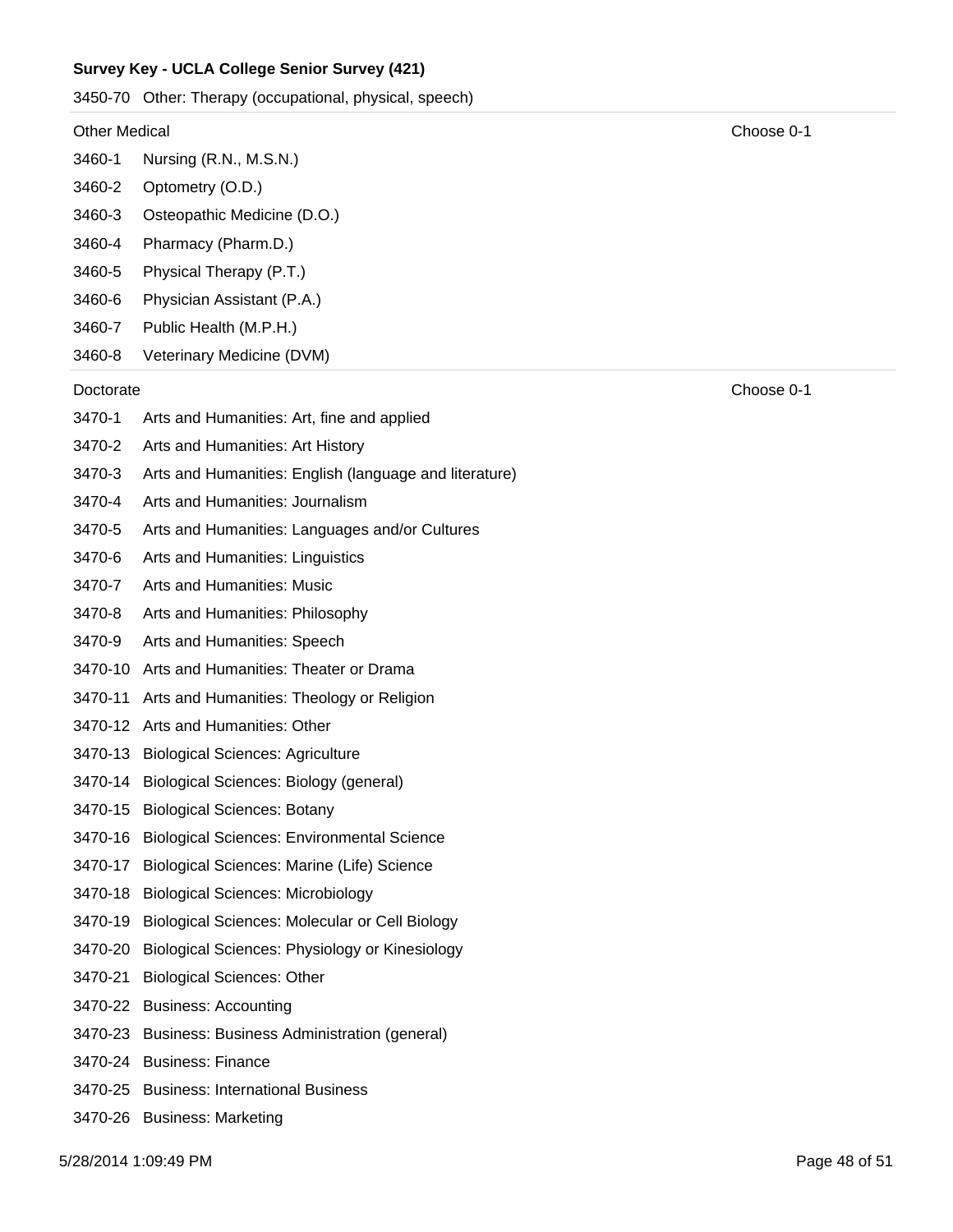- 3470-27 Business: Management
- 3470-28 Business: Other
- 3470-29 Education: Business Education
- 3470-30 Education: Elementary Education
- 3470-31 Education: Music or Art Education
- 3470-32 Education: Physical Education or Recreation
- 3470-33 Education: Secondary Education
- 3470-34 Education: Special Education
- 3470-35 Education: Other
- 3470-36 Engineering: Aeronautical or Astronautical Engineering
- 3470-37 Engineering: Civil Engineering
- 3470-38 Engineering: Chemical Engineering
- 3470-39 Engineering: Computer Engineering
- 3470-40 Engineering: Computer Science
- 3470-41 Engineering: Electrical or Electronic Engineering
- 3470-42 Engineering: Industrial Engineering
- 3470-43 Engineering: Mechanical Engineering
- 3470-44 Engineering: Other
- 3470-45 Physical Science: Astronomy
- 3470-46 Physical Science: Atmospheric Science (incl. Meteorology)
- 3470-47 Physical Science: Chemistry or Biochemistry
- 3470-48 Physical Science: Earth and Space Science
- 3470-49 Physical Science: Mathematics
- 3470-50 Physical Science: Physics
- 3470-51 Physical Science: Statistics
- 3470-52 Physical Science: Other
- 3470-53 Social/Behavioral Sciences: Anthropology
- 3470-54 Social/Behavioral Sciences: Communications
- 3470-55 Social/Behavioral Sciences: Economics
- 3470-56 Social/Behavioral Sciences: Ethnic Studies
- 3470-57 Social/Behavioral Sciences: Geography
- 3470-58 Social/Behavioral Sciences: History
- 3470-59 Social/Behavioral Sciences: Political Science (gov't., international relations)
- 3470-60 Social/Behavioral Sciences: Psychology
- 3470-61 Social/Behavioral Sciences: Social Work
- 3470-62 Social/Behavioral Sciences: Sociology
- 3470-63 Social/Behavioral Sciences: Women's Studies
- 3470-64 Social/Behavioral Sciences: Other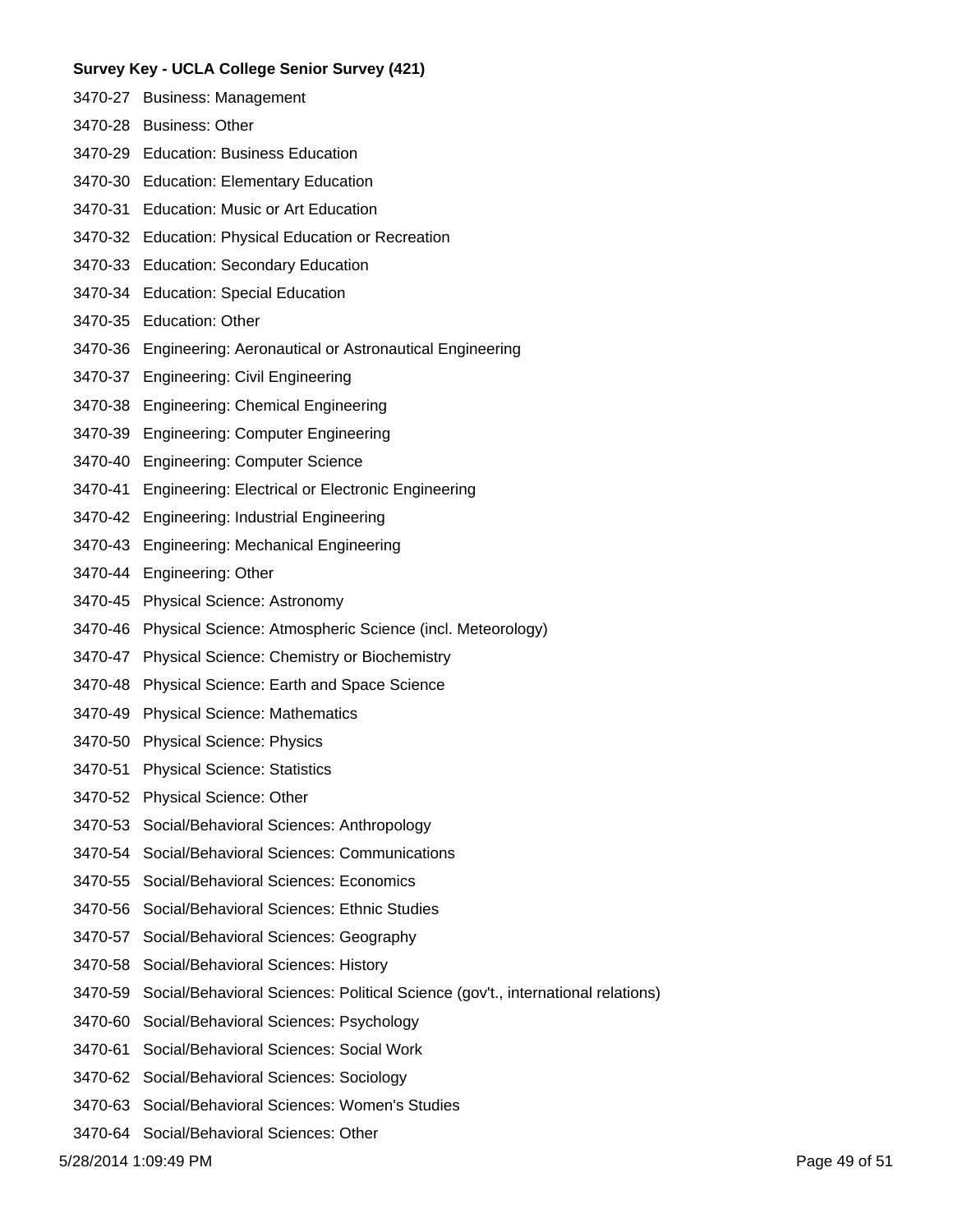|        | 3470-65 Other: Architecture or Urban Planning                                                                                   |
|--------|---------------------------------------------------------------------------------------------------------------------------------|
|        | 3470-66 Other: Forestry                                                                                                         |
|        | 3470-67 Other: Law Enforcement                                                                                                  |
|        | 3470-68 Other: Library/Archival Science                                                                                         |
|        | 3470-69 Other: Military Science                                                                                                 |
|        | 3470-70 Other: Therapy (occupational, physical, speech)                                                                         |
|        | How well do you think your undergraduate experience at UCLA has prepared you for<br>Choose 0-1<br>graduate/professional school? |
| 3480-1 | <b>Very inadequately</b>                                                                                                        |
| 3480-2 | 2<br><b>Inadequately</b>                                                                                                        |
| 3480-3 | 3<br><b>Generally well</b>                                                                                                      |
| 3480-4 | 4<br><b>Very well</b>                                                                                                           |
| 3480-5 | 5 - NA                                                                                                                          |

At the time you graduate, approximately what will be the total amount borrowed to finance your Choose 0-1 undergraduate education, that you are personally responsible for repaying?

- 3490-2 \$1 to \$9,999 3490-1 None
- 3490-3 \$10,000 to \$19,999
- 3490-4 \$20,000 to \$29,999

<b>Not relevant</b>

- 3490-5 \$30,000 to \$39,999
- 3490-6 \$40,000 to \$49,999
- 3490-7 \$50,000 or more
- 3490-8 Unable to estimate